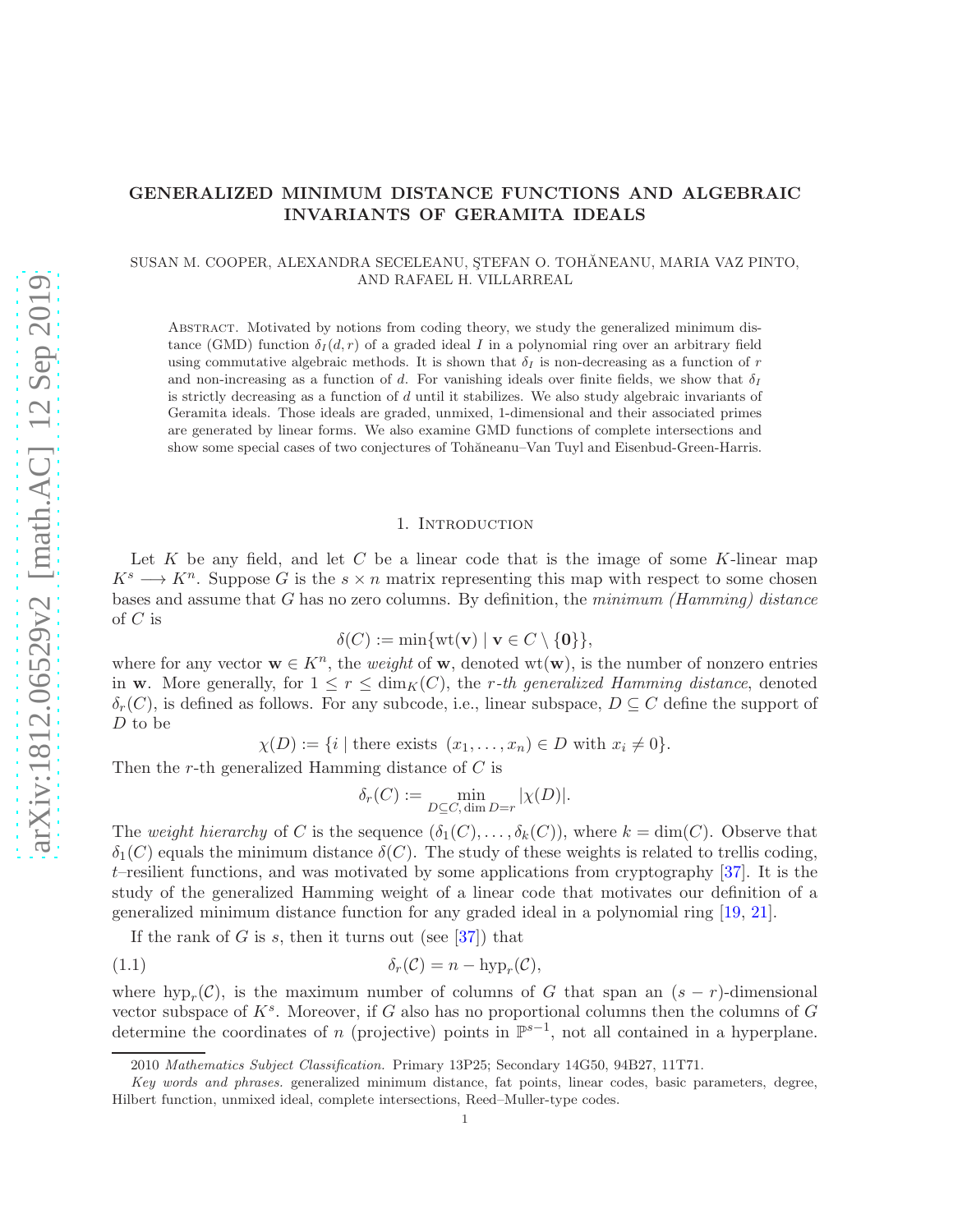Denote this set  $X = \{P_1, \ldots, P_n\}$  and let  $I := I(X) \subset S := K[t_1, \ldots, t_s]$  be the defining ideal of X. We have:

- the (Krull) dimension of  $S/I$  is  $\dim(S/I) = 1$ , and the degree is  $\deg(S/I) = n$ ;
- the ideal I is given by  $I = \mathfrak{p}_1 \cap \cdots \cap \mathfrak{p}_n$ , where  $\mathfrak{p}_i$  is the vanishing ideal of the point  $P_i$ , so I is unmixed, each associated prime ideal  $\mathfrak{p}_i$  is generated by linear forms, and  $I = \sqrt{I}$ ;
- hyp<sub>r</sub>(C) =  $\max_{F \in \mathcal{F}_r} {\deg(S/(I, F))}$ , where  $\mathcal{F}_r$  is the set of r-tuples of linear forms of S that are linearly independent. With this, we can conclude that

$$
\delta_r(\mathcal{C}) = \deg(S/I) - \max_{F \in \mathcal{F}_r} \{ \deg(S/(I, F)) \}.
$$

A similar approach can be taken for projective Reed–Muller-type codes. Let  $\mathbb{X} = \{P_1, \ldots, P_n\}$ be a finite subset of  $\mathbb{P}^{s-1}$ . Let  $I := I(\mathbb{X}) \subset S = K[t_1, \ldots, t_s]$ , be the defining ideal of X. Via a rescaling of the homogeneous coordinates of the points  $P_i$ , we can assume that the first non-zero coordinate of each  $P_i$  is 1. Fix a degree  $d \geq 1$ . Because of the assumption on the coordinates of the  $P_i$ , there is a well-defined K-linear map given by the evaluation of the homogeneous polynomials of degree  $d$  at each point in  $X$ . This map is given by

$$
ev_d\colon S_d\to K^n, \qquad f\mapsto (f(P_1),\ldots,f(P_n)),
$$

where  $S_d$  denotes the K-vector space of homogeneous polynomials of S of degree d. The image of  $S_d$  under  $ev_d$ , denoted by  $C_{\mathbb{X}}(d)$ , is called a *projective Reed-Muller-type code* of degree d on  $\mathbb{X}$  [\[5,](#page-24-2) [12,](#page-24-3) [16\]](#page-24-4). The *parameters* of the linear code  $C_{\mathbb{X}}(d)$  are:

- *length*:  $|\mathbb{X}| = \deg(S/I)$ ;
- *dimension*: dim<sub>K</sub>  $C_{\mathbb{X}}(d) = H_{\mathbb{X}}(d)$ , the Hilbert function of  $S/I$  in degree d;
- r-th generalized Hamming weight:  $\delta_{\mathbb{X}}(d,r) := \delta_r(C_{\mathbb{X}}(d)).$

By [\[14,](#page-24-5) Theorem 4.5] the r-th generalized Hamming weight of a projective Reed–Muller code is given by

$$
\delta_{\mathbb{X}}(d,r) = \deg(S/I) - \max_{F \in \mathcal{F}_{d,r}} \{ \deg(S/(I,F) \},\
$$

where  $\mathcal{F}_{d,r}$  the set of r-tuples of forms of degree d in S which are linearly independent over K modulo the ideal I and the maximum is taken to be 0 if  $\mathcal{F}_{d,r} = \emptyset$ .

As we can see above, the generalized Hamming weights for any linear code can be interpreted using the language of commutative algebra. Motivated by the notion of generalized Hamming weight described above and following [\[14\]](#page-24-5) we define *generalized minimum distance (GMD) functions* for any homogeneous ideal in a polynomial ring. This allows us to extend the notion of generalized Hamming weights to codes arising from algebraic schemes, rather than just from reduced sets of points. Another advantage to formulating the notion of generalized minimum distance in the language of commutative algebra is that it allows the use of various homological invariants of graded ideals to study the possible values for these GMD functions.

Let  $S = K[t_1, \ldots, t_s] = \bigoplus_{d=0}^{\infty} S_d$  be a polynomial ring over a field K with the standard grading and let  $I \neq (0)$  be a graded ideal of S. Given  $d, r \in \mathbb{N}_+$ , let  $\mathcal{F}_{d,r}$  be the set:

$$
\mathcal{F}_{d,r} := \{ \{f_1, \ldots, f_r\} \subset S_d \mid \overline{f}_1, \ldots, \overline{f}_r \text{ are linearly independent over } K, (I: (f_1, \ldots, f_r)) \neq I \},\
$$

where  $\overline{f} = f + I$  is the class of f modulo I, and  $(I: (f_1, \ldots, f_r)) = \{g \in S \mid gf_i \in I, \text{ for all } i\}.$ If necessary we denote  $\mathcal{F}_{d,r}$  by  $\mathcal{F}_{d,r}(I)$ . We denote the *degree* of  $S/I$  by  $\deg(S/I)$ .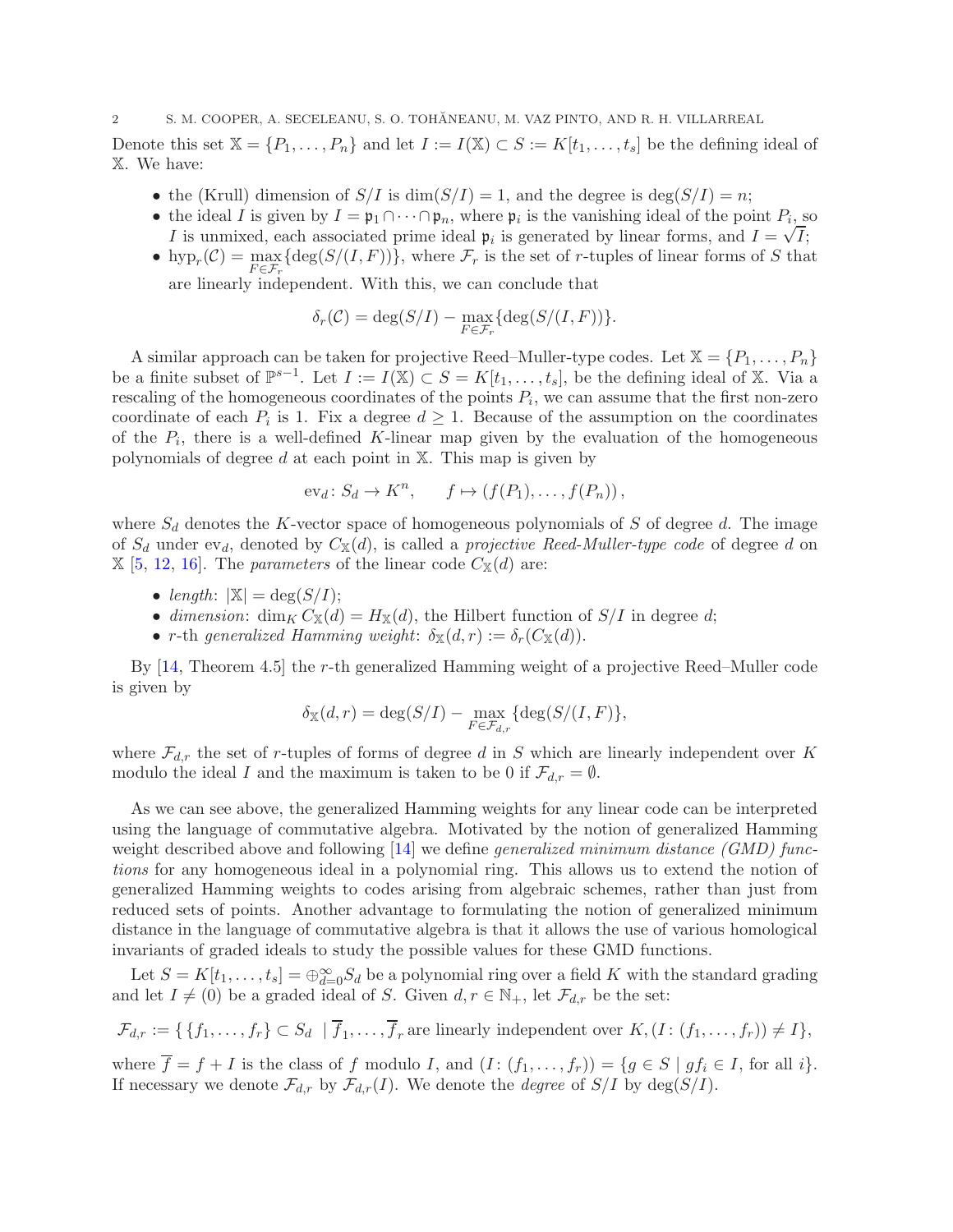<span id="page-2-0"></span>**Definition 1.1.** Let  $I \neq (0)$  be a graded ideal of S. The function  $\delta_I : \mathbb{N}_+ \times \mathbb{N}_+ \to \mathbb{Z}$  given by

$$
\delta_I(d,r) := \begin{cases} \deg(S/I) - \max\{\deg(S/(I,F)) \mid F \in \mathcal{F}_{d,r}\} & \text{if } \mathcal{F}_{d,r} \neq \emptyset, \\ \deg(S/I) & \text{if } \mathcal{F}_{d,r} = \emptyset, \end{cases}
$$

is called the *generalized minimum distance function* of I, or simply the GMD function of I.

This notion recovers (Proposition [3.14\)](#page-10-0) and refines the algebraic-geometric notion of degree. If  $r = 1$  one obtains the minimum distance function of I [\[24\]](#page-24-6). In this case we denote  $\delta_I(d, 1)$ simply by  $\delta_I(d)$  and  $\mathcal{F}_{d,r}$  by  $\mathcal{F}_d$ .

The aims of this paper are to study the behavior of  $\delta_I$ , to introduce algebraic methods to estimate this function, and to study the algebraic invariants (minimum distance function, vnumber, regularity, socle degrees) of special ideals that we call Geramita ideals. Recall that an ideal  $I \subset S$  is called *unmixed* if all its associated primes have the same height; this notion is sometimes called height unmixed in the literature. We call an ideal I ⊂ S a *Geramita ideal* if I is an unmixed graded ideal of dimension 1 whose associated primes are generated by linear forms. The defining ideal of the scheme of a finite sets of projective fat points and the unmixed monomial ideals of dimension 1 are examples of Geramita ideals.

The following function is closely related to  $\delta_I$  as illustrated in Eq. [\(1.1\)](#page-0-0).

**Definition 1.2.** Let I be a graded ideal of S. The function  $hyp_I: \mathbb{N}_+ \times \mathbb{N}_+ \to \mathbb{N}$ , given by

$$
\text{hyp}_I(d,r) := \begin{cases} \max\{\text{deg}(S/(I,F)) \mid F \in \mathcal{F}_{d,r}\} & \text{if } \mathcal{F}_{d,r} \neq \emptyset, \\ 0 & \text{if } \mathcal{F}_{d,r} = \emptyset, \end{cases}
$$

is called the *hyp function* of I.

If  $r = 1$ , we denote  $hyp_I(d, 1)$  by  $hyp_I(d)$ . Finding upper bounds for  $hyp_I(d, r)$  is equivalent to finding lower bounds for  $\delta_I(d, r)$ . If  $I(\mathbb{X})$  is the vanishing ideal of a finite set X of reduced projective points, then  $hyp_{I(X)}(d, 1)$  is the maximum number of points of X contained in a hypersurface of degree  $d$  (see [\[33,](#page-25-1) Remarks 2.7 and 3.4]). There is a similar geometric interpretation for  $hyp_{I(X)}(d, r)$  [\[14,](#page-24-5) Lemma 3.4].

To compute  $\delta_I(d, r)$  is a difficult problem even when K is a finite field and  $r = 1$ . However, we show that a generalized footprint function, which is more computationally tractable, gives lower bounds for  $\delta_I(d, r)$ . Fix a monomial order  $\prec$  on S. Let  $\text{in}_{\prec}(I)$  be the initial ideal of I and let ∆≺(I) be the *footprint* of S/I, consisting of all the *standard monomials* of S/I with respect to  $\prec$ . The footprint of  $S/I$  is also called the *Gröbner éscalier* of I. Given integers  $d, r \geq 1$ , let  $\mathcal{M}_{\prec,d,r}$  be the set of all subsets M of  $\Delta_{\prec}(I)_d := \Delta_{\prec}(I) \cap S_d$  with r distinct elements such that  $(in_{\prec}(I):(M)) \neq in_{\prec}(I).$ 

**Definition 1.3.** The *generalized footprint function* of I, denoted fp<sub>I</sub>, is the function fp<sub>I</sub>:  $\mathbb{N}_+ \times$  $\mathbb{N}_+ \to \mathbb{Z}$  given by

$$
\text{fp}_I(d,r) := \begin{cases} \deg(S/I) - \max\{\deg(S/(\text{in}_{\prec}(I), M)) \mid M \in \mathcal{M}_{\prec, d,r}\} & \text{if } \mathcal{M}_{\prec, d,r} \neq \emptyset, \\ \deg(S/I) & \text{if } \mathcal{M}_{\prec, d,r} = \emptyset. \end{cases}
$$

If  $r = 1$  one obtains the footprint function of I that was studied in [\[28\]](#page-24-7) from a theoretical point of view (see [\[24,](#page-24-6) [25\]](#page-24-8) for some applications). In this case we denote  $fp<sub>I</sub>(d, 1)$  simply by  $f_{PI}(d)$  and  $\mathcal{M}_{\prec,d,r}$  by  $\mathcal{M}_{\prec,d}$ . The importance of the footprint function is that it gives a lower bound on the generalized minimum degree function (Theorem [3.9\)](#page-8-0) and it is computationally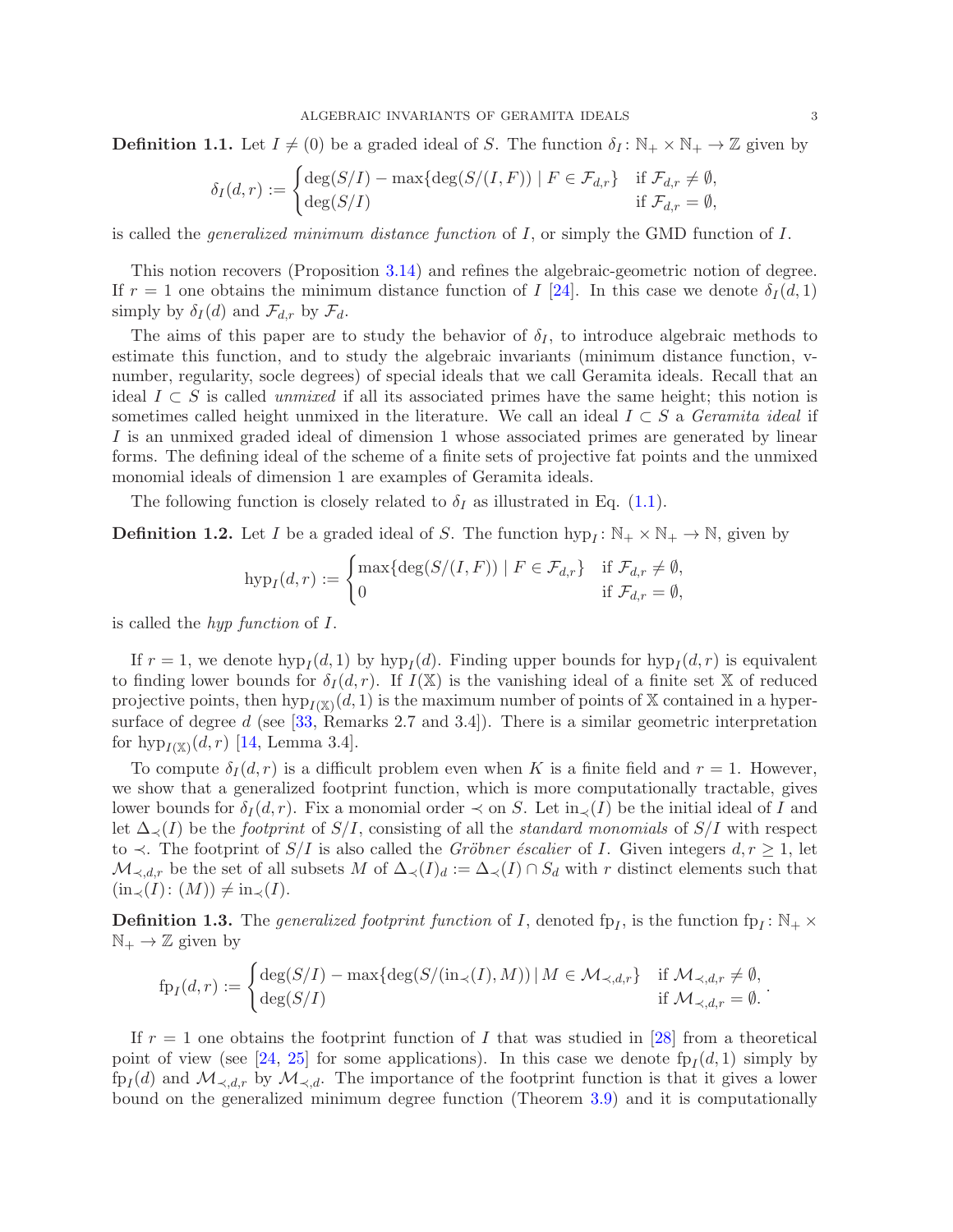much easier to determine than the generalized minimum degree function. See the Appendix for scripts that implement these computations.

The content of this paper is as follows. In Section [2](#page-4-0) we present some of the results and terminology that will be needed throughout the paper. In some of our results we will assume that there exists a linear form h that is regular on  $S/I$ , that is,  $(I : h) = I$ . There are wide families of ideals over finite fields that satisfy this hypothesis, e.g., vanishing ideals of parameterized codes [\[30\]](#page-24-9). Thus our results can be applied to a variety of Reed–Muller type codes [\[16\]](#page-24-4), to monomial ideals, and to ideals that satisfy  $|K| > \deg(S/\sqrt{I}).$ 

In Section [3](#page-7-0) we study GMD functions of unmixed graded ideals. The *footprint matrix*  $(\text{fp}_I(d, r))$  and the *weight matrix*  $(\delta_I(d, r))$  of I are the matrices whose  $(d, r)$ -entries are  $\text{fp}_I(d, r)$ and  $\delta_I(d, r)$ , respectively. We show that the entries of each row of the weight matrix form a non-decreasing sequence and that the entries of each column of the weight matrix form a non-increasing sequence (Theorem [3.9\)](#page-8-0). We also show that  $fp<sub>I</sub>(d,r)$  is a lower bound for  $\delta_I(d,r)$ (Theorem [3.9\)](#page-8-0). This was known when  $I$  is the vanishing ideal of a finite set of projective points [\[14,](#page-24-5) Theorem 4.9].

Let  $I \subset S$  be an unmixed graded ideal whose associated primes are generated by linear forms. In Section [4](#page-10-1) we study the minimum distance functions of these ideals. For  $\delta_I(d) = \delta_I(d, 1)$ , the *regularity index* of  $\delta_I$ , denoted reg( $\delta_I$ ), is the smallest  $d \geq 1$  such that  $\delta_I(d) = 1$ . If I is prime, we set reg( $\delta_I$ ) = 1. The regularity index of  $\delta_I$  is the index where the value of this numerical function stabilizes (Remark [3.10\)](#page-9-0), named by analogy with the regularity index for the Hilbert function of a fat point scheme Z which is the index where the Hilbert function  $H_Z$  of Z stabilizes.

In order to study the behavior of  $\delta_I$  we introduce a numerical invariant called the v-*number* (Definition [4.1\)](#page-11-0). We give a description for this invariant in Proposition [4.2](#page-11-1) that will allow us to compute it using computer algebra systems, e.g. *Macaulay*2 [\[17\]](#page-24-10) (Example [4.3\)](#page-11-2).

**Proposition [4.6](#page-12-0)** Let  $I \subseteq \mathfrak{m} \subset S$  be an unmixed graded ideal whose associated primes are *generated by linear forms. Then*  $reg(\delta_I) = v(I)$ .

From the viewpoint of algebraic coding theory it is important to determine reg( $\delta_I$ ). Indeed let X be a set of projective points over a finite field K, let  $C_{\mathbb{X}}(d)$  be its corresponding Reed-Muller type code, and let  $\delta_{\mathbb{X}}(d)$  be the minimum distance of  $C_{\mathbb{X}}(d)$  (see Section [5\)](#page-17-0), then  $\delta_{\mathbb{X}}(d) \geq 2$  if and only if  $1 \le d < \text{reg}(\delta_{I(X)})$ . Our results give an effective method—that can be applied to any Reed-Muller type code—to compute the regularity index of the minimum distance (Corollary [5.6,](#page-19-0) Example [4.5\)](#page-12-1).

The minimum socle degree  $s(I)$  of  $S/I$  (Definition [2.7\)](#page-5-0) was used in [\[33\]](#page-25-1) to obtain homological lower bounds for the minimum distance of a fat point scheme  $Z$  in  $\mathbb{P}^{s-1}$ . We relate the minimum socle degree, the v-number and the Castelnuovo-Mumford regularity for Geramita ideals in Theorem [4.10.](#page-13-0) For radical ideals it is an open problem whether or not  $reg(\delta_I) \leq reg(S/I)$ [\[28,](#page-24-7) Conjecture 4.2]. In dimension 1, the conjecture is true because of Proposition [4.6](#page-12-0) and Theorem [4.10.](#page-13-0) Moreover, via Theorem [4.10,](#page-13-0) we can extend the notion of a Cayley–Bacharach scheme [\[11\]](#page-24-11) by defining the notion of a Cayley–Bacharach ideal (Definition [4.14\)](#page-14-0). It turns out that Cayley-Bacharach ideals are connected to Reed–Muller type codes and to minimum distance functions.

Letting H<sub>I</sub> be the Hilbert function of I, we have  $\delta_I(d) > \deg(S/I) - H_I(d) + 1$  for some  $d \geq 1$ when  $I$  is unmixed of dimension at least 2 (Proposition [4.21\)](#page-17-1). One of our main results is: **Theorem [4.19](#page-16-0)** If  $I \subset S$  *is a Geramita ideal and there exists*  $h \in S_1$  *regular on*  $S/I$ *, then* 

$$
\delta_I(d) \le \deg(S/I) - H_I(d) + 1
$$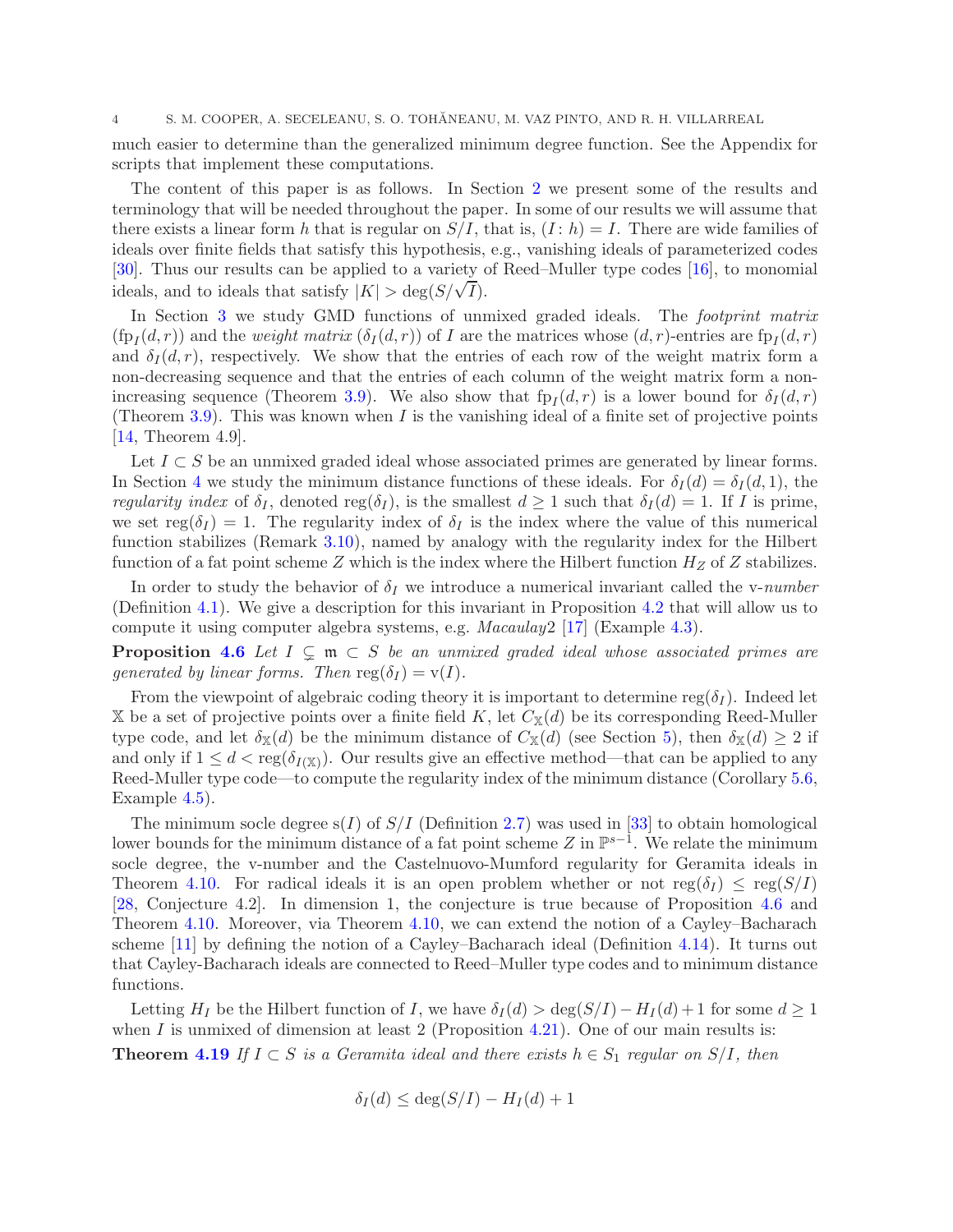*for*  $d \geq 1$  *or equivalently*  $H_I(d) - 1 \leq \text{hyp}_I(d)$  *for*  $d \geq 1$ *.* 

This inequality is well known when I is the vanishing ideal of a finite set of projective points [\[30,](#page-24-9) p. 82]. In this case the inequality is called the *Singleton bound* [\[34,](#page-25-2) Corollary 1.1.65].

Projective Reed–Muller-type codes are studied in Section [5.](#page-17-0)

The main result of Section [5](#page-17-0) shows that the entries of each column of the weight matrix  $(\delta_{\mathbb{X}}(d,r))$  form a decreasing sequence until they stabilize.

In particular one recovers the case when X is a set, lying on a projective torus, parameterized by a finite set of monomials [\[13,](#page-24-12) Theorem 12]. Then we show that  $\delta_{\mathbb{X}}(d, H_{\mathbb{X}}(d))$  is equal to  $|\mathbb{X}|$ for  $d \geq 1$  (Corollary [5.7\)](#page-19-1).

In Section [6](#page-19-2) we examine minimum distance functions of complete intersection ideals and show some special cases of the following two conjectures.

Conjecture [6.3](#page-19-3) Let  $X$  *be a finite in*  $\mathbb{P}^{s-1}$  *and suppose that*  $I = I(X)$  *is a complete intersection generated by*  $f_1, \ldots, f_c, c = s - 1$ *, with*  $d_i = \deg(f_i)$ *, and*  $2 \leq d_i \leq d_{i+1}$  *for all i.* 

- (a) (Tohăneanu–Van Tuyl [\[33,](#page-25-1) Conjecture 4.9])  $\delta_I(1) \geq (d_1 1)d_2 \cdots d_c$ .
- (b) (Eisenbud-Green-Harris  $[8,$  Conjecture CB10]) *If*  $f_1, \ldots, f_c$  *are quadratic forms, then*  $\text{hyp}_I(d) \leq 2^c - 2^{c-d}$  *for*  $1 \leq d \leq c$  *or equivalently*  $\delta_I(d) \geq 2^{c-d}$  *for*  $1 \leq d \leq c$ *.*

We prove part (a) of this conjecture, in a more general setting, when  $I$  is equigenerated, that is, all minimal homogeneous generators have the same degree (Proposition [6.4,](#page-20-0) Remark [6.6\)](#page-20-1). The conjecture also holds for  $\mathbb{P}^2$  [\[33,](#page-25-1) Theorem 4.10] (Corollary [6.5\)](#page-20-2). According to [\[8\]](#page-24-13), part (b) of this conjecture is true for the following values of d: 1,  $c - 1$ , c.

For all unexplained terminology and additional information we refer to  $\begin{bmatrix} 4, 6, 27 \end{bmatrix}$  $\begin{bmatrix} 4, 6, 27 \end{bmatrix}$  $\begin{bmatrix} 4, 6, 27 \end{bmatrix}$  (for the theory of Gröbner bases, commutative algebra, and Hilbert functions), and  $[23, 34]$  $[23, 34]$  (for the theory of error-correcting codes and linear codes).

## 2. Preliminaries

<span id="page-4-0"></span>In this section we present some of the results that will be needed throughout the paper and introduce some more notation. All results of this section are well-known. To avoid repetitions, we continue to employ the notations and definitions used in Section [1.](#page-0-1)

**Commutative algebra.** Let  $I \neq (0)$  be a graded ideal of S of Krull dimension k. The *Hilbert function* of  $S/I$  is:  $H_I(d) := \dim_K(S_d/I_d)$  for  $d = 0, 1, 2, \ldots$ , where  $I_d = I \cap S_d$ . By a theorem of Hilbert [\[32,](#page-25-3) p. 58], there is a unique polynomial  $P_I(x) \in \mathbb{Q}[x]$  of degree  $k-1$  such that  $H_I(d) = P_I(d)$  for  $d \gg 0$ . By convention the degree of the zero polynomial is -1.

The *degree* or *multiplicity* of S/I is the positive integer

$$
\deg(S/I) := \begin{cases} (k-1)! \lim_{d \to \infty} H_I(d)/d^{k-1} & \text{if } k \ge 1, \\ \dim_K(S/I) & \text{if } k = 0. \end{cases}
$$

As usual  $\text{ht}(I)$  will denote the height of the ideal I. By the dimension of I (resp.  $S/I$ ) we mean the Krull dimension of  $S/I$  denoted by  $\dim(S/I)$ .

One of the most useful and well-known facts about the degree is its additivity:

<span id="page-4-1"></span>Proposition 2.1. (Additivity of the degree [\[29,](#page-24-18) Proposition 2.5]) *If* I *is an ideal of* S *and*  $I = \mathfrak{q}_1 \cap \cdots \cap \mathfrak{q}_m$  *is an irredundant primary decomposition, then* 

$$
\deg(S/I) = \sum_{\text{ht}(\mathfrak{q}_i) = \text{ht}(I)} \deg(S/\mathfrak{q}_i).
$$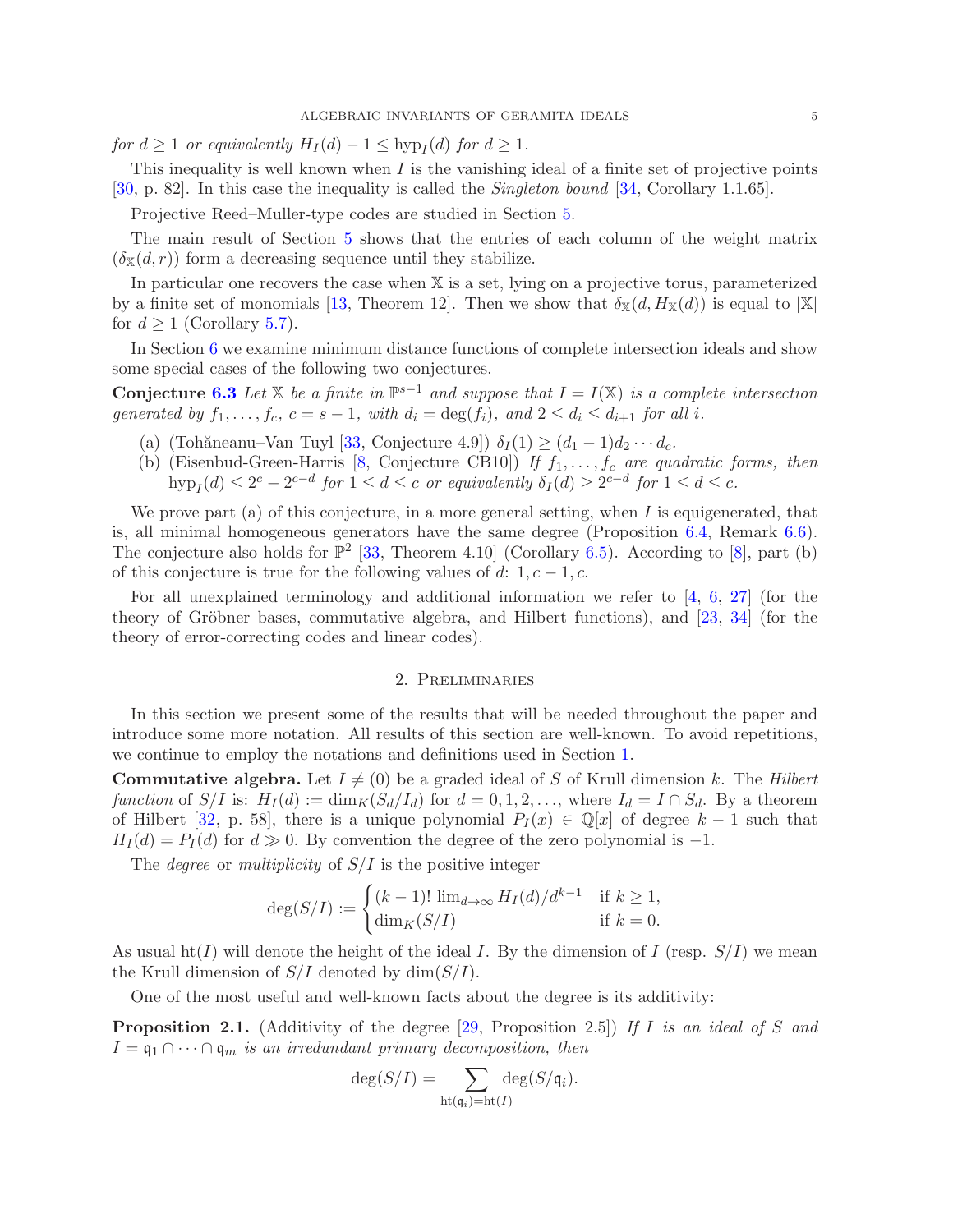If  $F \subset S$ , the *ideal quotient* of I with respect to  $(F)$  is given by  $(I : (F)) = \{h \in S | hF \subset I\}.$ An element f of S is called a *zero-divisor* of  $S/I$ —as an S-module—if there is  $\overline{0} \neq \overline{a} \in S/I$  such that  $f\overline{a} = \overline{0}$ , and f is called *regular* on  $S/I$  if f is not a zero-divisor. Thus f is a zero-divisor if and only if  $(I : f) \neq I$ . An associated prime of I is a prime ideal p of S of the form  $p = (I : f)$ for some f in S.

<span id="page-5-1"></span>**Theorem 2.2.** [\[36,](#page-25-4) Lemma 2.1.19, Corollary 2.1.30] *If I is an ideal of* S *and*  $I = \mathfrak{q}_1 \cap \cdots \cap \mathfrak{q}_m$ *is an irredundant primary decomposition with*  $rad(q_i) = p_i$ , then the set of zero-divisors  $Z(S/I)$ *of*  $S/I$  *is equal to*  $\bigcup_{i=1}^{m} \mathfrak{p}_i$ *, and*  $\mathfrak{p}_1, \ldots, \mathfrak{p}_m$  *are the associated primes of*  $I$ *.* 

**Definition 2.3.** If I is a graded ideal of S, the *Hilbert series* of  $S/I$ , denoted  $F_I(x)$ , is given by

$$
F_I(x) = \sum_{d=0}^{\infty} H_I(d) x^d
$$
, where *x* is a variable.

**Theorem 2.4.** (Hilbert–Serre [\[32,](#page-25-3) p. 58]) *Let*  $I ⊂ S$  *be a graded ideal of dimension*  $k$ . Then *there is a unique polynomial*  $h(x) \in \mathbb{Z}[x]$  *such that* 

$$
F_I(x) = \frac{h(x)}{(1-x)^k}
$$
 and  $h(1) > 0$ .

**Remark 2.5.** The leading coefficient of the Hilbert polynomial  $P_I(x)$  is equal to  $h(1)/(k-1)!$ . Thus  $h(1)$  is equal to  $\deg(S/I)$ .

**Definition 2.6.** Let  $I \subset S$  be a graded ideal. The *a*-invariant of  $S/I$ , denoted  $a(S/I)$ , is the degree of  $F_I(x)$  as a rational function, that is,  $a(S/I) = \deg(h(x)) - k$ . If  $h(x) = \sum_{i=0}^{r} h_i x^i$ ,  $h_i \in \mathbb{Z}, h_r \neq 0$ , the vector  $(h_0, \ldots, h_r)$  is called the h-vector of  $S/I$ .

<span id="page-5-0"></span>**Definition 2.7.** Let  $I \subset S$  be a graded ideal and let **F** be the minimal graded free resolution of  $S/I$  as an S-module:

$$
\mathbf{F}: \quad 0 \to \bigoplus_j S(-j)^{b_{g,j}} \to \cdots \to \bigoplus_j S(-j)^{b_{1,j}} \to S \to S/I \to 0.
$$

The *Castelnuovo–Mumford regularity* of S/I (*regularity* of S/I for short) and the *minimum socle degree* (s-*number* for short) of S/I are defined as

$$
reg(S/I) = max\{j - i \mid b_{i,j} \neq 0\} \text{ and } s(I) = min\{j - g \mid b_{g,j} \neq 0\}.
$$

If  $S/I$  is Cohen-Macaulay (i.e.  $q = \dim(S) - \dim(S/I)$ ) and there is a unique j such that  $b_{q,j} \neq 0$ , then the ring  $S/I$  is called *level*. In particular, a level ring for which the unique j such that  $b_{g,j} \neq 0$  is  $b_{g,j} = 1$  is called *Gorenstein*.

An excellent reference for the regularity of graded ideals is the book of Eisenbud [\[7\]](#page-24-19).

Definition 2.8. The *regularity index* of the Hilbert function of S/I, or simply the *regularity index* of  $S/I$ , denoted ri $(S/I)$ , is the least integer  $n \geq 0$  such that  $H_I(d) = P_I(d)$  for  $d \geq n$ .

The next result is valid over any field; see for instance [\[36,](#page-25-4) Theorem 5.6.4].

<span id="page-5-3"></span>**Theorem 2.9.** [\[11\]](#page-24-11) Let I be a graded ideal with depth( $S/I$ ) > 0. The following hold.

- (i) If  $\dim(S/I) > 2$ , then  $H_I(i) < H_I(i+1)$  for  $i > 0$ .
- (ii) *If*  $\dim(S/I) = 1$ *, then there is an integer* r *and* a constant c *such that*

$$
1 = H_I(0) < H_I(1) < \cdots < H_I(r-1) < H_I(i) = c \quad \text{for } i \ge r.
$$

<span id="page-5-2"></span>**Lemma 2.10.** Let  $I \subset J \subset S$  be graded ideals of the same height. The following hold.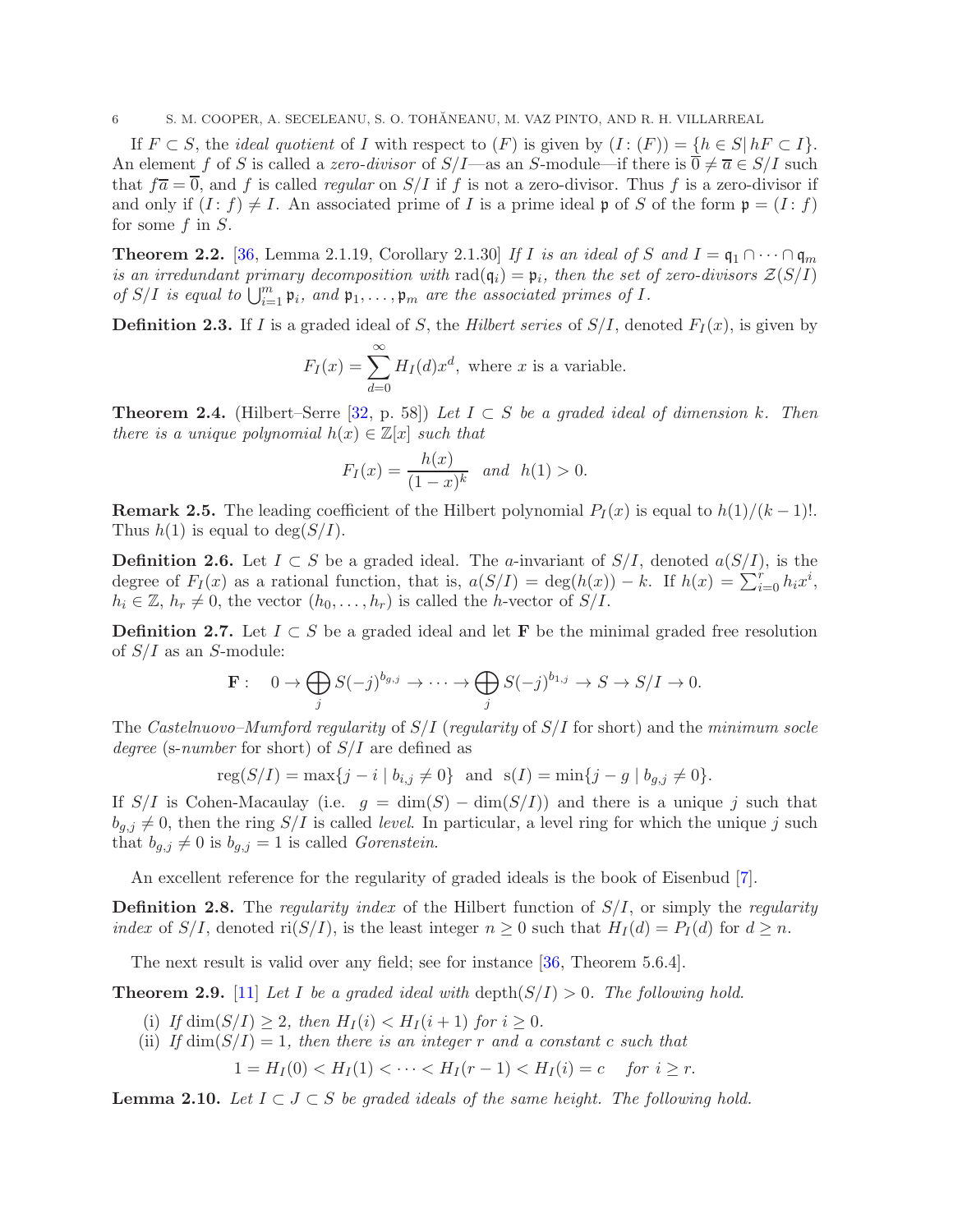- (a) [\[9,](#page-24-20) Lemma 8] If I and J are unmixed, then  $I = J$  if and only if  $\deg(S/I) = \deg(S/J)$ .
- (b) If  $I \subseteq J$ , then  $\deg(S/I) > \deg(S/J)$ .

*Proof.* (b) Since any associated prime of  $J/I$  is an associated prime of  $S/I$ ,  $\dim(J/I) = \dim(S/I)$ . From the short exact sequence

$$
0 \to J/I \to S/I \to S/J \to 0
$$

we obtain  $\deg(S/I) = \deg(J/I) + \deg(S/J)$ . As  $J/I$  is not zero, one has  $\deg(S/I) > \deg(S/J)$ .  $\Box$ 

<span id="page-6-3"></span>**Lemma 2.11.** [\[36,](#page-25-4) p. 122] Let  $I \subset S$  *a graded ideal of height* r. If K *is infinite and* I *is minimally generated by forms of degree*  $p \geq 1$ , then there are forms  $f_1, \ldots, f_m$  of degree p in I such that  $f_1, \ldots, f_r$  is a regular sequence and I is minimally generated by  $f_1, \ldots, f_m$ .

The footprint of an ideal. Let  $\prec$  be a monomial order on S and let  $(0) \neq I \subset S$  be an ideal. If f is a non-zero polynomial in S, the *leading monomial* of f is denoted by  $\text{in} \leq f(f)$ . The *initial ideal* of I, denoted by  $\text{in}_{\prec}(I)$ , is the monomial ideal given by  $\text{in}_{\prec}(I) = (\{\text{in}_{\prec}(f) \mid f \in I\}).$ 

We will use the following multi-index notation: for  $a = (a_1, \ldots, a_s) \in \mathbb{N}^s$ , set  $t^a := t_1^{a_1}$ .  $t_1^{a_1} \cdots t_s^{a_s}.$ A monomial  $t^a$  is called a *standard monomial* of  $S/I$ , with respect to  $\prec$ , if  $t^a$  is not in the ideal in<sub>≺</sub>(I). A polynomial f is called *standard* if  $f \neq 0$  and f is a K-linear combination of standard monomials. The set of standard monomials, denoted  $\Delta_{\prec}(I)$ , is called the *footprint* of S/I. The image of the standard polynomials of degree d, under the canonical map  $S \mapsto S/I$ ,  $x \mapsto \overline{x}$ , is equal to  $S_d/I_d$ , and the image of  $\Delta_{\prec}(I)$  is a basis of  $S/I$  as a K-vector space. This is a classical result of Macaulay (for a modern approach see [\[4,](#page-24-14) Chapter 5]). In particular, if I is graded, then  $H_I(d)$  is the number of standard monomials of degree d.

**Lemma 2.12.** [\[3,](#page-24-21) p. 3] *Let*  $I \subset S$  *be an ideal generated by*  $\mathcal{G} = \{g_1, \ldots, g_r\}$ , *then* 

$$
\Delta_{\prec}(I) \subset \Delta_{\prec}(\text{in}_{\prec}(g_1), \ldots, \text{in}_{\prec}(g_r)).
$$

<span id="page-6-1"></span>**Lemma 2.13.** [\[14,](#page-24-5) Lemma 4.7] *Let*  $\prec$  *be a monomial order, let*  $I \subset S$  *be an ideal, let*  $F =$  ${f_1,\ldots,f_r}$  *be a set of polynomial of* S *of positive degree, and let*  $\text{in}_{\prec}(F) = \{\text{in}_{\prec}(f_1),\ldots,\text{in}_{\prec}(f_r)\}$ *be the set of initial terms of* F. If  $(\text{in}_{\prec}(I): (\text{in}_{\prec}(F))) = \text{in}_{\prec}(I)$ *, then*  $(I: (F)) = I$ *.* 

Let  $\prec$  be a monomial order and let  $\mathcal{F}_{\prec,d,r}$  be the set of all subsets  $F = \{f_1, \ldots, f_r\}$  of  $S_d$  such that  $(I: (F)) \neq I$ ,  $f_i$  is a standard polynomial for all  $i, f_1, \ldots, f_r$  are linearly independent over the field K, and in $\langle f_1, \ldots, \text{in} \rangle(f_r)$  are distinct monomials.

The next result is useful for computations with *Macaulay*2 [\[17\]](#page-24-10) (see Procedure [A.2\)](#page-22-0).

<span id="page-6-2"></span>Proposition 2.14. [\[14,](#page-24-5) Proposition 4.8] *The generalized minimum distance function of* I *is given by the following formula*

$$
\delta_I(d,r) = \begin{cases} \deg(S/I) - \max\{\deg(S/(I,F)) \mid F \in \mathcal{F}_{\prec,d,r}\} & \text{if } \mathcal{F}_{\prec,d,r} \neq \emptyset, \\ \deg(S/I) & \text{if } \mathcal{F}_{\prec,d,r} = \emptyset. \end{cases}
$$

An ideal  $I \subset S$  is called *radical* if I is equal to its radical. The radical of I is denoted by  $\sqrt{I}$ .

<span id="page-6-0"></span>**Lemma 2.15.** [\[14,](#page-24-5) Lemma 3.3] *Let*  $I \subset S$  *be a radical unmixed graded ideal. If*  $F = \{f_1, \ldots, f_r\}$ *is a set of homogeneous polynomials of*  $S \setminus \{0\}$ ,  $(I: (F)) \neq I$ , and A *is the set of all associated primes of*  $S/I$  *that contain*  $F$ *, then*  $\text{ht}(I) = \text{ht}(I, F)$ *,*  $\mathcal{A} \neq \emptyset$ *, and* 

$$
\deg(S/(I, F)) = \sum_{\mathfrak{p} \in \mathcal{A}} \deg(S/\mathfrak{p}).
$$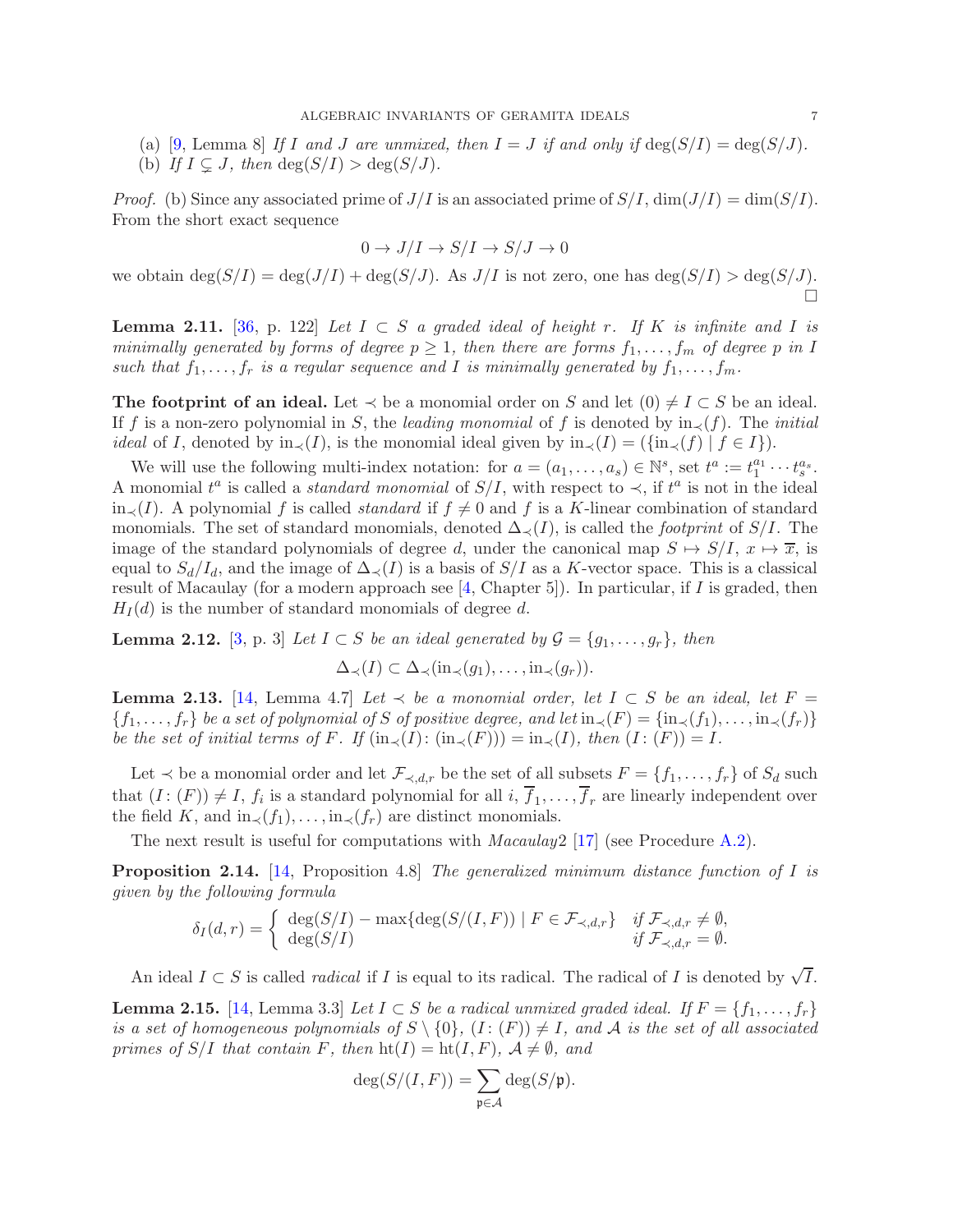3. Generalized minimum distance function of a graded ideal

In this section we study the generalized minimum distance function of a graded ideal.

Part (c) of the next lemma was known for vanishing ideals and part (b) for unmixed radical ideals [\[14,](#page-24-5) Proposition 3.5, Lemma 4.1].

<span id="page-7-1"></span>**Lemma 3.1.** *Let*  $I ⊂ S$  *be an unmixed graded ideal, let*  $\prec$  *be a monomial order, and let*  $F$  *be a finite set of homogeneous polynomials of* S *such that*  $(I:(F)) \neq I$ *. The following hold.* 

- (a)  $\operatorname{ht}(I) = \operatorname{ht}(I, F)$
- (b)  $\deg(S/(I, F)) < \deg(S/I)$  *if I is an unmixed ideal and*  $(F) \not\subset I$ *.*
- (c)  $\deg(S/I) = \deg(S/(I:(F))) + \deg(S/(I, F))$  *if I is an unmixed radical ideal.*
- (d) [\[14,](#page-24-5) Lemma 4.1]  $\deg(S/(I, F)) \leq \deg(S/(\text{in}_{\prec}(I), \text{in}_{\prec}(F))) \leq \deg(S/I)$ .

*Proof.* (a) As  $I \subseteq (I : (F))$ , there is  $g \in S \setminus I$  such that  $g(F) \subset I$ . Hence the ideal  $(F)$  is contained in the set of zero-divisors of  $S/I$ . Thus, by Theorem [2.2](#page-5-1) and since I is unmixed,  $(F)$ is contained in an associated prime ideal p of  $S/I$  of height ht(I). Thus  $I \subset (I, F) \subset \mathfrak{p}$ , and consequently  $\text{ht}(I) = \text{ht}(I, F)$ . Therefore the set of associated primes of  $(I, F)$  of height equal to ht(I) is not empty and is equal to the set of associated primes of  $S/I$  that contain  $(F)$ .

(b) The inequality follows from part (a) and Lemma [2.10](#page-5-2) (b).

(c) Let  $\mathfrak{p}_1,\ldots,\mathfrak{p}_m$  be the associated primes of  $S/I$ . As I is a radical ideal, one has the decompositions

$$
I = \bigcap_{i=1}^{m} \mathfrak{p}_i \text{ and } (I: (F)) = \bigcap_{i=1}^{m} (\mathfrak{p}_i: (F)).
$$

Note that  $(\mathfrak{p}_i : (F)) = S$  if  $F \subset \mathfrak{p}_i$  and  $(\mathfrak{p}_i : (F)) = \mathfrak{p}_i$  if  $F \not\subset \mathfrak{p}_i$ . Therefore, using the additivity of the degree of Proposition [2.1](#page-4-1) and Lemma [2.15,](#page-6-0) we get

$$
\deg(S/(I:(F))) = \sum_{F \not\subset \mathfrak{p}_i} \deg(S/\mathfrak{p}_i) \text{ and } \deg(S/(I,F)) = \sum_{F \subset \mathfrak{p}_i} \deg(S/\mathfrak{p}_i).
$$
  
Thus 
$$
\deg(S/I) = \sum_{i=1}^m \deg(S/\mathfrak{p}_i) = \deg(S/(I:(F))) + \deg(S/(I,F)).
$$

**Definition 3.2.** Let  $I \subset S$  be a graded ideal. A sequence  $f_1, \ldots, f_r$  of elements of S is called a  $(d, r)$ -sequence of  $S/I$  if the set  $F = \{f_1, \ldots, f_r\}$  is in  $\mathcal{F}_{d,r}$ 

**Lemma 3.3.** *Let I* ⊂ S *be a graded ideal.* A sequence  $f_1, \ldots, f_r$  *is a*  $(d, r)$ *-sequence of* S/*I if and only if the following conditions hold*

- (a)  $f_1, \ldots, f_r$  *are homogeneous polynomials of* S *of degree*  $d \geq 1$ ,
- (b)  $(I: (f_1, ..., f_r)) \neq I$ *, and*
- (c)  $f_i \notin (I, f_1, \ldots, f_{i-1})$  *for*  $i = 1, \ldots, r$ *, where we set*  $f_0 = 0$ *.*

*Proof.* The proof is straightforward. □

Definition 3.4. If  $I \subset S$  is a graded ideal, the *Vasconcelos function* of I is the function  $\vartheta_I : \mathbb{N}_+ \times \mathbb{N}_+ \to \mathbb{N}$  given by

$$
\vartheta_I(d,r) := \begin{cases} \min\{\deg(S/(I:(F))) | F \in \mathcal{F}_{d,r}\} & \text{if } \mathcal{F}_{d,r} \neq \emptyset, \\ \deg(S/I) & \text{if } \mathcal{F}_{d,r} = \emptyset. \end{cases}
$$

The next result was shown in [\[14,](#page-24-5) Theorem 4.5] for vanishing ideals over finite fields.

<span id="page-7-0"></span>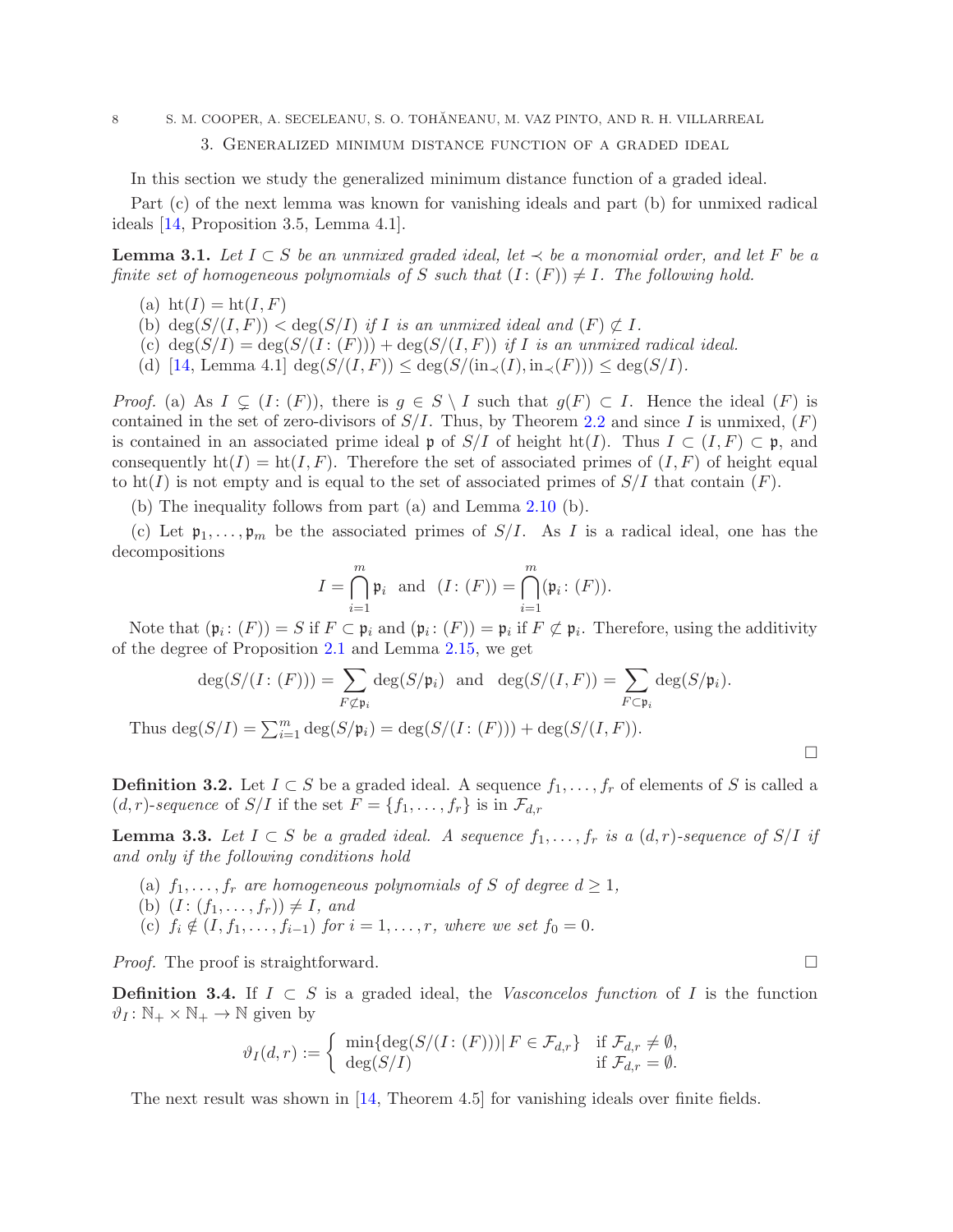<span id="page-8-4"></span>**Theorem 3.5.** *Let*  $I ⊂ S$  *be a graded unmixed radical ideal. Then* 

$$
\vartheta_I(d,r) = \delta_I(d,r) \text{ for } d \ge 1 \text{ and } 1 \le r \le H_I(d).
$$

*Proof.* If  $\mathcal{F}_{d,r} = \emptyset$ , then  $\delta_I(d,r)$  and  $\vartheta_I(d,r)$  are equal to  $\deg(S/I)$ . Now assume that  $\mathcal{F}_{d,r} \neq \emptyset$ . Using Lemma  $3.1(c)$  $3.1(c)$ , we obtain

$$
\vartheta_I(d,r) = \min\{\deg(S/(I:(F)))| F \in \mathcal{F}_{d,r}\}
$$
  
= 
$$
\min\{\deg(S/I) - \deg(S/(I,F))| F \in \mathcal{F}_{d,r}\}
$$
  
= 
$$
\deg(S/I) - \max\{\deg(S/(I,F))| F \in \mathcal{F}_{d,r}\} = \delta_I(d,r).
$$

As the next result shows for  $r = 1$  we do not need the assumption that I is a radical ideal. For  $r \geq 2$  this assumption is essential, as shown in the next Example [3.6.](#page-8-1)

<span id="page-8-1"></span>**Example 3.6.** Let I be the ideal  $(t_1^2, t_1t_2, t_2^2)$  of the polynomial ring  $S = K[t_1, t_2]$  over a field K and let  $F = \{t_1, t_2\}$ . Then  $(I: (F)) = (I, F) = (t_1, t_2)$  and

$$
3 = \deg(S/I) \neq \deg(S/(I:(F))) + \deg(S/(I, F)) = 2.
$$

<span id="page-8-2"></span>**Theorem 3.7.** [\[24,](#page-24-6) Theorem 4.4] *Let*  $I \subset S$  *be an unmixed graded ideal. If*  $\mathfrak{m} = (t_1, \ldots, t_s)$  *and*  $d > 1$  *is an integer such that*  $\mathfrak{m}^d \not\subset I$ , then

$$
\delta_I(d) = \min\{\deg(S/(I:f)) \mid f \in S_d \setminus I\}.
$$

Recall from the introduction that the definition of  $\delta_I(d,r)$  was motivated by the notion of generalized Hamming weight of a linear code [\[19,](#page-24-0) [37\]](#page-25-0). The following compilation of facts reflects the monotonicity of the generalized minimum distance function with respect of its two input values for the case of linear codes corresponding to reduced sets of points.

<span id="page-8-3"></span>Theorem 3.8. *Let* C *be a linear code of length* m *and dimension* k*. The following hold.*

- (a) [\[37,](#page-25-0) Theorem 1, Corollary 1]  $1 \leq \delta_1(C) < \cdots < \delta_k(C) \leq m$ .
- (b) [\[34,](#page-25-2) Corollary 1.1.65]  $r \leq \delta_r(C) \leq m k + r$  *for*  $r = 1, ..., k$ *.*
- (c) *If*  $\delta_1(C) = m k + 1$ , then  $\delta_r(C) = m k + r$  for  $r = 1, ..., k$ .

*Proof.* (c): By (a), one has  $m - k + 1 = \delta_1(C) \leq \delta_i(C) - (r - 1)$ . Thus  $m - k + r \leq \delta_i(C)$  and, by (b) equality holds by (b), equality holds.

Below we consider more generally the behavior of the generalized minimum distance function and the footprint function for arbitrary graded ideals. The next result shows that the entries of any row (resp. column) of the weight matrix of  $I$  form a non-decreasing (resp. non-increasing) sequence. Parts  $(a)-(c)$  of the next result are broad generalizations of [\[14,](#page-24-5) Theorem 4.9] and [\[28,](#page-24-7) Theorem 3.6].

<span id="page-8-0"></span>**Theorem 3.9.** Let  $I ⊂ S$  *be an unmixed graded ideal, let*  $\prec$  *be a monomial order on* S, and let  $d \geq 1, r \geq 1$  *be integers. The following hold.* 

- (a)  $\text{fp}_I(d, r) \leq \delta_I(d, r) \text{ for } 1 \leq r \leq H_I(d)$ .
- (b)  $\delta_I(d, r) \geq 1$ .
- (c)  $\text{fp}_I(d, r) \geq 1$  *if*  $\text{in}_{\prec}(I)$  *is unmixed.*
- (d)  $\delta_I(d, r) \leq \delta_I(d, r + 1)$ .
- (e) If there is  $h \in S_1$  regular on  $S/I$ , then  $\delta_I(d, r) \geq \delta_I(d+1, r) \geq 1$ .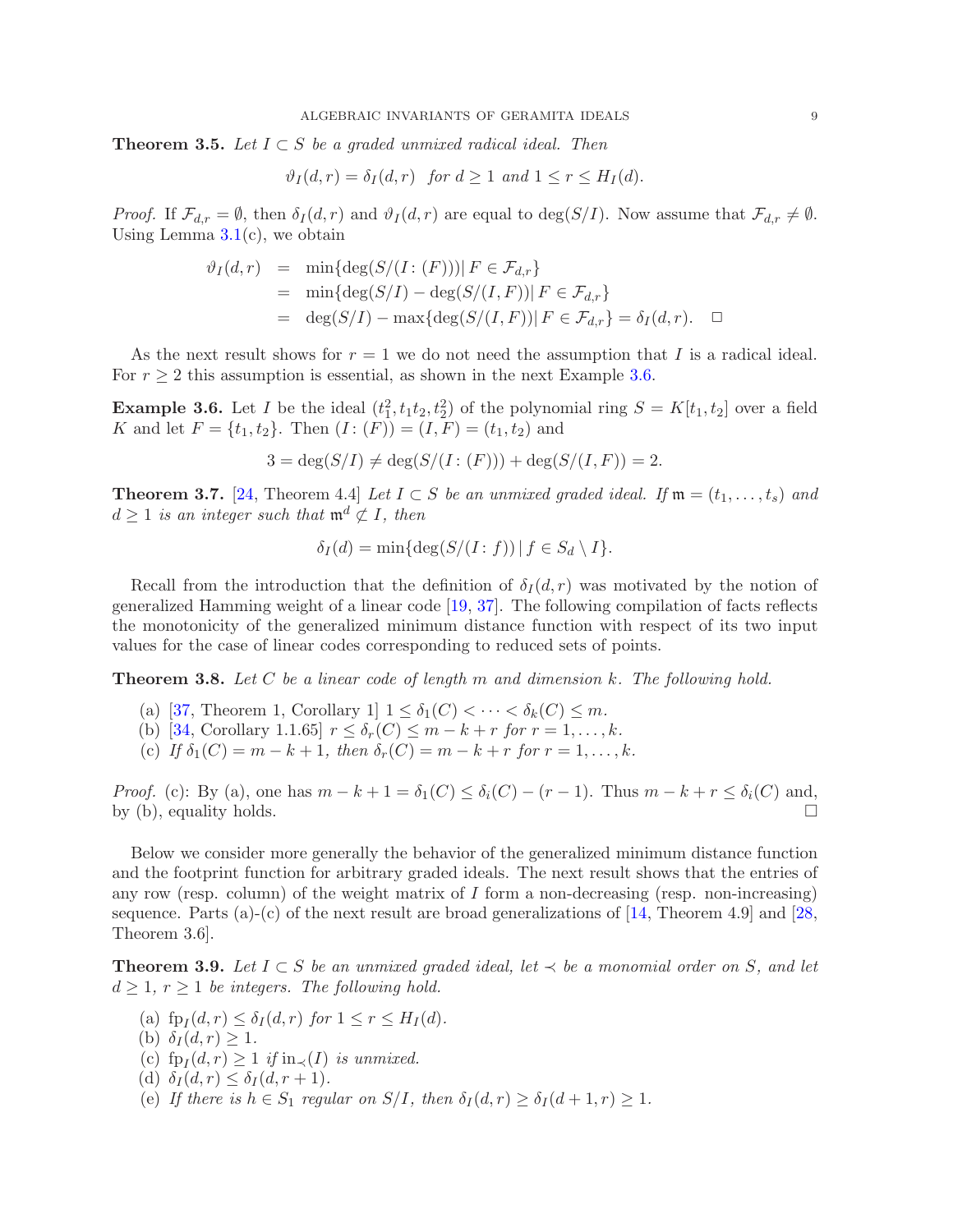*Proof.* (a) If  $\mathcal{F}_{d,r} = \emptyset$ , then  $\delta_I(d,r) = \deg(S/I) \geq \text{fp}_I(d,r)$ . Now assume  $\mathcal{F}_{d,r} \neq \emptyset$ . Let F be any set in  $\mathcal{F}_{\prec,d,r}$ . By Lemma [2.13,](#page-6-1) in $\prec(F)$  is in  $\mathcal{M}_{\prec,d,r}$ , and by Lemma [3.1,](#page-7-1)  $\deg(S/(I,F)) \leq$  $deg(S/(in_{\prec}(I), in_{\prec}(F)))$ . Hence, by Proposition [2.14](#page-6-2) and Lemma [3.1\(](#page-7-1)b),  $fp_I(d, r) \le \delta_I(d, r)$ .

(b) If  $\mathcal{F}_{d,r} = \emptyset$ , then  $\delta_I(d,r) = \deg(S/I) \geq 1$ , and if  $\mathcal{F}_{d,r} \neq \emptyset$ , then using Lemma [3.1\(](#page-7-1)b) it follows that  $\delta_I(d, r) \geq 1$ .

(c) If  $\mathcal{M}_{\prec,d,r} = \emptyset$ , then  $fp_I(d,r) = deg(S/I) \geq 1$ . Next assume that  $\mathcal{M}_{\prec,d,r}$  is not empty and pick M in  $\mathcal{M}_{\prec,d,r}$  such that

$$
fp_I(d,r) = \deg(S/I) - \deg(S/(\text{in}_{\prec}(I), M)).
$$

As in<sub> $\prec$ </sub>(*I*) is unmixed, by Lemma [3.1\(](#page-7-1)b), fp<sub>*I*</sub>(*d*, *r*) ≥ 1.

(d) If  $\mathcal{F}_{d,r+1}$  is empty, then  $\delta_I(d,r) \leq \deg(S/I) = \delta_I(d,r+1)$ . We may then assume  $\mathcal{F}_{d,r+1}$ is not empty and pick  $F = \{f_1, \ldots, f_{r+1}\}\$  in  $\mathcal{F}_{d,r+1}$  such that  $hyp_I(d, r+1) = \deg(S/(I, F)).$ Setting  $F' = \{f_1, \ldots, f_r\}$  and noticing that  $I \subsetneq (I : (F)) \subset (I : (F'))$ , we get  $F' \in \mathcal{F}_{d,r}$ . By the proof of Lemma [3.1,](#page-7-1) one has  $ht(I) = ht(I, F) = ht(I, F')$ . Taking Hilbert functions in the exact sequence

$$
0\longrightarrow (I,F)/(I,F')\longrightarrow S/(I,F')\longrightarrow S/(I,F)\longrightarrow 0
$$

it follows that  $\deg(S/(I, F')) \geq \deg(S/(I, F))$ . Therefore

$$
\operatorname{hyp}_I(d,r) \ge \operatorname{deg}(S/(I,F')) \ge \operatorname{deg}(S/(I,F)) = \operatorname{hyp}_I(d,r+1) \Rightarrow \delta_I(d,r) \le \delta_I(d,r+1).
$$

(e) By part (b),  $\delta_I(d, r) \geq 1$  for  $d \geq 1$ . Assume  $\mathcal{F}_{d,r} = \emptyset$ . Then  $\delta_I(d, r) = \deg(S/I)$ . If the set  $\mathcal{F}_{d+1,r}$  is empty, one has

$$
\delta_I(d,r) = \delta_I(d+1,r) = \deg(S/I).
$$

If the set  $\mathcal{F}_{d+1,r}$  is not empty, there is  $F \in \mathcal{F}_{d+1,r}$  such that

$$
\delta_I(d+1,r) = \deg(S/I) - \deg(S/(I,F)) \leq \deg(S/I) = \delta_I(d,r).
$$

Thus we may now assume  $\mathcal{F}_{d,r} \neq \emptyset$ . Pick  $F = \{f_1, \ldots, f_r\}$  in  $\mathcal{F}_{d,r}$  such that

$$
\delta_I(d,r) = \deg(S/I) - \deg(S/(I,F)).
$$

By assumption there exists  $h \in S_1$  such that  $(I : h) = I$ . Hence the set  $h \overline{F} = \{h \overline{f}_i\}_{i=1}^r$  is linearly independent over K,  $hF \subset S_{d+1}$ , and

$$
I\subsetneq (I\colon F)\subset (I\colon hF),
$$

that is,  $hF$  is in  $\mathcal{F}_{d+1,r}$ . Note that there exists  $\mathfrak{p} \in \text{Ass}(S/I)$  that contains  $(I, F)$  (see Lemma [3.1\(](#page-7-1)a)). Hence the ideals  $(I, F)$  and  $(I, hF)$  have the same height because a prime ideal  $\mathfrak{p} \in \text{Ass}(S/I)$ contains  $(I, F)$  if and only if p contains  $(I, hF)$ . Therefore taking Hilbert functions in the exact sequence

$$
0 \longrightarrow (I, F)/(I, hF) \longrightarrow S/(I, hF) \longrightarrow S/(I, F) \longrightarrow 0
$$

it follows that  $deg(S/(I, hF)) \geq deg(S/(I, F))$ . As a consequence we get

$$
\delta_I(d,r) = \deg(S/I) - \deg(S/(I, F)) \ge \deg(S/I) - \deg(S/(I, hF))
$$
  
 
$$
\ge \deg(S/I) - \max\{\deg(S/(I, F')) | F' \in \mathcal{F}_{d+1,r}\} = \delta_I(d+1,r). \square
$$

<span id="page-9-0"></span>**Remark 3.10.** (a) Let I be a non-prime ideal and let  $\mathfrak{p}$  be an associated prime of I. There is  $f \in S_d$ ,  $d \geq 1$ , such that  $(I : f) = \mathfrak{p}$ . Note that  $f \in \mathcal{F}_d$ . By Theorem [3.7](#page-8-2) one has  $\delta_I(d) = 1$ .

(b) If  $\dim(S/I) \geq 1$ , then  $reg(\delta_I)$  is the smallest  $n \geq 1$  such that  $\delta_I(d) = 1$  for  $d \geq n$ . This follows from Theorems [3.7](#page-8-2) and [3.9.](#page-8-0)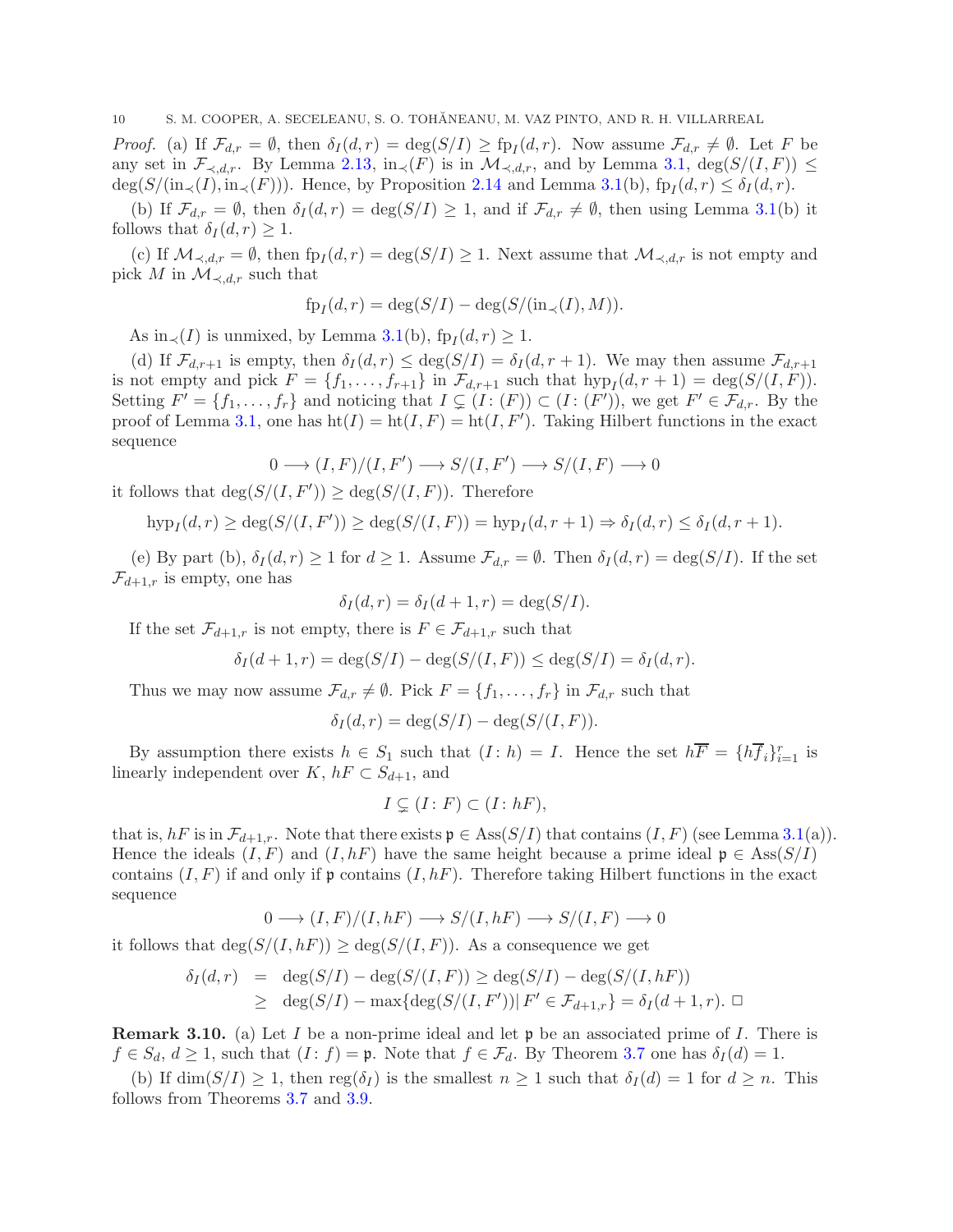<span id="page-10-4"></span>**Example 3.11.** Let  $S = K[t_1, \ldots, t_6]$  be a polynomial ring over the finite field  $K = \mathbb{F}_3$  and let I be the ideal  $(t_1t_6 - t_3t_4, t_2t_6 - t_3t_5)$ . The regularity and the degree of  $S/I$  are 2 and 4, respectively, and  $H_I(1) = 6$ ,  $H_I(2) = 19$ . Using Procedure [A.2](#page-22-0) and Theorem [3.9\(](#page-8-0)a) we obtain:

$$
(\text{fp}_I(d,r)) = \begin{bmatrix} 1 & 3 & 4 & 4 & 4 & 4 & \infty \\ 1 & 1 & 1 & 1 & 2 & 3 & 3 \end{bmatrix}, d = 1, 2 \text{ and } r = 1, \ldots, 7,
$$

and  $(\delta_I (1, 1), \ldots, \delta_I (1, 5)) = (3, 3, 4, 4, 4).$ 

**Definition 3.12.** If  $fp_I(d) = \delta_I(d)$  for  $d \geq 1$ , we say that I is a *Geil–Carvalho ideal*. If  $\text{fp}_I(d, r) = \delta_I(d, r)$  for  $d \geq 1$  and  $r \geq 1$ , we say that I is a *strongly Geil–Carvalho ideal*.

The next result generalizes [\[25,](#page-24-8) Proposition 3.11].

<span id="page-10-2"></span>**Proposition 3.13.** If I is an unmixed monomial ideal and  $\prec$  is any monomial order, then  $\delta_I(d,r) = \text{fp}_I(d,r)$  for  $d \geq 1$  and  $r \geq 1$ , that is, I is a strongly Geil–Carvalho ideal.

*Proof.* The inequality  $\delta_I(d, r) \geq \text{fp}_I(d, r)$  follows from Theorem [3.9\(](#page-8-0)a). To show the reverse inequality notice that  $\mathcal{M}_{\prec,d,r} \subset \mathcal{F}_{\prec,d,r}$  because one has  $I = \text{in}_{\prec}(I)$ . Also notice that  $\mathcal{M}_{\prec,d,r} = \emptyset$ if and only if  $\mathcal{F}_{\prec,d,r} = \emptyset$ , this follows from the proof of [\[14,](#page-24-5) Proposition 4.8]. Therefore one has  $f_{p}(d,r) \geq \delta_I(d,r)$ . □  $f p_I(d,r) \geq \delta_I(d,r).$ 

<span id="page-10-0"></span>**Proposition 3.14.** *If*  $I \subset S$  *is an unmixed graded ideal and* dim $(S/I) \geq 1$ *, then* 

$$
\delta_I(d, H_I(d)) = \deg(S/I) \text{ for } d \ge 1.
$$

*Proof.* We set  $r = H<sub>I</sub>(d)$ . It suffices to show that  $\mathcal{F}_{d,r} = \emptyset$ . We proceed by contradiction. Assume that  $\mathcal{F}_{d,r}$  is not empty and let  $F = \{f_1, \ldots, f_r\}$  be an element of  $\mathcal{F}_{d,r}$ . Let  $\mathfrak{p}_1, \ldots, \mathfrak{p}_m$  be the associated primes of I. As  $I \subsetneq (I : (F))$ , we can pick  $g \in S$  such that  $g(F) \subset I$  and  $g \notin I$ . Then  $(F)$  is contained  $\cup_{i=1}^m \mathfrak{p}_i$ , and consequently  $(F) \subset \mathfrak{p}_i$  for some i. Since  $r = H_I(d)$ , one has

$$
S_d/I_d = K\overline{f}_1 \oplus \cdots \oplus K\overline{f}_r \ \Rightarrow \ S_d = Kf_1 + \cdots + Kf_r + I_d.
$$

Hence  $S_d \subset \mathfrak{p}_i$ , that is,  $\mathfrak{m}^d \subset \mathfrak{p}_i$ , where  $\mathfrak{m} = (t_1, \ldots, t_s)$ . Therefore  $\mathfrak{p}_i = \mathfrak{m}$ , a contradiction because I is unmixed and  $\dim(S/I) \geq 1$ .

<span id="page-10-3"></span>**Example 3.15.** Let  $S = K[t_1, t_2, t_3]$  be a polynomial ring over a field K and let  $(\text{fp}_I(d, r))$ and  $(\delta_I(d,r))$  be the footprint matrix and the weight matrix of the ideal  $I = (t_1^3, t_2t_3)$ . The regularity and the degree of  $S/I$  are 3 and 6. Using Procedure [A.1](#page-22-1) we obtain:

$$
(\text{fp}_I(d,r)) = \left[ \begin{array}{cccc} 3 & 5 & 6 & \infty & \infty & \infty \\ 2 & 3 & 4 & 5 & 6 & \infty \\ 1 & 2 & 3 & 4 & 5 & 6 \end{array} \right].
$$

If  $r > H_I(d)$ , then  $\mathcal{M}_{\prec,d,r} = \emptyset$  and the  $(d,r)$ -entry of this matrix is equal to 6, but in this case we write  $\infty$  for computational reasons. Therefore, by Proposition [3.13,](#page-10-2) (fp<sub>I</sub> $(d, r)$ ) is equal to  $(\delta_I(d, r))$ . Setting  $F = \{t_1^2 t_2, t_1 t_2^2, t_1 t_3^2, t_1^2 t_3\}$  and  $F' = \{t_1^2 t_2, t_1 t_2^2, t_1 t_3^2 + t_2^3, t_1^2 t_3\}$ , we get

$$
\delta_I(3,4) = \deg(S/I) - \deg(S/(I, F)) = 4
$$
 and  $\deg(S/I) - \deg(S/(I, F')) = 5$ .

<span id="page-10-1"></span>Thus  $\delta_I(3,4)$  is attained at F.

# 4. Minimum distance function of a graded ideal

In this section we study minimum distance functions of unmixed graded ideals whose associated primes are generated by linear forms and the algebraic invariants of Geramita ideals.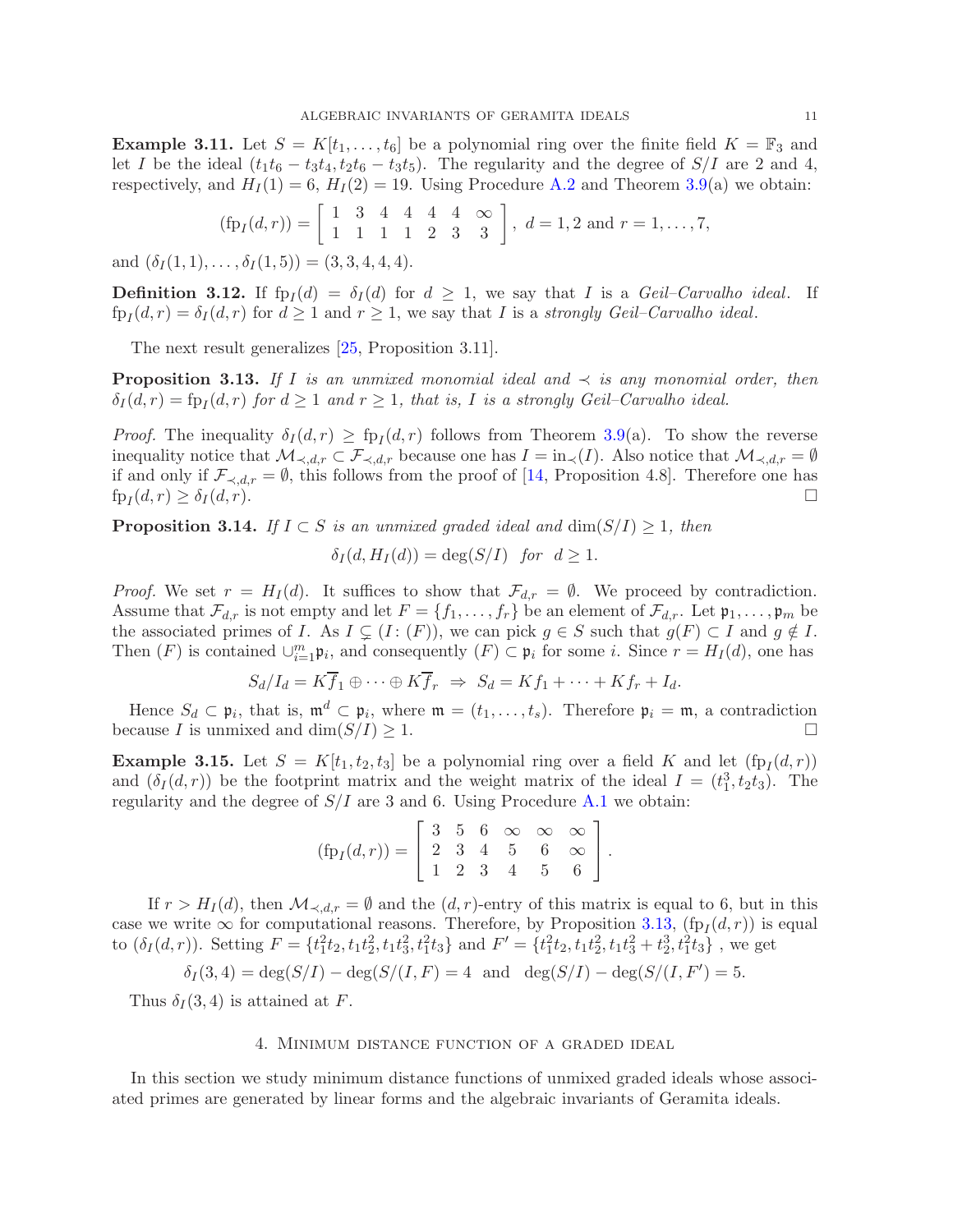4.1. Minimum distance function for unmixed ideals. We begin by introducing the following numerical invariant which will be used to express the regularity index of the minimum distance function (Proposition [4.6\)](#page-12-0).

<span id="page-11-0"></span>**Definition 4.1.** The v-*number* of a graded ideal I, denoted  $v(I)$ , is given by

$$
\mathbf{v}(I) := \begin{cases} \min\{d \ge 1 \mid \text{ there exists } f \in S_d \text{ and } \mathfrak{p} \in \text{Ass}(I) \text{ with } (I : f) = \mathfrak{p}\} & \text{if } I \subsetneq \mathfrak{m}, \\ 0 & \text{if } I = \mathfrak{m}, \end{cases}
$$

where Ass(I) is the set of associated primes of  $S/I$  and  $\mathfrak{m} = (t_1, \ldots, t_s)$  is the irrelevant maximal ideal of S.

The v-number is finite for any graded ideal by the definition of associated primes. If  $\mathfrak p$  is a prime ideal and  $\mathfrak{p} \neq \mathfrak{m}$ , then  $v(\mathfrak{p}) = 1$ .

Let  $I \subsetneq \mathfrak{m} \subset S$  be a graded ideal and let  $\mathfrak{p}_1, \ldots, \mathfrak{p}_m$  be its associated primes. One can define the v-number of I locally at each  $\mathfrak{p}_i$  by

$$
\mathsf{v}_{\mathfrak{p}_i}(I) := \min\{d \geq 1 \,|\, \exists f \in S_d \text{ with } (I \colon f) = \mathfrak{p}_i\}.
$$

The v-number of I is equal to  $\min\{v_{\mathfrak{p}_1}(I), \ldots, v_{\mathfrak{p}_m}(I)\}\)$ . If  $I = I(\mathbb{X})$  is the vanishing ideal of a finite set  $\mathbb{X} = \{P_1, \ldots, P_m\}$  of reduced projective points and  $\mathfrak{p}_i$  is the vanishing ideal of  $P_i$ , then  $v_{\mathfrak{p}_i}(I)$  is the degree of  $P_i$  in X in the sense of [\[11,](#page-24-11) Definition 2.1].

We give an alternate description for the v-number using initial degrees of certain modules. This will allow us to compute the v-number using *Macaulay*2 [\[17\]](#page-24-10) (see Example [4.3\)](#page-11-2). For a graded module  $M \neq 0$  we denote  $\alpha(M) = \min\{\deg(f) | f \in M, f \neq 0\}$ . By convention, for  $M = 0$  we set  $\alpha(0) = 0$ .

<span id="page-11-1"></span>**Proposition 4.2.** Let  $I \subset S$  be an unmixed graded ideal. Then  $I \subsetneq (I : \mathfrak{p})$  for  $\mathfrak{p} \in \text{Ass}(I)$ ,

<span id="page-11-3"></span>
$$
\mathbf{v}(I) = \min\{\alpha\left((I:\mathfrak{p})/I\right)|\mathfrak{p} \in \mathrm{Ass}(I)\},\
$$

*and*  $\alpha((I : \mathfrak{p})/I) = v_{\mathfrak{p}}(I)$  *for*  $\mathfrak{p} \in \text{Ass}(I)$ *.* 

*Proof.* The strict inclusion  $I \subsetneq (I : \mathfrak{p})$  follows from the equivalence of Eq. [\(4.1\)](#page-11-3) below. As a preliminary step of the proof of the equality we establish that for a prime  $\mathfrak{p} \in \text{Ass}(I)$  we have

(4.1) 
$$
(I: f) = \mathfrak{p} \text{ if and only if } f \in (I: \mathfrak{p}) \setminus I.
$$

If  $(I : f) = \mathfrak{p}$ , it is clear that we have  $f \in (I : \mathfrak{p})$  and since  $(I : f) \neq S$  it follows that  $f \notin I$ . Conversely, if  $f \in (I : \mathfrak{p}) \setminus I$ , then  $\mathfrak{p} \subset (I : f)$ . Let  $\mathfrak{q} \in \text{Ass}(I : f)$ , which is a nonempty set since  $f \notin I$ . Since Ass $(I : f) \subset \text{Ass}(I)$  and I is height unmixed, we have  $ht(\mathfrak{q}) = ht(\mathfrak{p})$  and  $\mathfrak{p} \subset (I : f) \subset \mathfrak{q}$ . It follows that  $\mathfrak{p} = (I : f) = \mathfrak{q}$ .

The equivalence of Eq. [\(4.1\)](#page-11-3) implies that  $\alpha((I:\mathfrak{p})/I) = v_{\mathfrak{p}}(I)$ , and shows the equality

$$
\{f \mid (I : f) = \mathfrak{p} \text{ for some } \mathfrak{p} \in \text{Ass}(I)\} = \bigcup_{\mathfrak{p} \in \text{Ass}(I)} (I : \mathfrak{p}) \setminus I.
$$

The claim now follows by considering the minimum degree of a homogeneous element in the above sets.  $\Box$ 

<span id="page-11-2"></span>**Example 4.3.** Let  $S = \mathbb{Q}[t_1, t_2, t_3, t_4]$  be a polynomial ring over the rational numbers and let I be the ideal of  $S$  given by

$$
I = (t_2^{10}, t_3^9, t_4^4, t_2t_3t_4^3) \cap (t_1^4, t_3^4, t_4^3, t_1t_3t_4^2) \cap (t_1^4, t_2^5, t_4^3) \cap (t_1^3, t_2^5, t_3^{10}).
$$

The associated primes of I are  $\mathfrak{p}_1 = (t_2, t_3, t_4), \mathfrak{p}_2 = (t_1, t_3, t_4), \mathfrak{p}_3 = (t_1, t_2, t_4), \mathfrak{p}_4 = (t_1, t_2, t_3).$ Using Proposition [4.2](#page-11-1) together with Procedure [A.3](#page-23-0) we get  $s(I) = 10$ ,  $v(I) = 12$ ,  $reg(S/I) = 19$ ,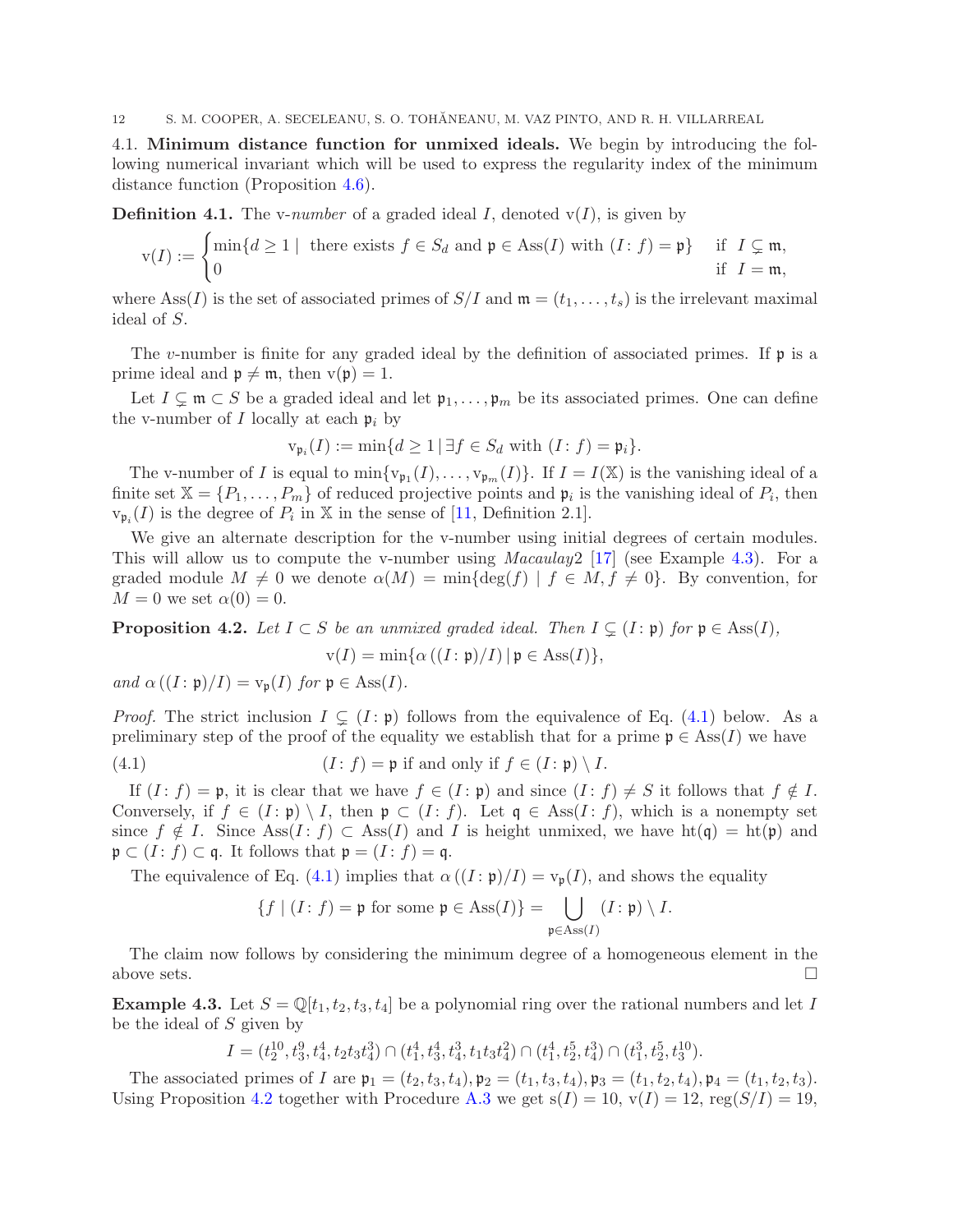$\mathbf{v}_{\mathfrak{p}_1}(I) = 12, \mathbf{v}_{\mathfrak{p}_2}(I) = 15, \mathbf{v}_{\mathfrak{p}_i}(I) = 18$  for  $i = 3, 4$ . Thus the minimum socle degree  $\mathbf{s}(I)$  can be smaller than the v-number  $v(I)$ .

<span id="page-12-2"></span>Corollary 4.4. If  $I \subseteq \mathfrak{m}$  is a graded ideal of S and  $\dim(S/I) = 0$ , then the minimum socle *degree*  $s(I) := \alpha((I : \mathfrak{m})/I)$  *of*  $S/I$  *is equal to*  $v(I)$ *.* 

*Proof.* The socle of  $S/I$  is given by  $Soc(S/I) = (I : \mathfrak{m})/I$ . Thus, by Proposition [4.2,](#page-11-1) one has the equality  $s(I) = v(I)$ .

This corollary does not hold in dimension 1. There are examples of Geramita monomial ideals satisfying the strict inequality  $s(I) < v(I)$  (see Example [4.3\)](#page-11-2). If  $S/I$  is a Cohen–Macaulay ring, the socle is understood to be the socle of some Artinian reduction of  $S/I$  by linear forms.

<span id="page-12-1"></span>**Example 4.5.** Let K be the finite field  $\mathbb{F}_3$  and let X be the following set of points in  $\mathbb{P}^2$ :

 $[(1, 0, 1)], [(1, 0, 0)], [(1, 0, 2)], [(1, 1, 0)], [(1, 1, 1)],$  $[(1, 1, 2)]$ ,  $[(0, 0, 1)]$ ,  $[(0, 1, 0)]$ ,  $[(0, 1, 1)]$ ,  $[(0, 1, 2)]$ .

Using Propositions [4.2](#page-11-1) and [4.6,](#page-12-0) together with Procedure [A.4,](#page-23-1) we get  $v(I) = \text{reg}(\delta_{X}) = 3$ ,  $reg(S/I) = 4$ ,  $\delta_{\mathbb{X}}(1) = 6$ ,  $\delta_{\mathbb{X}}(2) = 3$ , and  $\delta_{\mathbb{X}}(d) = 1$  for  $d \geq 3$ . The vanishing ideal of X is generated by  $t_1 t_2^2 - t_1^2 t_2$ ,  $t_1 t_3^3 - t_1^3 t_3$ , and  $t_2 t_3^3 - t_2^3 t_3$ .

<span id="page-12-0"></span>**Proposition 4.6.** Let  $I \subseteq \mathfrak{m} \subset S$  be an unmixed graded ideal whose associated primes are *generated by linear forms. Then*  $reg(\delta_I) = v(I)$ .

*Proof.* Let  $\mathfrak{p}_1, \ldots, \mathfrak{p}_m$  be the associated primes of I. We may assume that I not a prime ideal, otherwise  $\text{reg}(\delta_I) = \text{v}(I) = 1$ . If  $d_1 = \text{v}(I)$ , there are  $f \in S_{d_1}$  and  $\mathfrak{p}_i$  such that  $(I : f) = \mathfrak{p}_i$ . Then, by Theorem [3.7,](#page-8-2) one has  $\delta_I(d_1) = 1$ . Thus  $reg(\delta_I) \leq v(I)$ .

To show the reverse inequality set we set  $d_0 = \text{reg}(\delta_I)$ . Then  $\delta_I(d_0) = 1$ . Note that  $\mathfrak{m}^{d_0} \not\subset I$ ; otherwise  $\mathcal{F}_{d_0}(I) = \emptyset$  and by definition  $\delta_I(d_0)$  is equal to  $\deg(S/I)$ , a contradiction because  $I \subsetneq \mathfrak{m}$  and by Lemma [2.10](#page-5-2) deg( $S/I$ ) > 1. Then, by Theorem [3.7,](#page-8-2) there is  $f \in S_{d_0} \setminus I$  such that  $\delta_I(d_0) = \deg(S/(I : f)) = 1$ . Let  $I = \bigcap_{i=1}^m \mathfrak{q}_i$  be the minimal primary decomposition of I, where  $\mathfrak{q}_i$  is a  $\mathfrak{p}_i$ -primary ideal. Note that  $(\mathfrak{q}_i : f)$  is a primary ideal if  $f \notin \mathfrak{q}_i$  because  $S/(\mathfrak{q}_i : f)$  is embedded in  $S/\mathfrak{q}_i$ . Thus the primary decomposition of  $(I: f)$  is  $\cap_{f \notin \mathfrak{q}_i} (\mathfrak{q}_i: f)$ . Therefore, by the additivity of the degree of Proposition [2.1,](#page-4-1) we get that  $(I : f) = (\mathfrak{q}_k : f)$  for some k such that  $f \notin \mathfrak{q}_k$  and  $\deg(S/(\mathfrak{q}_k : f)) = 1$ . Since  $S/\mathfrak{p}_k$  has also degree 1 and  $(\mathfrak{q}_k : f) \subset \mathfrak{p}_k$ , by Lemma [2.10,](#page-5-2) we get  $(I : f) = (\mathfrak{q}_k : f) = \mathfrak{p}_k$ , and consequently  $v(I) \leq \text{reg}(\delta_I)$ . we get  $(I : f) = (\mathfrak{q}_k : f) = \mathfrak{p}_k$ , and consequently  $v(I) \leq \text{reg}(\delta_I)$ .

Corollary 4.7. Let  $I \subset S$  *be an unmixed radical graded ideal. If all the associated primes of* I *are generated by linear forms and*  $v = v(I)$  *is its v-number, then* 

$$
\delta_I(1) > \cdots > \delta_I(v-1) > \delta_I(v) = \delta_I(d) = 1 \text{ for } d \ge v.
$$

*Proof.* It follows from [\[28,](#page-24-7) Theorem 3.8] and Proposition [4.6.](#page-12-0) □

The minimum distance function behaves well asymptotically.

**Corollary 4.8.** Let  $I \subseteq \mathfrak{m} \subset S$  be an unmixed graded ideal of dimension  $\geq 1$  whose associated *primes are generated by linear forms. Then*  $\delta_I(d) = 1$  *for*  $d \geq v(I)$ *.* 

*Proof.* This follows from Remark [3.10\(](#page-9-0)b) and Proposition [4.6.](#page-12-0)

The next result relates the minimum socle degree and the v-number.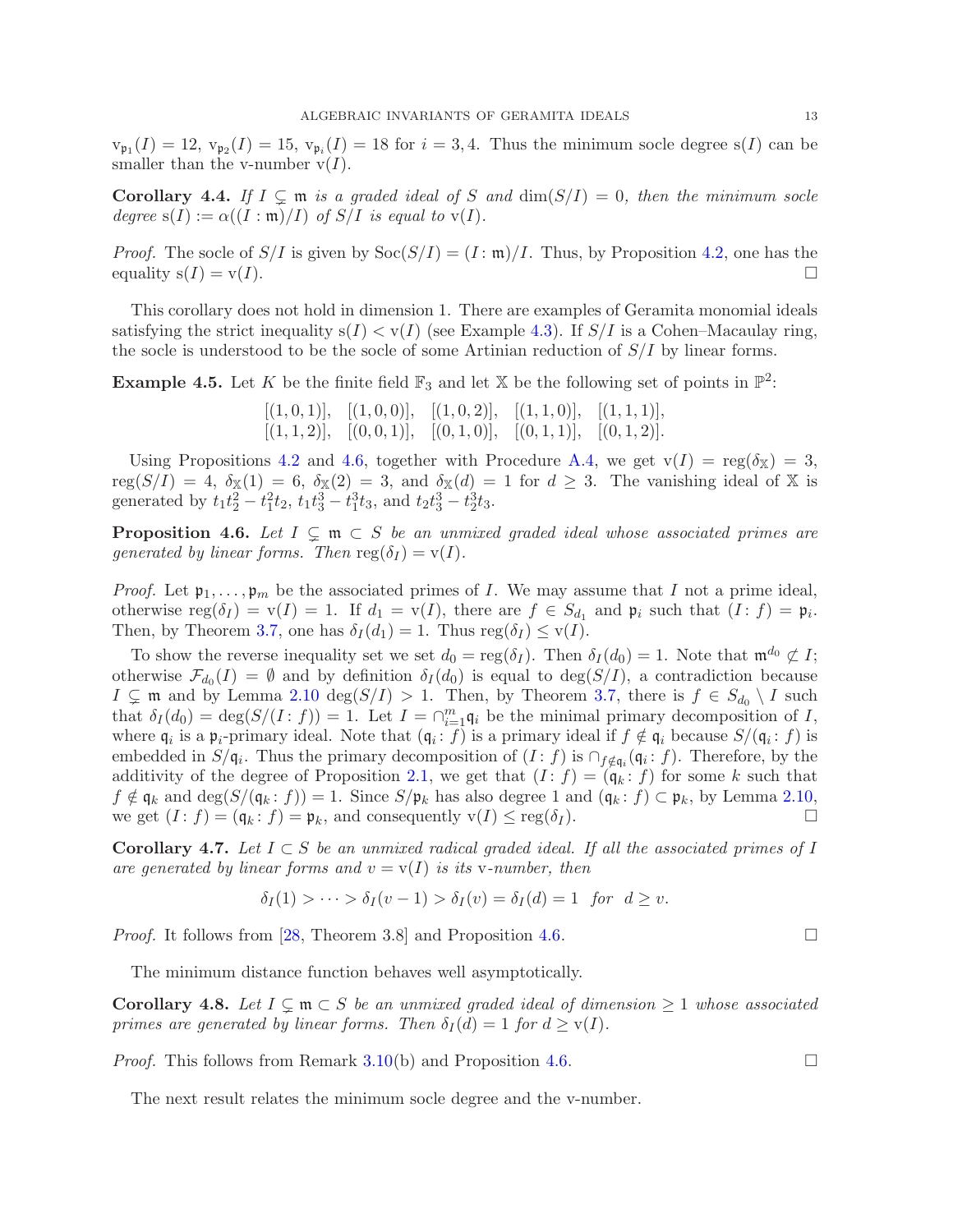<span id="page-13-1"></span>Proposition 4.9. *Let* I ⊂ S *be an unmixed non-prime graded ideal whose associated primes are generated by linear forms and let*  $h \in S_1$  *be a regular element on*  $S/I$ *. The following hold:* 

- (a) *If*  $\delta_I(d) = \deg(S/(I : f))$ *,*  $f \in \mathcal{F}_d \cap (I, h)$ *, then*  $d \geq 2$  *and*  $\delta_I(d) = \delta_I(d-1)$ *.*
- (b) If  $S/I$  is Cohen–Macaulay, then  $v(I, h) \le v(I)$ .
- (c) If K is infinite and  $S/I$  is Cohen–Macaulay, then  $s(I) \leq v(I)$ .

*Proof.* (a) Writing  $f = g + f_1 h$ , for some  $g \in I_d$  and  $f_1 \in S_{d-1}$ , one has  $(I : f) = (I : f_1)$ . Note that  $d \geq 2$ , otherwise if  $d = 1$ , then  $(I : f) = I$ , a contradiction because  $f \in \mathcal{F}_d$ . Therefore noticing that  $f_1 \in \mathcal{F}_{d-1}$ , by Theorems [3.7](#page-8-2) and [3.9,](#page-8-0) we obtain

$$
\delta_I(d) = \deg(S/(I:f)) = \deg(S/(I:f_1)) \ge \delta_I(d-1) \ge \delta_I(d) \Rightarrow \delta_I(d) = \delta_I(d-1).
$$

(b) We set  $v = v(I)$ . By Proposition [4.2](#page-11-1) there is an associated prime p of I and  $f \in (I : \mathfrak{p}) \setminus I$ such that  $f \in S_v$ . Then  $(I : f) = \mathfrak{p}$ ,  $f \in \mathcal{F}_d$ , and  $\delta_I(d) = \deg(S/(I : f)) = 1$ . We claim that f is not in  $(I, h)$ . If  $f \in (I, h)$ , then by part (a) one has  $v \ge 2$  and  $\delta_I(v-1) = 1$ , a contradiction because v is the regularity index of  $\delta_I$  (see Proposition [4.6\)](#page-12-0). Thus  $f \notin (I, h)$ . Next we show the equality  $(\mathfrak{p}, h) = ((I, h): f)$ . The inclusion "⊂" is clear because  $(I: f) = \mathfrak{p}$ . Take an associated prime  $\mathfrak{p}'$  of  $((I, h): f)$ . The height of  $\mathfrak{p}'$  is  $\mathrm{ht}(I) + 1$  because  $(I, h)$  is Cohen-Macaulay. Then  $\mathfrak{p}' = (\mathfrak{p}'', h)$  for some  $\mathfrak{p}''$  in Ass(*I*). Taking into account that  $\mathfrak{p}$  and  $\mathfrak{p}''$  are generated by linear forms, we get the equality  $(\mathfrak{p}, h) = (\mathfrak{p}'', h)$ . Thus  $(\mathfrak{p}, h)$  is equal to  $((I, h): f)$ . Hence  $\delta_{(I, h)}(v) = 1$ , and consequently  $v(I, h) = \text{reg}(\delta_{(I,h)}) \leq \text{reg}(\delta_I) = v(I) = v.$ 

(c) There exists a system of parameters  $\underline{h} = h_1, \ldots, h_t$  of  $S/I$  consisting of linear forms, where  $t = \dim(S/I)$ . As  $S/I$  is Cohen–Macaulay,  $h$  is a regular sequence on  $S/I$ . Hence, by part (b), we obtain

$$
\mathbf{v}(I, \underline{h}) = \mathbf{v}(I, h_1, \dots, h_t) \leq \dots \leq \mathbf{v}(I, h_1) \leq \mathbf{v}(I).
$$

Thus, by Corollary [4.4,](#page-12-2) we get  $s(I) = s(I, h) = \alpha(((I, h) : \mathfrak{m})/(I, h)) = v(I, h) \leq v(I).$ 

4.2. Minimum distance function for Geramita ideals and Cayley-Bacharach ideals. The minimum socle degree  $s(I)$ , the local v-number  $v_p(I)$ , and the regularity reg( $S/I$ ), are related below. For complete intersections of dimension 1 they are all equal. In particular in this case one has  $\delta_I(d) \geq 2$  for  $1 \leq d < \text{reg}(S/I)$ .

<span id="page-13-0"></span>**Theorem 4.10.** Let  $I \subset S$  be a Geramita ideal and  $\mathfrak{p} \in \text{Ass}(I)$ . If I is not prime, then

$$
s(I) \le v_{\mathfrak{p}}(I) \le \text{reg}(S/I),
$$

*with equality everywhere if* S/I *is a level ring.*

*Proof.* We set  $M = S/I$ ,  $r_0 = \text{reg}(S/I)$ ,  $n = v_p(I)$ , and  $I' = (I : \mathfrak{p})$ . To show the inequality  $n \leq r_0$  we proceed by contradiction. Assume that  $n > r_0$ . The S-modules in the exact sequence

$$
0 \longrightarrow I'/I \longrightarrow S/I \longrightarrow S/I' \longrightarrow 0
$$

are nonzero Cohen–Macaulay modules of dimension 1. Indeed, that  $I'/I \neq 0$  (resp.  $S/I' \neq 0$ ) follows from Proposition [4.2](#page-11-1) (resp.  $I$  is not prime). That the modules are Cohen–Macaulay follows observing that I and I' are unmixed ideals of dimension 1. Since n is  $v_{\mathfrak{p}}(I)$  and  $r_0 < n$ , one has  $(I'/I)_{r_0} = 0$  (see the equivalence of Eq. [\(4.1\)](#page-11-3) in the proof of Proposition [4.2\)](#page-11-1). Hence taking Hilbert functions in the above exact sequence in degree  $d = r_0$  (resp. for  $d \gg 0$ ), by Theorem [2.9,](#page-5-3) we get

$$
\deg(S/I) = H_I(r_0) = H_{I'}(r_0) \le \deg(S/I')
$$
 (resp.  $\deg(S/I) = \deg(I'/I) + \deg(S/I')$ ).  
As  $I'/I \ne 0$ ,  $\deg(I'/I) > 0$ . Hence  $\deg(S/I) > \deg(S/I')$ , a contradiction. Thus  $n \le r_0$ .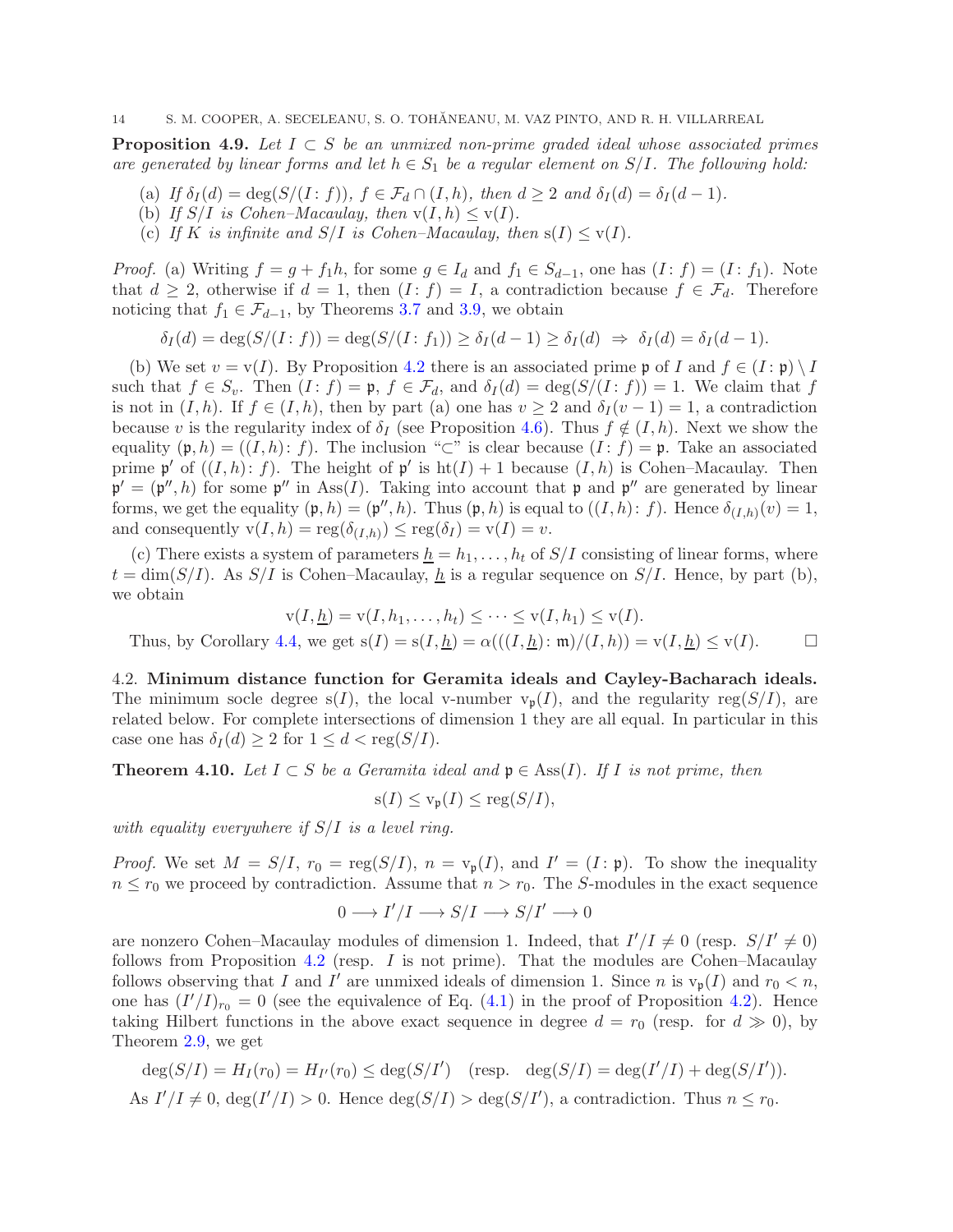To show the inequality  $s(I) \leq v_p(I)$  we make a change of coefficients. Consider the algebraic closure  $\overline{K}$  of K. We set

$$
\overline{S} = S \otimes_K \overline{K} = \overline{K}[t_1, \dots, t_s] \text{ and } \overline{I} = I\overline{S}.
$$

Note that  $K \hookrightarrow \overline{K}$  is a faithfully flat extension. Apply the functor  $S \otimes_K (-)$ . By base change, it follows that  $S \to S$  is a faithfully flat extension. Therefore  $H_I(d) = H_{\overline{I}}(d)$  for  $d \geq 0$  and  $\deg(S/I) = \deg(\overline{S}/\overline{I}).$  Furthermore the minimal graded free resolutions and the Hilbert series of  $S/I$  and  $\overline{S}/\overline{I}$  are identical. Thus  $S/I$  and  $\overline{S}/\overline{I}$  have the same regularity,  $s(I) = s(\overline{I})$ , and  $\overline{I}$  is Cohen–Macaulay of dimension 1. The ideal  $\overline{\mathfrak{p}} = \mathfrak{p}\overline{S}$  is a prime ideal of  $\overline{S}$  because  $\mathfrak{p}$  is generated by linear forms, and so is  $\bar{\mathfrak{p}}$ . The ideal  $\bar{I}$  is Geramita. To show this, let  $I = \bigcap_{i=1}^{m} q_i$  be the minimal primary decomposition of I, where  $q_i$  is a  $p_i$ -primary ideal. Since  $p_iS$  is prime, the ideal  $\mathfrak{q}_i\overline{S}$  is a  $\mathfrak{p}_i\overline{S}$ -primary ideal of  $\overline{S}$ , and the minimal primary decomposition of  $\overline{I}$  is

$$
\overline{I} = \left(\bigcap_{i=1}^{m} \mathfrak{q}_i\right) \overline{S} = \bigcap_{i=1}^{m} \left(\mathfrak{q}_i \overline{S}\right),
$$

see [\[26,](#page-24-22) Sections 3.H, 5.D and 9.C]. Thus  $\overline{I}$  is a Geramita ideal. Recall that  $n \geq 1$  is the smallest integer such that there is  $f \in S_n$  with  $(I : f) = \mathfrak{p}$ . Fix f with these two properties. Then  $f \in (I : \mathfrak{p}) \setminus I$  and since  $\overline{I} \cap S = I$  and  $(I : \mathfrak{p})\overline{S} = (I\overline{S} : \mathfrak{p}\overline{S})$ , one has  $f \in (I\overline{S} : \mathfrak{p}\overline{S}) \setminus I\overline{S}$ . Therefore, setting  $\overline{\mathfrak{p}} = \mathfrak{p} S$ , we obtain  $v_{\overline{\mathfrak{p}}}(I) \le v_{\mathfrak{p}}(I)$ . Altogether using Proposition [4.9\(](#page-13-1)c), we obtain

$$
s(I) = s(\overline{I}) \le v(\overline{I}) \le v_{\overline{\mathfrak{p}}}(\overline{I}) \le v_{\mathfrak{p}}(I) \le \text{reg}(S/I) = \text{reg}(\overline{S}/\overline{I}).
$$

If  $S/I$  is level then so is  $\overline{S}/\overline{I}$ , because the Betti numbers  $(b_{i,j}$  in Definition [2.7\)](#page-5-0) for  $S/I$  and  $\overline{S}/\overline{I}$  agree [\[6,](#page-24-15) 6.10]. Furthermore, since the ring  $\overline{S}/\overline{I}$  is level, we have  $s(\overline{I}) = \text{reg}(\overline{S}/\overline{I})$  by [\[7,](#page-24-19) 4.13, 4.14] and which gives equality everywhere.

**Definition 4.11.** [\[18,](#page-24-23) [33\]](#page-25-1) Let  $Z = a_1 P_1 + \cdots + a_m P_m \subset \mathbb{P}^{s-1}$  be a set of fat points, and suppose that  $Z' = a_1 P_1 + \cdots + (a_i - 1)P_i + \cdots + a_m P_m$  for some  $i = 1, \ldots, m$ . We call  $f \in S_d$  a *separator of*  $P_i$  *of multiplicity*  $a_i$  if  $f \in I(Z') \setminus I(Z)$ . The *vanishing ideal*  $I(Z)$  of Z is  $\bigcap_{i=1}^m \mathfrak{p}_i^{a_i}$ , where  $\mathfrak{p}_i$ is the vanishing ideal of  $P_i$ . If Z is a set of reduced points (i.e.,  $a_1 = \cdots = a_m = 1$ ), the *degree* of  $P_i$ , denoted  $\deg_Z(P_i)$ , is the least degree of a separator of  $P_i$  of multiplicity 1.

**Remark 4.12.** If f is a separator of  $P_i$  of multiplicity  $a_i$  and  $\mathfrak{p}_i$  is the vanishing ideal of  $P_i$ , then  $f \in (I : \mathfrak{p}_i) \setminus I$ . The converse hold if  $a_i = 1$ .

**Corollary 4.13.** [\[33,](#page-25-1) Theorem 3.3] *Let*  $Z = a_1 P_1 + \cdots + a_m P_m \subset \mathbb{P}^{s-1}$  *be a set of fat points,* and suppose that  $Z' = a_1 P_1 + \cdots + (a_i - 1)P_i + \cdots + a_m P_m$  for some  $i = 1, \ldots, m$ . If f is a separator of  $P_i$  of multiplicity  $a_i$ , then  $\deg(f) \geq v(I) \geq s(I)$ .

*Proof.* If f is a separator of  $P_i$  of multiplicity  $a_i$  and  $\mathfrak{p}_i$  be the vanishing ideal of  $P_i$ , then  $f \in (I : \mathfrak{p}_i) \setminus I$ . Hence, by Proposition [4.2](#page-11-1) and Theorem [4.10,](#page-13-0) one has  $\deg(f) \geq v(I) \geq s(I)$ .  $\Box$ 

A finite set  $\mathbb{X} = \{P_1, \ldots, P_m\}$  of reduced points in  $\mathbb{P}^{s-1}$  is *Cayley-Bacharach* if every hypersurface of degree less than reg( $S/I(X)$ ) which contains all but one point of X must contain all the points of X or equivalently if  $\deg_{\mathbb{X}}(P_i) = \text{reg}(S/I(\mathbb{X}))$  for all  $i = 1, \ldots, m$  [\[11,](#page-24-11) Definition 2.7]. Since  $\deg_{\mathbb{X}}(P_i) = \mathsf{v}_{\mathfrak{p}_i}(I)$ , where  $\mathfrak{p}_i$  is the vanishing ideal of  $P_i$ , by Theorem [4.10](#page-13-0) one can extend this notion to Geramita ideals.

<span id="page-14-0"></span>**Definition 4.14.** A Geramita ideal  $I \subset S$  is called *Cayley–Bacharach* if  $v_p(I)$  is equal to  $reg(S/I)$  for all  $\mathfrak{p} \in Ass(I)$ .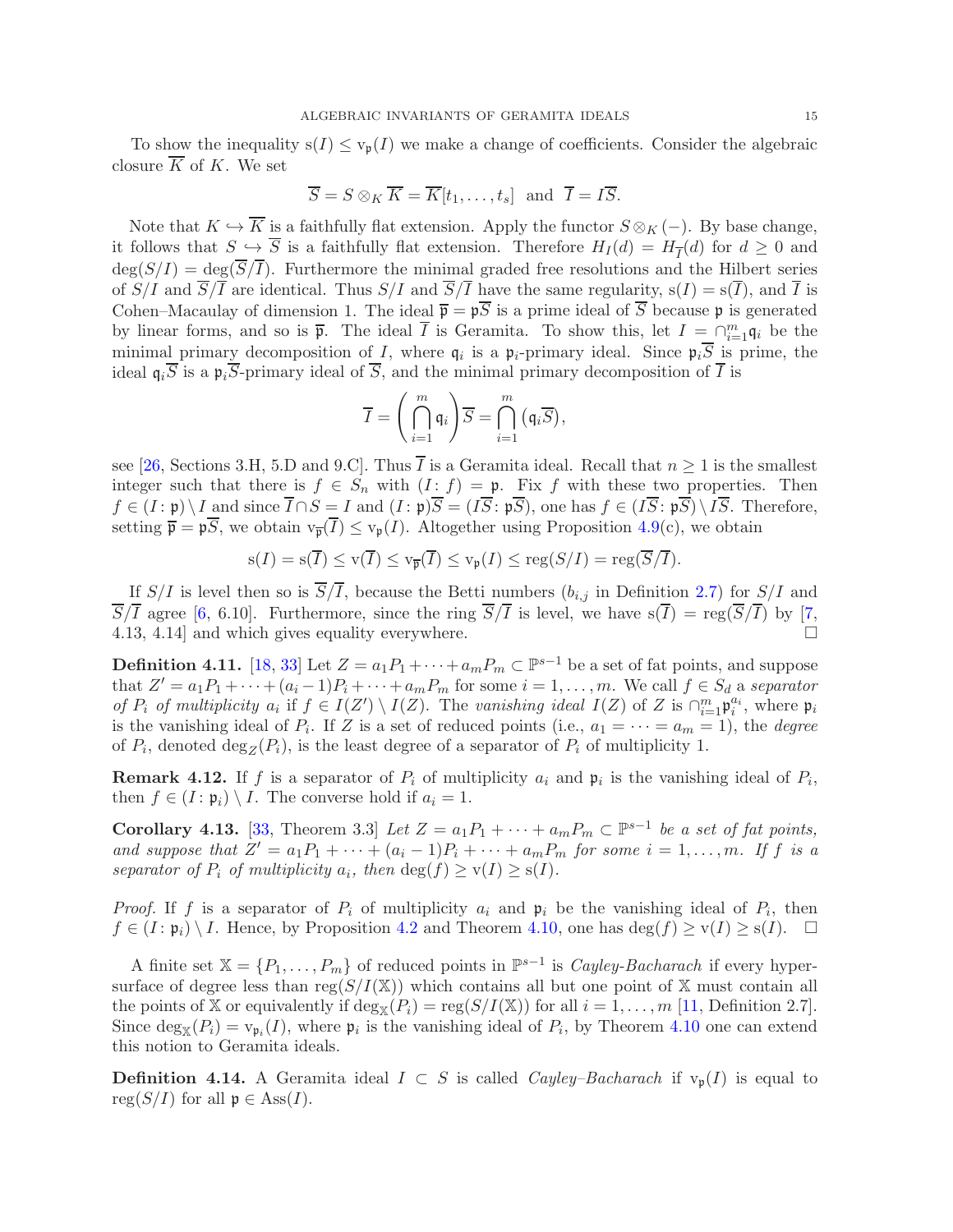As the next result shows Cayley-Bacharach ideals are connected to Reed–Muller type codes and to minimum distance functions.

<span id="page-15-0"></span>Corollary 4.15. *A Geramita ideal*  $I ⊂ S$  *is Cayley–Bacharach if and only if* 

$$
reg(\delta_I) = v(I) = reg(S/I).
$$

*Proof.* It follows from Proposition [4.6](#page-12-0) and Theorem [4.10.](#page-13-0) □

There are some families of Reed–Muller type codes where the minimum distance and its index of regularity are known [\[22,](#page-24-24) [31\]](#page-24-25). In these cases one can determine whether or not the corresponding sets of points are Cayley–Bacharach.

Corollary 4.16. *If*  $K = \mathbb{F}_q$  *is a finite field and*  $\mathbb{X} = \mathbb{P}^{s-1}$ *, then*  $I(\mathbb{X})$  *is Cayley–Bacharach.* 

*Proof.* It follows from Corollary [4.15](#page-15-0) because according to [\[31\]](#page-24-25) the regularity index of  $\delta_{I(X)}$  is equal to reg $(S/I(\mathbb{X}))$ .

Next we give a lemma that allows comparisons between the generalized minimum distances of ideals related by containment.

<span id="page-15-1"></span>Lemma 4.17. *If* I, I′ *are unmixed graded ideals of the same height and* J *is a graded ideal such that*  $I' = (I : J)$ *, then*  $\mathcal{F}_d(I') \subset \mathcal{F}_d(I)$  *and* 

$$
\deg(S/I') - \delta_{I'}(d) \leq \deg(S/I) - \delta_I(d).
$$

*Proof.* Let  $f \in \mathcal{F}_d(I')$ . Then  $f \notin I'$  and  $(I': f) \neq I'$ , and since we have the following relations  $I' \subsetneq (I': f) = ((I: J): f) = (I: (fJ)) = ((I: f): J)$ 

we deduce that  $(I : f) \neq I$  (otherwise the last ideal displayed above would be I'). Note that  $I \subset I'$ , so  $f \notin I$ . The second statement follows from the inequality

$$
\begin{aligned} \deg(S/I') - \delta_{I'}(d) &= \max\{\deg(S/(I',f)) \mid f \in \mathcal{F}_d(I')\} \\ &\le \max\{\deg(S/(I,g)) \mid g \in \mathcal{F}_d(I)\} = \deg(S/I) - \delta_I(d). \end{aligned}
$$

This inequality is a consequence of the observation that if  $f \in \mathcal{F}_d(I')$ , then  $\text{ht}(I', f) = \text{ht}(I')$ , and since  $f \in \mathcal{F}_d(I)$  one also has  $ht(I, f) = ht(I)$  by Lemma [3.1\(](#page-7-1)a). Thus  $deg(S/(I', f)) \le$  $deg(S/(I, f)).$ 

One of our main results shows that the function  $\eta: \mathbb{N}_+ \to \mathbb{Z}$  given by

$$
\eta(d) := (\deg(S/I) - H_I(d) + 1) - \delta_I(d)
$$

non-negative for Geramita ideals (see Theorem [4.19\)](#page-16-0).

**Lemma 4.18.** Let  $I \subset S$  be a Geramita ideal. If  $\mathcal{F}_{d_0} = \emptyset$  for some  $d_0 \geq 1$ , then  $\eta(d_0) = 0$  and  $\eta(d) \geq 0$  *for all*  $d \geq 1$ *.* 

*Proof.* Let  $\mathfrak{p}_1, \ldots, \mathfrak{p}_m$  be the associated primes of I. As  $\mathfrak{p}_k$  is generated by linear forms, the initial ideal of  $\mathfrak{p}_k$ , w.r.t the lexicographical order  $\prec$ , is generated by s – 1 variables. Hence, as  $\mathfrak{p}_k$  and  $\text{in}_{\prec}(\mathfrak{p}_k)$  have the same Hilbert function,  $\deg(S/\mathfrak{p}_k) = 1$  and  $H_{\mathfrak{p}_k}(d) = 1$  for  $d \geq 1$ . Assume that  $\mathcal{F}_{d_0} = \emptyset$ . Then  $\delta_I(d_0) = \deg(S/I)$  and  $(I : f) = I$  for any  $f \in S_{d_0} \setminus I$ . Hence, by Theorem [2.2,](#page-5-1) we get

$$
(\mathfrak{p}_1)_{d_0}\subset \left(\bigcup_{i=1}^m \mathfrak{p}_i\right)\cap S_{d_0}\subset I_{d_0}\subset (\mathfrak{p}_1)_{d_0}.
$$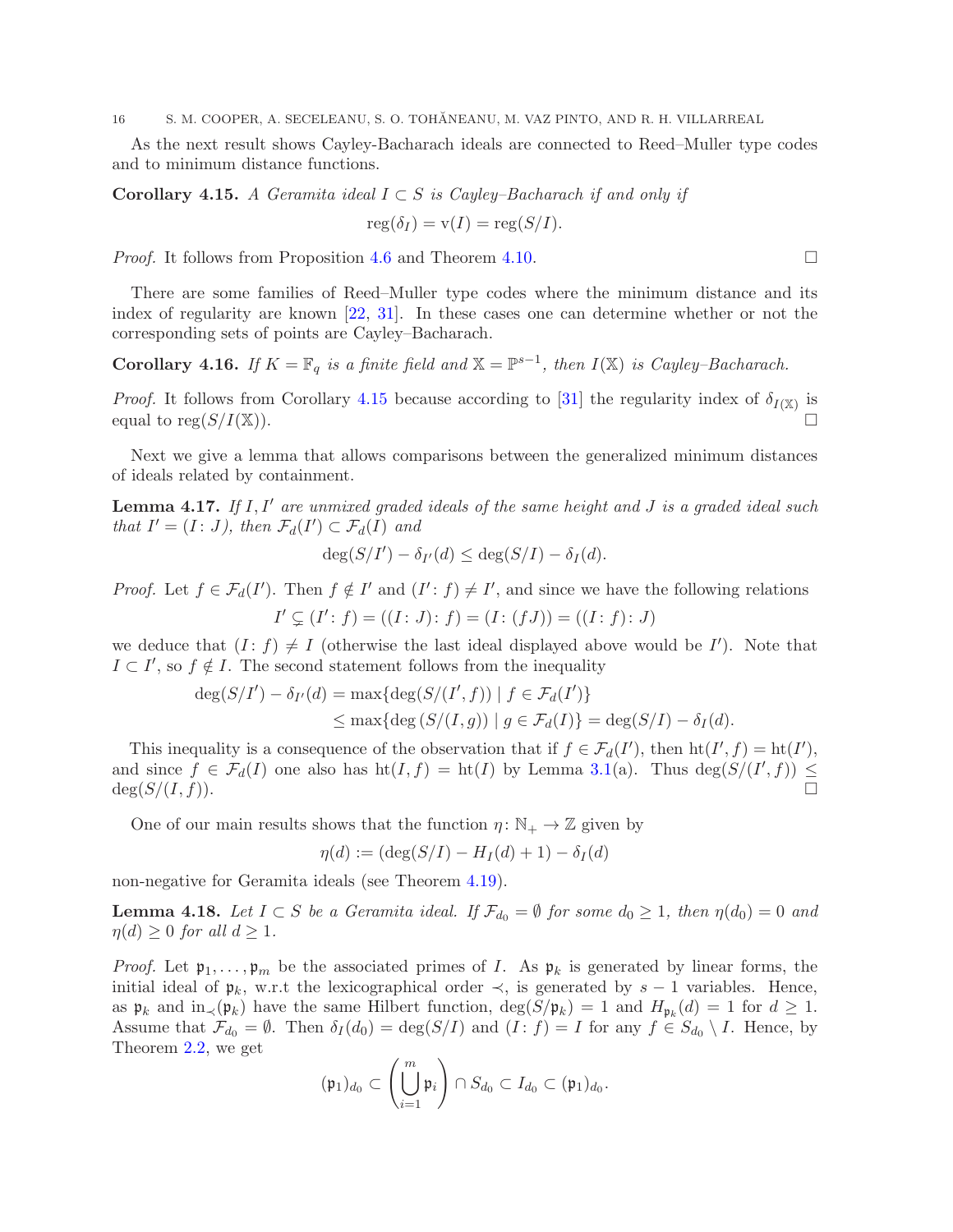Thus  $I_{d_0} = (\mathfrak{p}_1)_{d_0}$ ,  $H_I(d_0) = H_{\mathfrak{p}_1}(d_0) = 1$ ,  $H_I(0) = 1$ , and  $\eta(d_0) = 0$ . Using Theorem [2.9\(](#page-5-3)ii), one has  $H_I(d) = 1$  for  $d \ge 1$ . Therefore  $\eta(d) \ge 0$  for  $d \ge 1$ .

4.3. Singleton bound. We come to one of our main results. The inequality in the following theorem is well known when I is the vanishing ideal of a finite set of projective points  $[30, p. 82]$ . In this case the inequality is called the *Singleton bound* [\[34,](#page-25-2) Corollary 1.1.65].

<span id="page-16-0"></span>Theorem 4.19. *Let* I ⊂ S *be an unmixed graded ideal whose associated primes are generated by linear forms and such that there exists*  $h \in S_1$  *regular on*  $S/I$ *. If*  $\dim(S/I) = 1$ *, then* 

 $\delta_I(d) \leq \deg(S/I) - H_I(d) + 1$  *for*  $d \geq 1$ 

*or equivalently*  $H_I(d) - 1 \leq \text{hyp}_I(d)$  *for*  $d \geq 1$ *.* 

*Proof.* The proof is by induction on  $\deg(S/I)$ . If  $\deg(S/I) = 1$ , then  $I = \mathfrak{p}$  is a prime generated by linear forms,  $H_I(d) = 1$  for all  $d \geq 0$  and  $\mathcal{F}_d(I) = \emptyset$  for all  $d \geq 1$ . The latter follows since for any prime  $\mathfrak{p}$ ,  $(\mathfrak{p}: f) \neq \mathfrak{p}$  implies  $f \in \mathfrak{p}$ . So the result is verified in this case. Let  $v = v(I)$  be the v-number of I. By Proposition [4.2,](#page-11-1)  $v = \alpha((I : \mathfrak{p})/I)$  for some  $\mathfrak{p} \in \text{Ass}(I)$ . Set  $I' = (I : \mathfrak{p})$ . The short exact sequence

$$
0\longrightarrow I'/I\longrightarrow S/I\longrightarrow S/I'\longrightarrow 0
$$

together with the unmixed property of  $S/I$  show that  $\dim(I'/I) = 1$  and  $\text{depth}(I'/I) = 1$ . Therefore,  $H_{I'/I}(d) = 0$  for  $d < \alpha((I : \mathfrak{p})/I) = v$  and  $H_{I'/I}(d) > 0$  for  $d \geq \alpha((I : \mathfrak{p})/I) = v$ , and consequently  $H_{I'}(d) = H_I(d)$  for  $d < v$  and  $H_{I'}(d) > H_I(d)$  for  $d \ge v$ . The last statement yields that  $deg(S/I) > deg(S/I')$ . This also follows from Lemma [2.10\(](#page-5-2)b).

If  $d < v$  we deduce from Lemma [4.17,](#page-15-1) the inductive hypothesis and  $H_{I'}(d) = H_I(d)$  that

$$
\deg(S/I) - \delta_I(d) \ge \deg(S/I') - \delta_{I'}(d) \ge H_{I'}(d) - 1 = H_I(d) - 1,
$$

which is the desired inequality. If  $d \geq v$  we know that there exists  $f \in S_v$  such that  $(I : f) = \mathfrak{p}$ and thus  $(I : h^{d-v} f) = \mathfrak{p}$ . Therefore  $\delta_I(d) = 1$  and since  $\deg(S/I) \geq H_I(d)$  for any d the desired inequality follows.

The next result is known for complete intersection vanishing ideals over finite fields [\[15,](#page-24-26) Lemma 3]. As an application we extend this result to Geramita Gorenstein ideals.

<span id="page-16-1"></span>**Corollary 4.20.** Let  $I \subset S$  be a Geramita ideal. If I is Gorenstein and  $r_0 = \text{reg}(S/I) \geq 2$ , *then*  $\delta_I(r_0-1)$  *is equal to* 2*.* 

*Proof.* By Proposition [4.6](#page-12-0) and Theorem [4.10,](#page-13-0)  $r_0$  is the regularity index of  $\delta_I$ . Thus  $\delta_I(r_0-1) \geq 2$ .

We show that  $\deg(S/I) = 1 + H_I(r_0 - 1)$ . For this, we may assume that K is infinite. Indeed, consider the algebraic closure  $\overline{K}$  of K. We set  $\overline{S} = S \otimes_K \overline{K}$  and  $\overline{I} = I\overline{S}$ . From [\[32,](#page-25-3) Lemma 1.1], we have I is Gorenstein,  $H_I(d) = H_{\overline{I}}(d)$  for  $d \geq 0$  and  $\deg(S/I) = \deg(S/I)$ . Since K is infinite, there is  $h \in \overline{S}$  that is regular on  $\overline{S}/\overline{I}$ . Then by [\[2,](#page-24-27) 3.1.19](b) the quotient ring  $A = \overline{S}/(\overline{I}, h)$ is Gorenstein of dimension 0, by [\[7,](#page-24-19) 4.13, 4.14] it has  $r_0 = \text{reg}(\overline{S}/\overline{I}) = \text{reg}(A)$ , and by [\[2,](#page-24-27) 4.7.11(b)]  $\deg(\overline{S}/\overline{I}) = \deg(A) = \sum_{i=0}^{r_0} H_A(i)$ . By [\[2,](#page-24-27) proof of 4.1.10],  $F_A(x) = (1-x)F_I(x)$ hence  $H_{\overline{I}}(n) = \sum_{i=0}^{n} H_{A}(i)$  for any  $n \ge 0$ . From here, using that  $H_{A}(r_{0}) = 1$ , since A is Gorenstein, we deduce that

$$
\deg(S/I) = \deg(\overline{S}/\overline{I}) = \deg(A) = \sum_{i=0}^{r_0} H_A(i) = 1 + \sum_{i=0}^{r_0 - 1} H_A(i) = 1 + H_{\overline{I}}(r_0 - 1) = 1 + H_I(r_0 - 1).
$$

Finally, making  $d = r_0 - 1$  in Theorem [4.19,](#page-16-0) we get  $\delta_I(r_0 - 1) \leq 2$ . Thus equality holds.  $\square$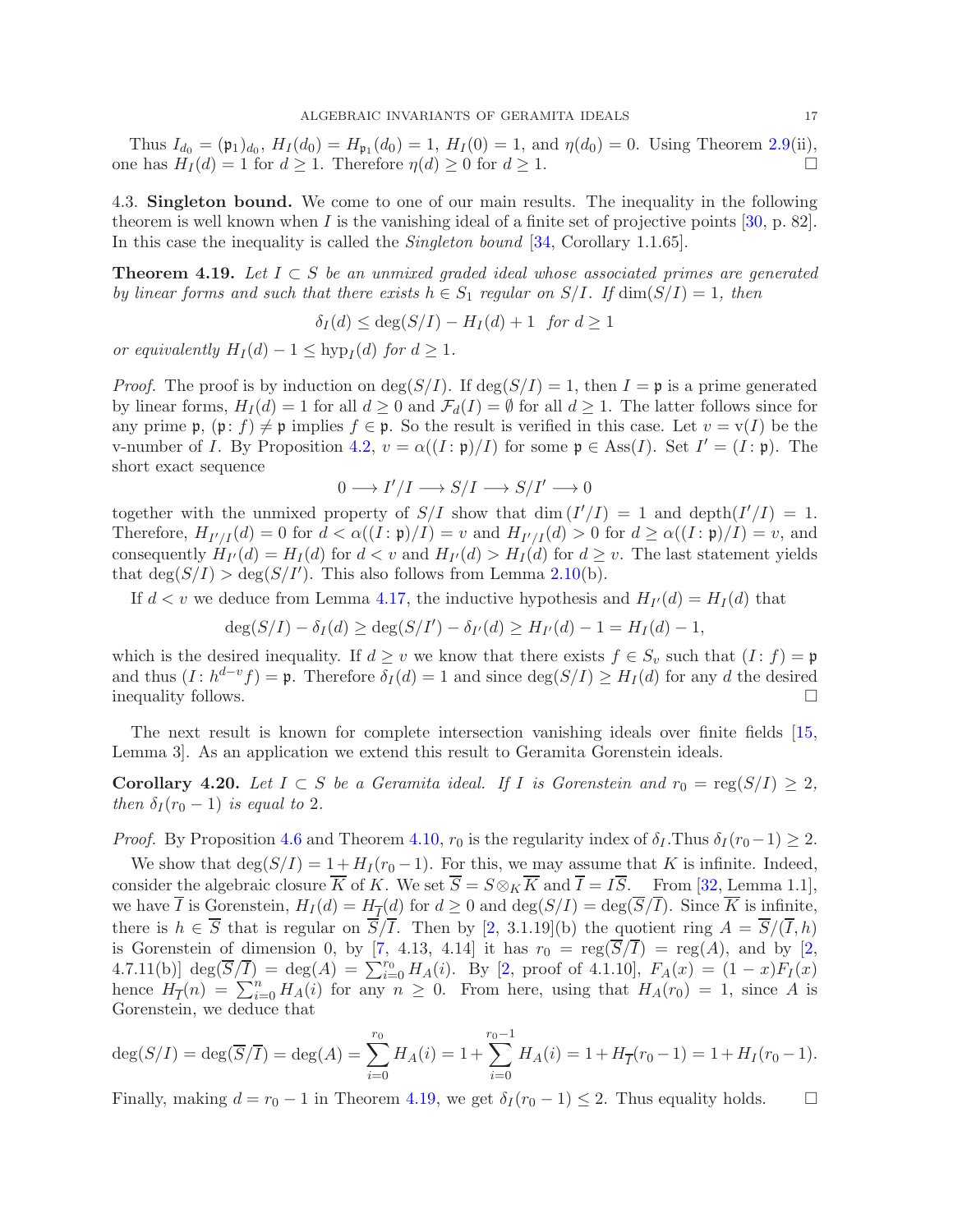Note that the situation is quite different from the conclusion of Theorem [4.19](#page-16-0) if  $\dim(S/I) \geq 2$ .

<span id="page-17-1"></span>**Proposition 4.21.** *Let*  $I \subset S$  *be an unmixed graded ideal. If*  $\dim(S/I) \geq 2$ *, then* 

$$
\delta_I(d) > \deg(S/I) - H_I(d) + 1 \text{ for some } d \ge 1.
$$

*Proof.* Note that  $\mathfrak{m} = (t_1, \ldots, t_s)$  is not an associated prime of I, that is, depth $(S/I) \geq 1$ . Assume that  $\mathcal{F}_d = \emptyset$  for some  $d \geq 2$ . As  $H_I(0) = 1$  and  $\delta_I(d)$  is equal to  $\deg(S/I)$ , by Theorem [2.9\(](#page-5-3)i), one has  $H_I(d) > 1$  and the inequality holds. Now assume that  $\mathcal{F}_d \neq \emptyset$  for  $d \geq 2$ . For each  $d \geq 2$  pick  $f_d \in \mathcal{F}_d$  such that

$$
\delta_I(d) = \deg(S/I) - \deg(S/(I, f_d)).
$$

As  $H_I$  is strictly increasing by Theorem [2.9\(](#page-5-3)i), using Lemma [3.1\(](#page-7-1)b), we get

$$
\deg(S/(I, f_d)) < \deg(S/I) < H_I(d) - 1
$$

<span id="page-17-0"></span>for  $d \gg 0$ . Thus the required inequality holds for  $d \gg 0$ .

## 5. Reed-Muller type codes

In this section we give refined information on the minimum distance function for the Reed– Muller codes defined in the Introduction. The key insight is that, in the case of the projective Reed–Muller codes, this minimum distance function can be realized as a generalized minimum distance function for a finite set of points in projective space, often called evaluation points in the algebraic coding context.

<span id="page-17-3"></span>**Theorem 5.1.** [\[14,](#page-24-5) Theorem 4.5] *Let*  $\mathbb{X}$  *be a finite set of points in a projective space*  $\mathbb{P}^{s-1}$  *over a* field K and let  $I(\mathbb{X})$  be its vanishing ideal. If  $d \geq 1$  and  $1 \leq r \leq H_{\mathbb{X}}(d)$ , then

$$
\delta_r(C_{\mathbb{X}}(d)) = \delta_{I(\mathbb{X})}(d, r).
$$

By Theorem [3.8](#page-8-3) (a) and [\[37,](#page-25-0) Theorem 1, Corollary 1], the entries of each row of the weight matrix  $(\delta_{\mathbb{X}}(d, r))$  form an increasing sequence until they stabilize. We show in Theorem [5.3](#page-17-2) below that the entries of each column of the weight matrix  $(\delta_{\mathbb{X}}(d, r))$  form a decreasing sequence.

Before we can prove this result we need an additional lemma. Recall that the *support*  $\chi(\beta)$ of a vector  $\beta \in K^m$  is  $\chi(K\beta)$ , that is,  $\chi(\beta)$  is the set of non-zero entries of  $\beta$ .

<span id="page-17-4"></span>**Lemma 5.2.** Let D be a subcode of C of dimension  $r \geq 1$ . If  $\beta_1, \ldots, \beta_r$  is a K-basis for D  $with \beta_i = (\beta_{i,1}, \ldots, \beta_{i,m})$  *for*  $i = 1, \ldots, r$ *, then*  $\chi(D) = \bigcup_{i=1}^r \chi(\beta_i)$  *and the number of elements of*  $\chi(D)$  *is the number of non-zero columns of the matrix:* 

$$
\begin{bmatrix}\n\beta_{1,1} & \cdots & \beta_{1,i} & \cdots & \beta_{1,m} \\
\beta_{2,1} & \cdots & \beta_{2,i} & \cdots & \beta_{2,m} \\
\vdots & \cdots & \vdots & \cdots & \vdots \\
\beta_{r,1} & \cdots & \beta_{r,i} & \cdots & \beta_{r,m}\n\end{bmatrix}.
$$

<span id="page-17-2"></span>**Theorem 5.3.** Let  $X$  be a finite set of points in  $\mathbb{P}^{s-1}$ , let  $I = I(X)$  be its vanishing ideal, and *let*  $1 \leq r \leq |\mathbb{X}|$  *be a fixed integer. Then there is an integer*  $d_0 \geq 1$  *such that* 

$$
\delta_I(1,r) > \delta_I(2,r) > \cdots > \delta_I(d_0,r) = \delta_I(d,r) = r \text{ for } d \geq d_0.
$$

*Proof.* Let  $[P_1], \ldots, [P_m]$  be the points of X. By Theorem [5.1](#page-17-3) there exists a linear subcode D of  $C_{\mathbb{X}}(d)$  of dimension r such that  $\delta_I(d, r) = \delta_{\mathbb{X}}(d, r) = |\chi(D)|$ . Pick a K-basis  $\beta_1, \ldots, \beta_r$  of D. Each  $\beta_i$  can be written as

$$
\beta_i = (\beta_{i,1}, \dots, \beta_{i,k}, \dots, \beta_{i,m}) = (f_i(P_1), \dots, f_i(P_k), \dots, f_i(P_m))
$$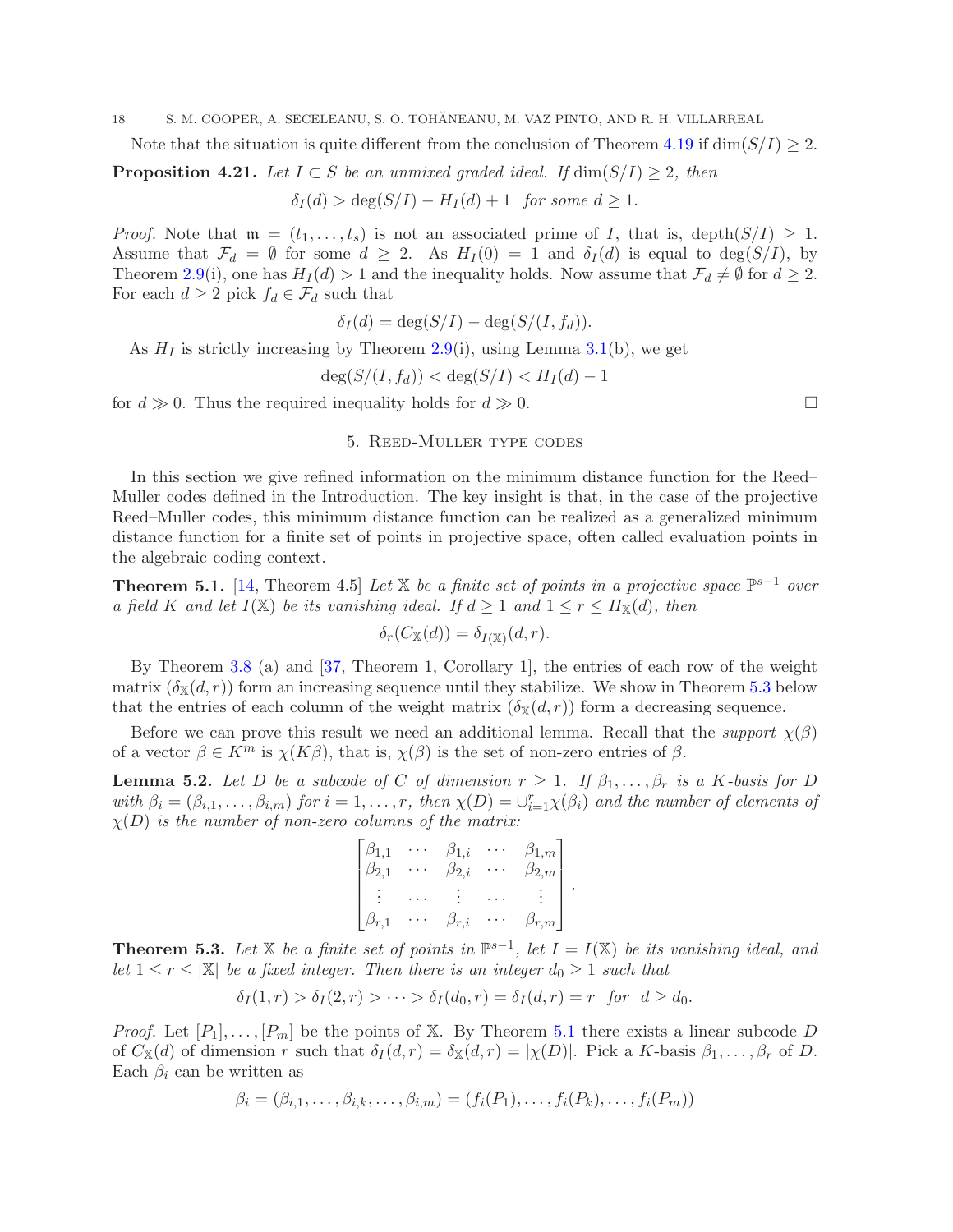for some  $f_i \in S_d$ . Consider the matrix B whose rows are  $\beta_1, \ldots, \beta_m$ :

$$
B = \begin{bmatrix} f_1(P_1) & \cdots & f_1(P_k) & \cdots & f_1(P_m) \\ f_2(P_1) & \cdots & f_2(P_k) & \cdots & f_2(P_m) \\ \vdots & \cdots & \vdots & \cdots & \vdots \\ f_r(P_1) & \cdots & f_r(P_k) & \cdots & f_r(P_m) \end{bmatrix}
$$

.

As B has rank r, by permuting columns and applying elementary row operations, the matrix B can be brought to the form:

$$
B' = \begin{bmatrix} g_1(Q_1) & g_2(Q_2) & 0 & g_1(Q_{r+1}) & \cdots & g_1(Q_m) \\ 0 & \ddots & \ddots & \vdots & \vdots \\ 0 & \ddots & \ddots & g_r(Q_r) & g_r(Q_{r+1}) & \cdots & g_r(Q_m) \end{bmatrix},
$$

where  $g_1, \ldots, g_r$  are linearly independent polynomials over the field K modulo I of degree d,  $Q_1, \ldots, Q_m$  are a permutation of  $P_1, \ldots, P_m$ , the first r columns of B' form a diagonal matrix such that  $g_i(Q_i) \neq 0$  for  $i = 1, \ldots, r$ , and the ideals  $(f_1, \ldots, f_r)$  and  $(g_1, \ldots, g_r)$  are equal. Let  $D'$  be the linear space generated by the rows of  $B'$ . The operations applied to  $B$  did not affect the size of the support of D (Lemma [5.2\)](#page-17-4), that is,  $|\chi(D)| = |\chi(D')|$ .

Note that  $\delta_r(C_{\mathbb{X}}(d))$  depends only on X, that is,  $\delta_r(C_{\mathbb{X}}(d))$  is independent of how we or-der the points in X (cf. Theorem [5.1\)](#page-17-3). Let  $ev'_d: S_d \to K^m$  be the evaluation map,  $f \mapsto$  $(f(Q_1),..., f(Q_m))$ , relative to the points  $[Q_1],..., [Q_m]$ . By Theorem [3.8,](#page-8-3)  $\delta_{\mathbb{X}}(d,r) \geq r$ .

First we assume that  $\delta_{\mathbb{X}}(d,r) = r$  for some  $d \geq 1$  and  $r \geq 1$ . Then the *i*-th column of B' is zero for  $i > r$ . For each  $1 \leq i \leq r$  pick  $h_i \in S_1$  such that  $h_i(Q_i) \neq 0$ . The polynomials  $h_1g_1,\ldots,h_rg_r$  are linearly independent modulo I because  $(h_ig_i)(Q_j)$  is not 0 if  $i=j$  and is 0 if  $i \neq j$ . The image of  $Kh_1g_1 \oplus \cdots \oplus Kh_rg_r$ , under the map  $ev'_{d+1}$ , is a subcode  $D''$  of  $C_{\mathbb{X}}(d+1)$ of dimension r and  $|\chi(D'')| = r$ . Thus  $\delta_{\mathbb{X}}(d+1,r) \leq r$ , and consequently  $\delta_{\mathbb{X}}(d+1,r) = r$ .

Next we assume that  $\delta_{\mathbb{X}}(d, r) > r$ . Then B' has a nonzero column  $(g_1(Q_k), \ldots, g_r(Q_k))^{\top}$  for some  $k > r$ . It suffices to show that  $\delta_{\mathbb{X}}(d, r) > \delta_{\mathbb{X}}(d + 1, r)$ . According to [\[24,](#page-24-6) Lemma 2.14(ii)] for each  $1 \leq i \leq r$  there is  $h_i$  in  $S_1$  such that  $h_i(Q_i) \neq 0$  and  $h_i(Q_k) = 0$ . Let  $B''$  be the matrix:

$$
B'' = \begin{bmatrix} h_1g_1(Q_1) & h_2g_2(Q_2) & \mathbf{0} & h_1g_1(Q_{r+1}) & \cdots & h_1g_1(Q_m) \\ \mathbf{0} & \mathbf{0} & \mathbf{0} & \mathbf{0} & \vdots & \vdots \\ \mathbf{0} & \cdots & \mathbf{0} & \mathbf{0} & \mathbf{0} & \mathbf{0} \\ \vdots & \vdots & \ddots & \vdots & \vdots & \vdots \\ \mathbf{0} & \mathbf{0} & \mathbf{0} & \mathbf{0} & \mathbf{0} & \mathbf{0} & \mathbf{0} \end{bmatrix}.
$$

The image of  $Kh_1g_1 \oplus \cdots \oplus Kh_rg_r$ , under the map  $ev'_{d+1}$ , is a subcode V of  $C_{\mathbb{X}}(d+1)$  of dimension r because the rank of  $B''$  is r, and since the k-column of  $B''$  is zero, we get

$$
\delta_{\mathbb{X}}(d,r) = |\chi(D)| = |\chi(D')| > |\chi(V)| \ge \delta_{\mathbb{X}}(d+1,r).
$$

Thus  $\delta_{\mathbb{X}}(d, r) > \delta_{\mathbb{X}}(d+1, r).$ 

<span id="page-18-0"></span>Corollary 5.4. Let  $X$  be a finite set of points in  $\mathbb{P}^{s-1}$  and let  $I = I(X)$  be its vanishing ideal. *If I is a complete intersection, then*  $\delta_I(d) \geq \text{reg}(S/I) - d + 1$  *for*  $1 \leq d < \text{reg}(S/I)$ *.* 

*Proof.* If  $r_0$  denotes the regularity of  $S/I$ , by Theorem [4.10,](#page-13-0) one has  $v(I) = r_0$ . Thus  $\delta_I(r_0-1) \geq 2$  and the result follows from Theorem 5.3 by setting  $r = 1$ and the result follows from Theorem [5.3](#page-17-2) by setting  $r = 1$ .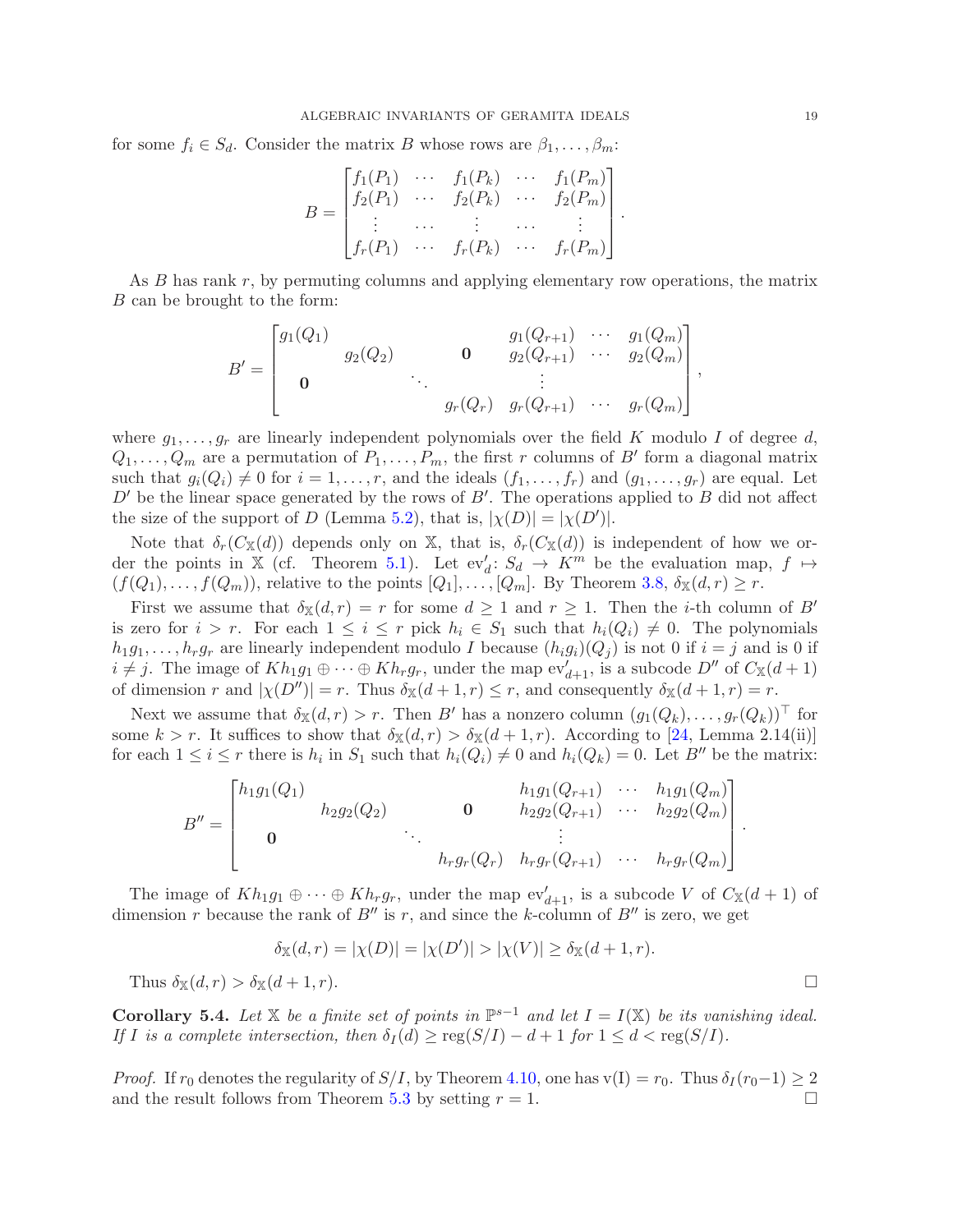Corollary 5.5. [\[13,](#page-24-12) Theorem 12] *If* X *is a set parameterized by monomials lying on a projective torus and*  $1 \leq r \leq |\mathbb{X}|$  *be a fixed integer, then there is an integer*  $d_0 \geq 1$  *such that* 

$$
\delta_r(C_{\mathbb{X}}(1)) > \delta_r(C_{\mathbb{X}}(2)) > \cdots > \delta_r(C_{\mathbb{X}}(d_0)) = \delta_r(C_{\mathbb{X}}(d)) = r \ \ \text{for} \ \ d \geq d_0.
$$

*Proof.* It follows at once from Theorems [5.1](#page-17-3) and [5.3.](#page-17-2) □

<span id="page-19-0"></span>**Corollary 5.6.** Let  $X$  be a finite set of points of  $\mathbb{P}^{s-1}$  and let  $\delta_X(d)$  be the minimum distance *of*  $C_{\mathbb{X}}(d)$ *. Then*  $\delta_{\mathbb{X}}(d) = 1$  *if and only if*  $d \geq \mathbf{v}(I)$ *.* 

*Proof.* It follows from Proposition [4.6,](#page-12-0) and Theorems [5.1](#page-17-3) and [5.3.](#page-17-2) □

<span id="page-19-1"></span>**Corollary 5.7.** *If*  $X$  *is a finite set of*  $\mathbb{P}^{s-1}$  *over a field* K, *then*  $\delta_X(d, H_X(d)) = |X|$  *for*  $d \geq 1$ *.* 

<span id="page-19-2"></span>*Proof.* It follows at once from Proposition [3.14](#page-10-0) and Theorem [5.1.](#page-17-3) □

# 6. Complete intersections

In this section we examine minimum distance functions of complete intersection ideals.

**Definition 6.1.** An ideal  $I \subset S$  is called a *complete intersection* if there exist  $g_1, \ldots, g_r$  in S such that  $I = (g_1, \ldots, g_r)$ , where  $r = \text{ht}(I)$  is the height of I.

There are a number of interesting open problems regarding the minimum distance of complete intersection functions. We discuss one such problem in Conjecture [6.2](#page-19-4) below and relate this problem to [\[8,](#page-24-13) Conjecture CB12]) in the second part of this section.

<span id="page-19-4"></span>Conjecture 6.2. [\[25\]](#page-24-8) *Let*  $I \subset S := K[t_1, \ldots, t_s]$  *be a complete intersection graded ideal of dimension* 1 *generated by forms*  $f_1, \ldots, f_c, c = s - 1$ , with  $d_i = \deg(f_i)$  and  $2 \le d_i \le d_{i+1}$  for  $i \geq 1$ *. If the associated primes of I* are generated by linear forms, then

$$
\delta_I(d) \ge (d_{k+1} - \ell) d_{k+2} \cdots d_c \quad \text{if} \quad 1 \le d \le \sum_{i=1}^c (d_i - 1) - 1,
$$

*where*  $0 \le k \le c - 1$  *and*  $\ell$  *are integers such that*  $d = \sum_{i=1}^{k} (d_i - 1) + \ell$  *and*  $1 \le \ell \le d_{k+1} - 1$ *.* 

This conjecture holds if the initial ideal of I with respect to some monomial order is a complete intersection [\[25,](#page-24-8) Theorem 3.14]. Our results show that for complete intersections  $v(I) = \text{reg}(S/I)$ (Theorem [4.10\)](#page-13-0) and  $\delta_I(d) \geq \text{reg}(S/I) - d + 1$  for  $1 \leq d < \text{reg}(S/I)$  if I is a vanishing ideal (Corollary [5.4\)](#page-18-0). Thus the conjecture is best possible for vanishing ideals in the sense that it covers all cases where  $\delta_I(d) > 1$  because the regularity of  $S/I$  is equal to  $\sum^c$  $\sum_{i=1} (d_i - 1).$ 

Two special cases of the conjecture that are still open are the following.

<span id="page-19-3"></span>Conjecture 6.3. Let X be a finite set of reduced points in  $\mathbb{P}^{s-1}$  and suppose that  $I = I(\mathbb{X})$  is a *complete intersection generated by*  $f_1, \ldots, f_c, c = s - 1$ *, with*  $d_i = \deg(f_i)$  *for*  $i = 1, \ldots, c$ *, and*  $2 \leq d_i \leq d_{i+1}$  *for all i. Then* 

- (a) [\[33,](#page-25-1) Conjecture 4.9]  $\delta_I(1) \ge (d_1 1)d_2 \cdots d_c$ .
- (b) If  $f_1, \ldots, f_c$  are quadratic forms, then  $\delta_I(d) \geq 2^{c-d}$  for  $1 \leq d \leq c$  or equivalently  $hyp_I(d) \leq 2^c - 2^{c-d}$  *for*  $1 \leq d \leq c$ *.*

We prove part (a) of this conjecture, in a more general setting, when  $I$  is equigenerated.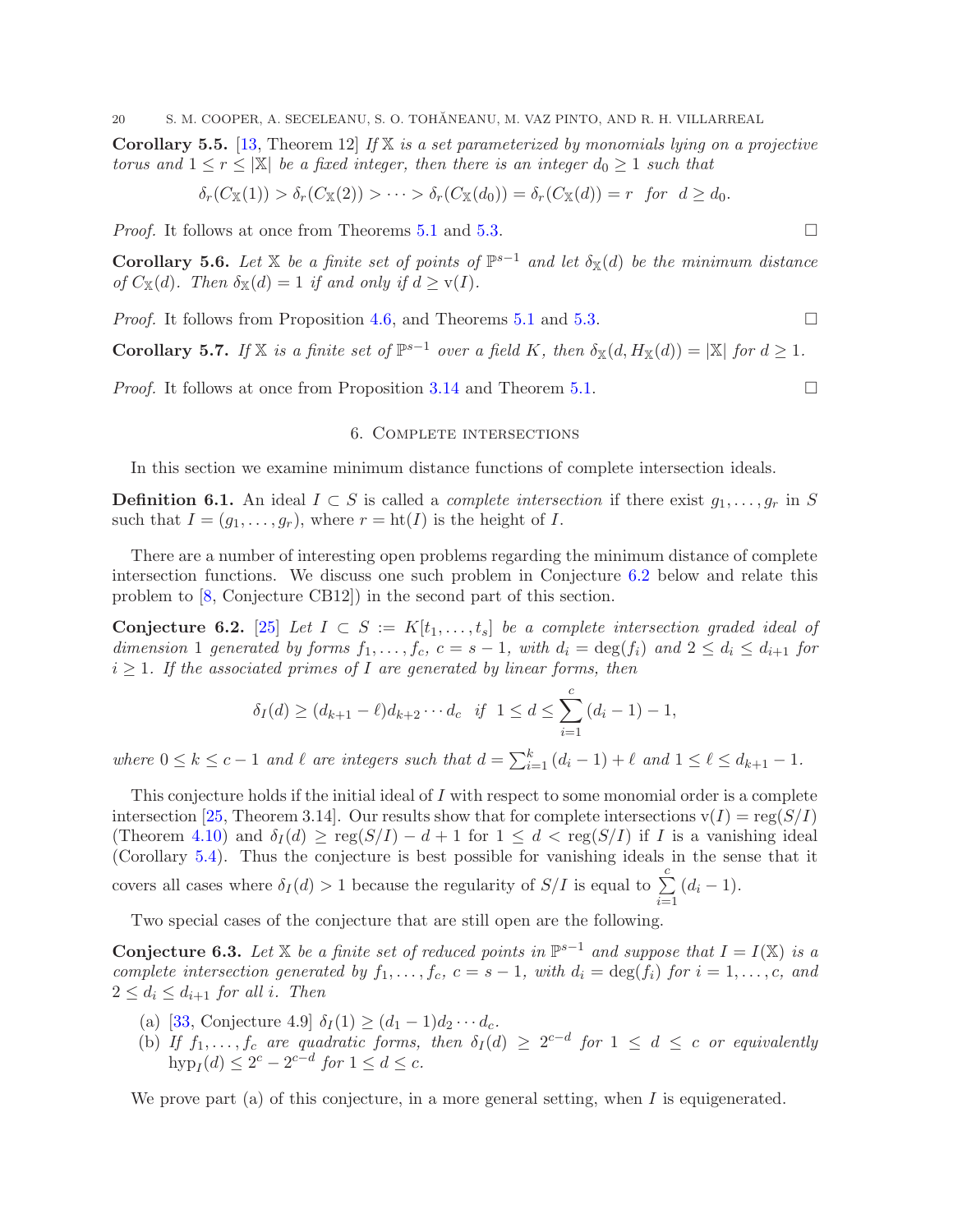<span id="page-20-0"></span>Proposition 6.4. *Let* I ⊂ S *be an unmixed graded ideal of height* c*, minimally generated by forms of degree* e ≥ 2*, whose associated primes are generated by linear forms. Then*

$$
hyp_I(1) \le e^{c-1}
$$

and  $\delta_I(1) \geq \deg(S/I) - e^{c-1}$ . Furthermore  $\delta_I(1) \geq e^c - e^{c-1}$  if I is a complete intersection.

*Proof.* Since the associated primes of I are generated by linear forms and  $e \geq 2$ , one has  $\mathcal{F}_1(I) \neq \emptyset$ . Take any linear form  $h = t_k - \sum_{j \neq i} \lambda_j t_j$  in  $\mathcal{F}_1(I)$ ,  $\lambda_j \in K$ . For simplicity of notation assume k = 1. It suffices to show that  $\deg(S/(I,h)) \leq e^{c-1}$ . Let  $\{f_1, \ldots, f_n\}$  be a minimal set of generators of I consisting of homogeneous polynomials with  $\deg(f_i) = e$  for all i. Setting  $f'_{i} = f_{i}(\sum_{j\neq 1} \lambda_{j}t_{j}, t_{2}, \ldots, t_{s})$  for  $i = 1, \ldots, n$ ,  $S' = K[t_{2}, \ldots, t_{s}]$ , and  $I' = (f'_{1}, \ldots, f'_{n})$ , there is an isomorphism  $\varphi$  of graded K-algebras

$$
S/(I, h) \xrightarrow{\varphi} S'/I', \quad t_1 \mapsto \lambda_2 t_2 + \cdots + \lambda_s t_s, \quad t_i \mapsto t_i, \quad i = 2, \ldots, s.
$$

Note that  $\varphi(f+(I,h))=f(\lambda_2t_2+\cdots+\lambda_s t_s,t_2,\ldots,t_s)+I'$  for f in S and that  $\varphi$  has degree 0, that is,  $\varphi$  is degree preserving. Hence  $S/(I, h)$  and  $\deg(S'/I')$  have the same degree and the same dimension. Since  $\text{ht}(I, h) = \text{ht}(I)$ , we get  $\text{ht}(I') = \text{ht}(I) - 1$ , that is,  $\text{ht}(I') = c - 1$ . By definition  $f_i'$  is either 0 or has degree e, that is,  $I'$  is generated by forms of degree e. As K is infinite, there exists a minimal set of generators of  $I'$ ,  $\{g_1, \ldots, g_t\}$ , such that  $\deg(g_i) = e$  for all i and  $g_1, \ldots, g_{c-1}$  form a regular sequence (see Lemma [2.11\)](#page-6-3). From the exact sequence

$$
0 \longrightarrow I'/(g_1, \dots, g_{c-1}) \longrightarrow S'/(g_1, \dots, g_{c-1}) \longrightarrow S'/I' \longrightarrow 0,
$$

we get  $e^{c-1} = \deg(S/(g_1, ..., g_{c-1})) \ge \deg(S'/I') = \deg(S/(I, h))$ . This proves that  $hyp_I(1)$ is less than or equal to  $e^{c-1}$ . Hence  $\delta_I(1) \geq \deg(S/I) - e^{c-1}$ . Therefore, if I is a complete intersection,  $deg(S/I) = e^c$  and we obtain the inequality  $\delta_I(1) \geq e^c - e^{c-1}$ .<br>.<br>.

As a consequence, we recover the fact that Conjecture [6.3\(](#page-19-3)a) holds for  $\mathbb{P}^2$  [\[33,](#page-25-1) Theorem 4.10].

<span id="page-20-2"></span>Corollary 6.5. Let  $I \subset S$  be a graded ideal of height 2, minimally generated by two forms  $f_1, f_2$ *of degrees*  $e_1, e_2$ , with  $2 \le e_1 \le e_2$ , whose associated primes are generated by linear forms. Then  $hyp_I(1) \le e_2$  and  $\delta_I(1) \ge e_1e_2 - e_2$ .

*Proof.* It follows adapting the proof of Proposition [6.4.](#page-20-0)

<span id="page-20-1"></span>Corollary 6.6. Let  $I \subset S$  be an unmixed graded ideal minimally generated by forms of degree  $e \geq 2$  whose associated primes are generated by linear forms. If  $1 \leq r \leq ht(I)$ , then

$$
hyp_I(1,r) \le e^{ht(I)-r},
$$

 $\delta_I(1,r) \geq \deg(S/I) - e^{\text{ht}(I)-r}$ , and  $\delta_I(1,r) \geq e^{\text{ht}(I)} - e^{\text{ht}(I)-r}$  if I is a complete intersection.

*Proof.* This follows by adapting the proof of Proposition [6.4](#page-20-0) and observing the following. If  $f_1, \ldots, f_r$  are linearly independent linear forms and  $t_1 \succ \cdots \succ t_s$  is the lexicographical order, we can find linear forms  $h_1, \ldots, h_r$  such that  $\text{in}_{\prec}(h_1) \succ \cdots \succ \text{in}_{\prec}(h_r)$  and  $(f_1, \ldots, f_r)$  is equal to  $(h_1, \ldots, h_r)$ . to  $(h_1, \ldots, h_r)$ .

Cayley-Bacharach Conjectures. In the following we explore the connections between a modified form of Conjecture [6.2](#page-19-4) and a conjecture of Eisenbud-Green-Harris [\[8,](#page-24-13) Conjecture CB12].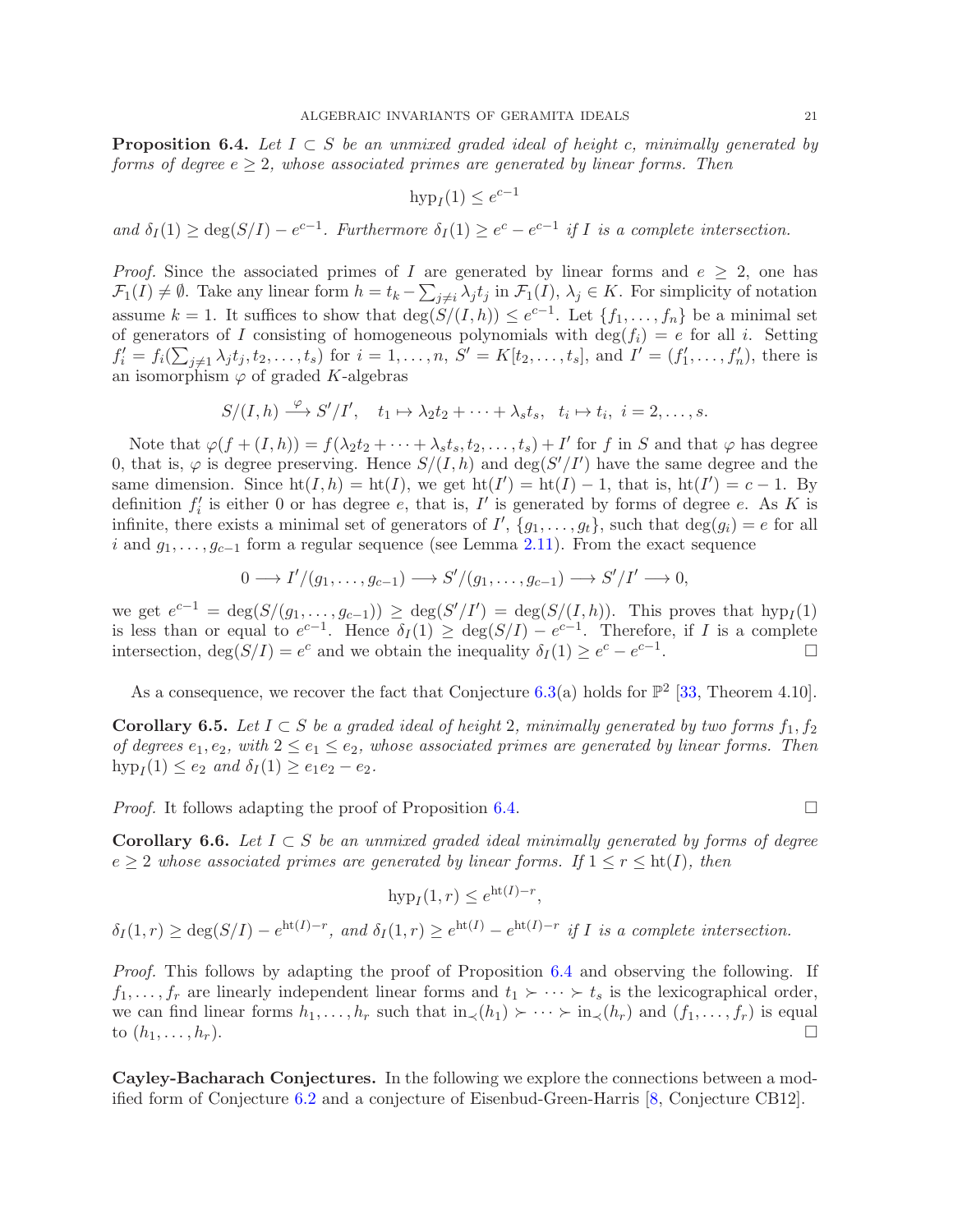<span id="page-21-0"></span>Conjecture 6.7 (Strong form of [\[8,](#page-24-13) Conjecture CB12] ). *Let* Γ *be any subscheme of a zerodimensional complete intersection of hypersurfaces of degrees*  $d_1 \leq \cdots \leq d_c$  *in a projective space* P c *. If* Γ *fails to impose independent conditions on hypersurfaces of degree* m*, then*

$$
\deg(\Gamma) \ge (e+1)d_{k+2}d_{k+3}\cdots d_c
$$

*where* e *and* k *are defined by the relations*

$$
\sum_{i=k+2}^{c} (d_i - 1) \le m + 1 < \sum_{i=k+1}^{c} (d_i - 1) \quad \text{and} \quad e = m + 1 - \sum_{i=k+2}^{c} (d_i - 1).
$$

Proposition 6.8. *Conjectures [6.2](#page-19-4) and [6.7](#page-21-0) are equivalent for radical complete intersections.*

*Proof.* We first prove that Conjecture [6.7](#page-21-0) for  $m = \sum_{i=k+1}^{c} (d_i - 1) - \ell - 1$  and  $e = d_{k+1} - \ell - 1$ implies Conjecture  $6.2$ . Let  $I$  be a radical complete intersection ideal minimally generated by forms of degrees  $d_1 \leq \cdots \leq d_c$ . Let H be any hypersurface defined by a form F of degree d. Let X be the scheme defined by  $I(X) = (I, F)$  and let  $\Gamma$  be the residual scheme defined by  $I(\Gamma) = I : F$ . By the Cayley-Bacharach Theorem [\[8,](#page-24-13) CB7],  $\Gamma$  must fail to impose independent conditions on hypersurfaces of degree  $\sum_{i=1}^{c} (d_i - 1) - d - 1 = m$ . Now Conjecture [6.7](#page-21-0) implies  $\deg(S/I : F) = \deg(\Gamma) \geq ed_{k+2}d_{k+3} \cdots d_c$ , which in view of Theorem [3.5](#page-8-4) gives

$$
\delta_I(d) \ge (e+1)d_{k+2}d_{k+3}\cdots d_c = (d_{k+1}-\ell)d_{k+2}d_{k+3}\cdots d_c.
$$

For the converse, we prove that Conjecture [6.2](#page-19-4) with  $d = \sum_{i=1}^{c} (d_i-1) - m-1$  and  $\ell = d_{k+1}-e-1$ recovers Conjecture [6.7.](#page-21-0) Let  $\Gamma$  be any subscheme of a complete intersection, and suppose that Γ fails to impose independent conditions on hypersurfaces of degree m. Assuming that Γ spans a projective space  $\mathbb{P}^c$ , take a radical complete intersection ideal I contained in  $I_{\Gamma}$ , and let X  $\sum_{i=1}^{c} (d_i - 1) - m - 1 = d$ . Then Conjecture [6.2](#page-19-4) and Theorem [3.5](#page-8-4) give be the scheme defined by  $I(X) = I : I(\Gamma)$ . By [\[8,](#page-24-13) CB7], X lies on a hypersurface of degree

$$
\deg(\Gamma) = \deg(S/I : F) \ge (d_{k+1} - \ell)d_{k+2}d_{k+3} \cdots d_c = (e+1)d_{k+2}d_{k+3} \cdots d_c.
$$

Conjecture [6.7](#page-21-0) has been recently proven in [\[20,](#page-24-28) Theorem 5.1] for  $k = 1$  under additional assumptions on the Picard group of the complete intersection. We now consider the case when  $d_1 = \cdots = d_c = 2$ . In this case Conjecture [6.2](#page-19-4) specializes to Conjecture [6.3\(](#page-19-3)b) and Conjecture [6.7](#page-21-0) is related to [\[8,](#page-24-13) Conjecture CB10].

<span id="page-21-1"></span>Proposition 6.9. *The following statements are equivalent:*

- (1) *[Conjecture [6.3\(](#page-19-3)b)] Let* I *be a complete intersection generated by* c *quadratic forms. Then*  $\delta_I(d) \geq 2^{c-d}$  for  $1 \leq d \leq c$  or equivalently  $hyp_I(d) \leq 2^c - 2^{c-d}$  for  $1 \leq d \leq c$ .
- (2) [\[8,](#page-24-13) Conjecture CB10] *If* X *is an ideal-theoretic complete intersection of* c = s−1 *quadrics in*  $\mathbb{P}^{s-1}$  *and*  $f \in S := K[t_1, \ldots, t_s]$  *is a homogeneous polynomial of degree d such that*  $deg(S/(I(X), f)) > 2<sup>c</sup> - 2<sup>c-d</sup>, then f \in I_X.$

*Proof.* Let  $I = I(\mathbb{X})$  be a complete intersection ideal of c quadratic homogeneous polynomials. Then deg( $S/I$ ) =  $2^c$  and (2) is equivalent to the statement for any  $f \in \mathcal{F}_d$ , deg( $S/(I(\mathbb{X}), f)$ )  $\leq$  $2^{c} - 2^{c-d}$ . Using Definition [1.1,](#page-2-0) this is in turn equivalent to  $\delta_I(d) \geq 2^{c-d}$ , for  $d = 1, \ldots, c$ , which is precisely the statement of (1).  $\Box$ 

As an application of our earlier results we recover the following cases of Conjecture [6.3\(](#page-19-3)b) under the more general hypothesis that  $I(X)$  is a not necessarily a radical complete intersection.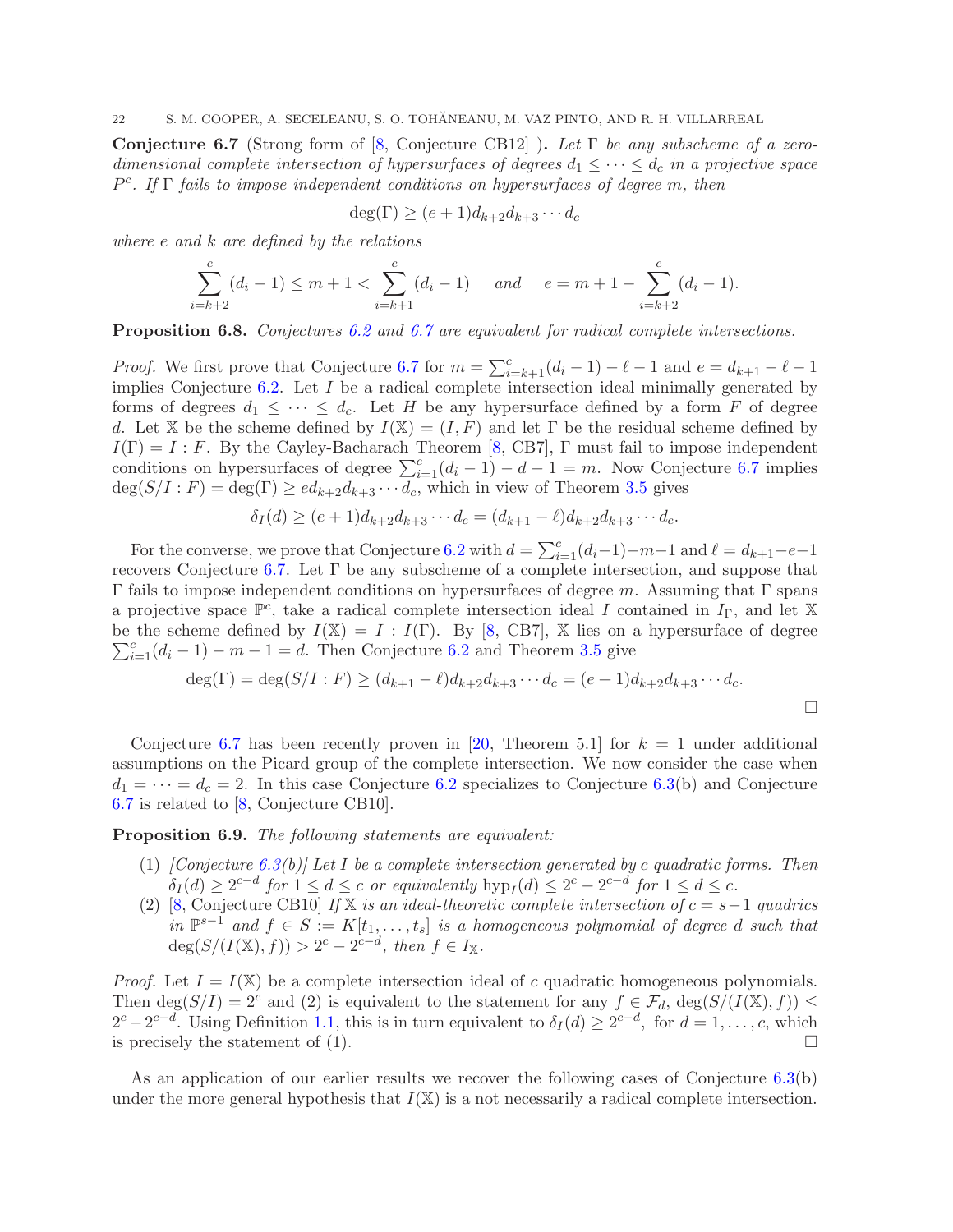Corollary 6.10. [\[8\]](#page-24-13) *If* I *is a complete intersection ideal generated by* c *quadratic forms, then*  $\delta_I(d) \geq 2^{c-d}$ , for  $d = 1, c - 1$ , and c

*Proof.* Case  $d = 1$  follows by taking  $e = 2$  in Proposition [6.4.](#page-20-0) Case  $d = c - 1$  follows from Corollary [4.20](#page-16-1) because complete intersections are Gorenstein and vanishing ideals of finite sets of points are Geramita. For Case  $d = c$  recall that By Proposition [4.6](#page-12-0) and Theorem [4.10,](#page-13-0) reg( $S/I$ ) is the regularity index of  $\delta_I$ . Thus Case  $d = c$  follows since reg( $S/I$ ) = c.

If  $X \subset \mathbb{P}^c$  is a reduced set of points such that  $I(X)$  is a complete intersection ideal and the points of X are in linearly general position, i.e., any  $c+1$  points of X span  $\mathbb{P}^c$ , then [\[1,](#page-24-29) Theorem 1] adds more cases when [\[8,](#page-24-13) Conjecture CB10] holds. If we assume that the quadrics that cut out X are generic, then the assumptions of that result are satisfied, and we can conclude by Proposition [6.9](#page-21-1) that if  $1 \leq d \leq c-1$ , then  $\delta_I(d) \geq c(c-1-d)+2$ . Suppose  $d := c-k$ , for some  $1 \leq k \leq c-1$ . Then this inequality becomes  $\delta_I(c-k) \geq c(k-1)+2$ . We observe that this inequality is sufficiently strong to establish [Conjecture [6.3\(](#page-19-3)b)] *asymptotically* for c sufficiently large:

•  $k = 2$ . If  $c \ge 2$ , then  $\delta_I(c-2) \ge c+2 \ge 2^2$ .

- $k = 3$ . If  $c \ge 3$ , then  $\delta_I(c-3) \ge 2c + 2 \ge 2^3$ .
- $k = 4$ . If  $c \ge 5$ , then  $\delta_I(c-4) \ge 3c+2 \ge 2^4$ .
- $k \ge 5$ . If  $c \ge (2^k 2)/(k 1)$ , then  $\delta_I(c k) \ge 2^k$ .

# Acknowledgements.

We thank the Banff International Research Station (BIRS) where this project was started during under the auspices of their focused research groups program. Computations with *Macaulay2* [\[17\]](#page-24-10) were crucial to verifying many of the examples given in this paper. The authors acknowledge the support of the following funding agencies: Cooper was partially funded by NSERC grant RGPIN-2018-05004, Seceleanu was partially supported by NSF grant DMS–1601024 and EPSCoR grant OIA–1557417.

# Appendix A. Procedures for *Macaulay*2

<span id="page-22-1"></span>Procedure A.1. Computing the footprint matrix with *Macaulay*2 [\[17\]](#page-24-10). This procedure corre-sponds to Example [3.15.](#page-10-3) It can be applied to any vanishing ideal  $I$  to obtain the entries of the matrix  $(\text{fp}_I(d, r))$  and is reasonably fast.

```
S=QQ[t1,t2,t3], I=ideal(t1^3,t2*t3)
M=coker gens gb I
regularity M, degree M, init=ideal(leadTerm gens gb I)
er=(x)-> if not quotient(init,x)==init then degree ideal(init,x) else 0
fpr=(d,r)-3degree M - max apply(apply(apply(
subsets(flatten entries basis(d,M),r),toSequence),ideal),er)
hilbertFunction(1,M),fpr(1,1),fpr(1,2),fpr(1,3)--gives the first row of the footprint matrix
```
<span id="page-22-0"></span>Procedure A.2. Computing the GMD function with *Macaulay*2 [\[17\]](#page-24-10) over a finite field and computing an upper bound over any field using products of linear forms. This procedure corresponds to Example [3.11.](#page-10-4)

```
q=3,S=ZZ/3[t1,t2,t3,t4,t5,t6],I=ideal(t1*t6-t3*t4,t2*t6-t3*t5)
G=gb I, M=coker gens gb I
```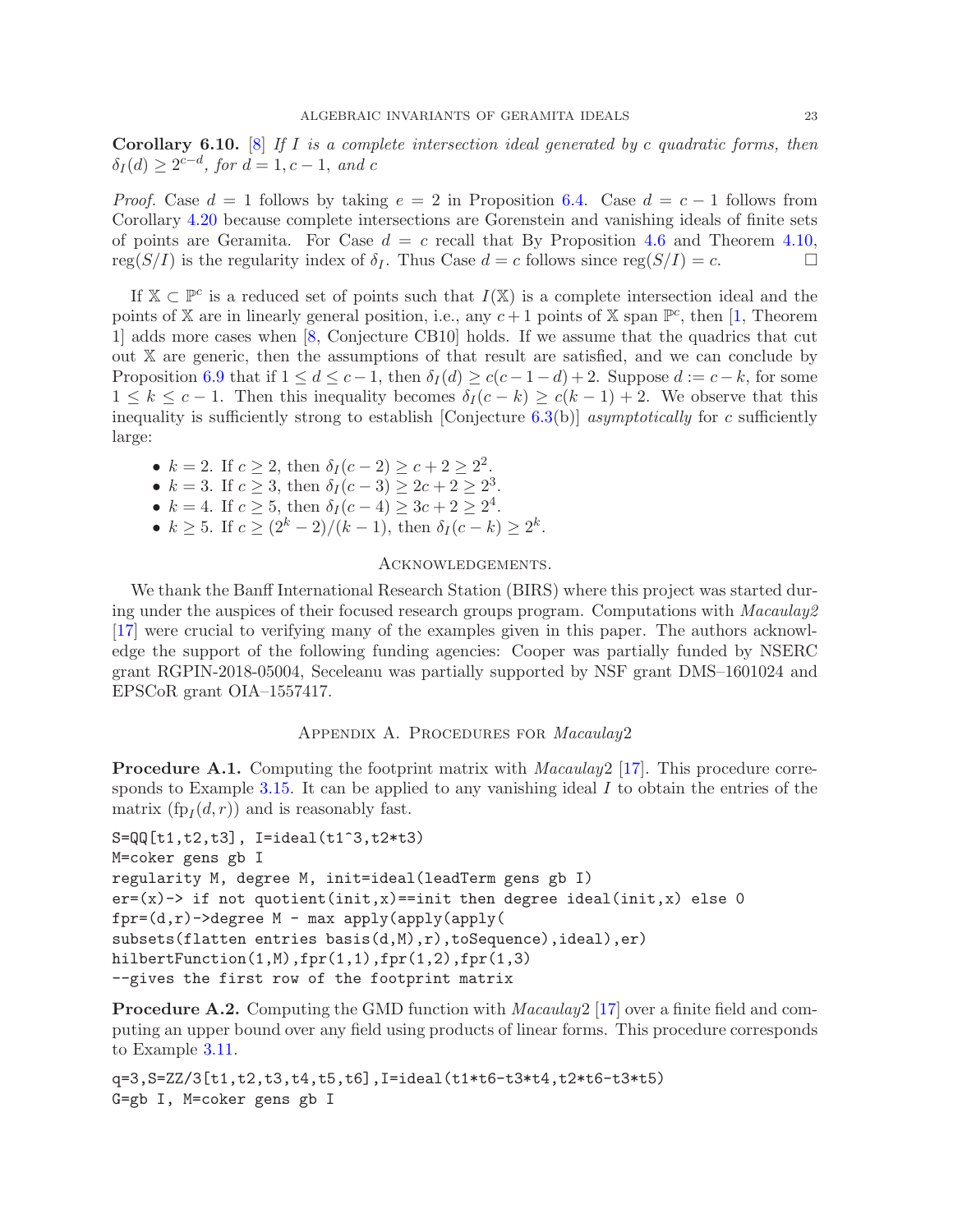```
24 S. M. COOPER, A. SECELEANU, S. O. TOHANEANU, M. VAZ PINTO, AND R. H. VILLARREAL ˘
regularity M, degree M, init=ideal(leadTerm gens gb I)
genmd=(d,r)->degree M-max apply(apply(subsets(apply(apply(apply(
toList (set(0..q-1))^**(hilbertFunction(d,M))-
(\text{set}\{0\})^***(hilbertFunction(d,M)),toList),x->basis(d,M)*vector x),
z->ideal(flatten entries z)),r),ideal),
x \rightarrow if #set flatten entries mingens ideal(leadTerm gens x) == r
and not quotient(I, x) == I then degree(I + x) else 0)
hilbertFunction(1,M),fpr(1,1),fpr(1,2),fpr(1,3),fpr(1,4),fpr(1,5),fpr(1,6)
genmd(1,1), L={t1,t2,t3,t4,t5,t6}
linearforms=(d, r)->degree M - max
apply(apply(apply((subsets(apply(apply(
(subsets(L,d)), product), x \rightarrow x (0, c), r), toList), ideal),
x \rightarrow if #set flatten entries mingens ideal(leadTerm gens x) == rand not quotient(I, x) == I then degree(I+x) else 0)
linearforms(1,2),linearforms(1,3),linearforms(1,4),linearforms(1,5)
--gives upper bound for genmd
```
<span id="page-23-0"></span>**Procedure A.3.** Computing the minimum socle degree and the v-number of an ideal I with Macaulay2 [\[17\]](#page-24-10). This procedure corresponds to Example [4.3.](#page-11-2)

```
S=QQ[t1,t2,t3,t4]
p1 = ideal(t2, t3, t4), p2 = ideal(t1, t3, t4), p3 = ideal(t1, t2, t4), p4 = ideal(t1, t2, t3)I=intersect(ideal(t2^10,t3^9,t4^4,t2*t3*t4^3),
ideal(t1^4,t3^4,t4^3,t1*t3*t4^2),ideal(t1^4,t2^5,t4^3),
ideal(t1^3,t2^5,t3^10))
h=ideal(t1+t2+t3+t4)--regular element on S/I
J=quotient(I+h,m), regularity coker gens gb I
soc=J/(I+h), degrees mingens soc
J1=quotient(I,p1), soc1=J1/I, degrees mingens soc1
```
<span id="page-23-1"></span>**Procedure A.4.** Computing the v-number of a vanishing ideal  $I(X)$ , the regularity index of  $\delta_{\mathbb{X}}$ , and the minimum distance  $\delta_{\mathbb{X}}(d)$  of the Reed–Muller-type code  $C_{\mathbb{X}}(d)$  with Macaulay 2[17]. This procedure corresponds to Example [4.5.](#page-12-1)

```
q=3, G=ZZ/q, S=G[t3,t2,t1,MonomialOrder=>Lex]
p1=ideal(t2,t1-t3),p2=ideal(t2,t3),p3=ideal(t2,2*t1-t3)
p4=ideal(t1-t2,t3),p5=ideal(t1-t3,t2-t3), p6=ideal(2*t1-t3,2*t2-t3)
p7 = ideal(t1, t2),p8 = ideal(t1, t3),p9 = ideal(t1, t2-t3),p10 = ideal(t1, 2*t2-t3)I=intersect(p1,p2,p3,p4,p5,p6,p7,p8,p9,p10)
M=coker gens gb I, regularity M, degree M
init=ideal(leadTerm gens gb I)
genmd=(d,r)->degree M-max apply(apply(subsets(apply(apply(apply(
toList (set(0..q-1))^**(hilbertFunction(d,M))-
(set{0})^***(hilbertFunction(d,M)),toList),x->basis(d,M)*vector x),
z->ideal(flatten entries z)),r),ideal),
x \rightarrow if #set flatten entries mingens ideal(leadTerm gens x) == r
and not quotient(I, x) == I then degree(I+x) else 0)
\text{gennd}(1,1), \text{gennd}(2,1)J1=quotient(I,p1), soc1=J1/I, degrees mingens soc1--gives 4
J7=quotient(I,p7), soc7=J7/I, degrees mingens soc7--gives 3
```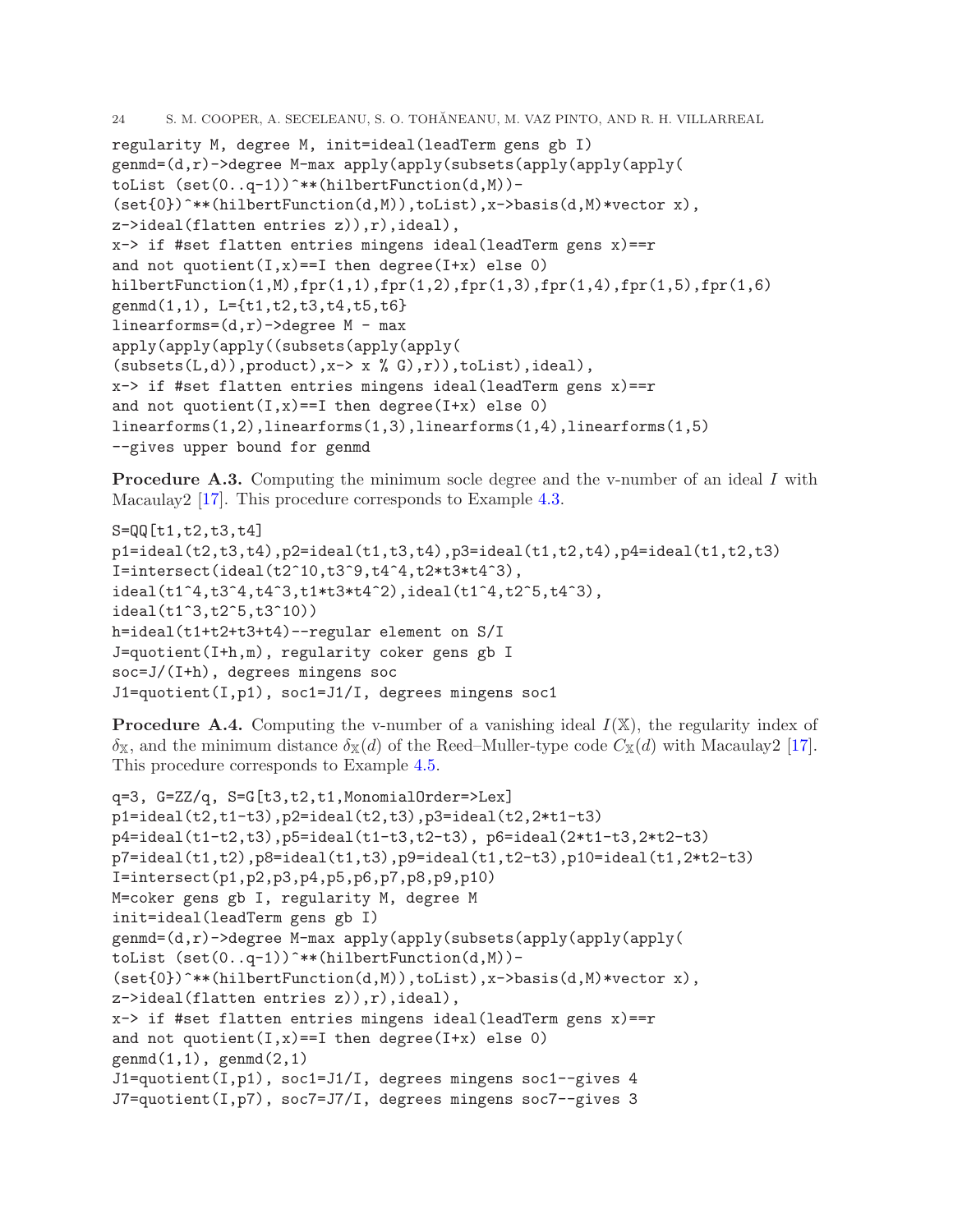#### **REFERENCES**

- <span id="page-24-29"></span><span id="page-24-27"></span>[1] E. Ballico and C. Fontanari, The Horace method for error-correcting codes, *AAECC* 17 (2006), 135–139.
- <span id="page-24-21"></span>[2] W. Bruns and J. Herzog, *Cohen-Macaulay Rings*, Revised Edition, Cambridge University Press, 1997.
- <span id="page-24-14"></span>[3] C. Carvalho, On the second Hamming weight of some Reed-Muller type codes, Finite Fields Appl. 24 (2013), 88–94.
- <span id="page-24-2"></span>[4] D. Cox, J. Little and D. O'Shea, *Ideals, Varieties, and Algorithms*, Springer-Verlag, 1992.
- <span id="page-24-15"></span>[5] I. M. Duursma, C. Rentería and H. Tapia-Recillas, Reed-Muller codes on complete intersections, Appl. Algebra Engrg. Comm. Comput. 11 (2001), no. 6, 455–462.
- [6] D. Eisenbud, *Commutative Algebra with a view toward Algebraic Geometry*, Graduate Texts in Mathematics 150, Springer-Verlag, 1995.
- <span id="page-24-19"></span>[7] D. Eisenbud, *The geometry of syzygies: A second course in commutative algebra and algebraic geometry*, Graduate Texts in Mathematics 229, Springer-Verlag, New York, 2005.
- <span id="page-24-13"></span>[8] D. Eisenbud, M. Green and J. Harris, Cayley–Bacharach theorems and conjectures, Bull. Amer. Math. Soc.  $(N.S.)$  33  $(1996)$ , no. 3, 295–324.
- <span id="page-24-20"></span>[9] B. Engheta, On the projective dimension and the unmixed part of three cubics, J. Algebra 316 (2007), no. 2, 715–734.
- [10] R. Fröberg and D. Laksov, *Compressed Algebras*, Lecture Notes in Mathematics 1092 (1984), Springer-Verlag, pp. 121–151.
- <span id="page-24-11"></span>[11] A. V. Geramita, M. Kreuzer and L. Robbiano, Cayley–Bacharach schemes and their canonical modules, *Trans. Amer. Math. Soc.* 339 (1993), no. 1, 163–189.
- <span id="page-24-3"></span>[12] L. Gold, J. Little and H. Schenck, Cayley-Bacharach and evaluation codes on complete intersections, J. Pure Appl. Algebra 196 (2005), no. 1, 91–99.
- <span id="page-24-12"></span>[13] M. González-Sarabia, E. Camps, E. Sarmiento and R. H. Villarreal, The second generalized Hamming weight of some evaluation codes arising from a projective torus, Finite Fields Appl. 52 (2018), 370–394.
- <span id="page-24-5"></span>[14] M. González-Sarabia, J. Martínez-Bernal, R. H. Villarreal and C. E. Vivares, Generalized minimum distance functions, J. Algebraic Combin., to appear.
- <span id="page-24-26"></span>[15] M. González-Sarabia and C. Rentería, The dual code of some Reed–Muller type codes, Appl. Algebra Engrg. Comm. Comput. 14 (2004), 329–333.
- <span id="page-24-4"></span>[16] M. González-Sarabia, C. Rentería and H. Tapia-Recillas, Reed-Muller-type codes over the Segre variety, Finite Fields Appl. 8 (2002), no. 4, 511–518.
- <span id="page-24-10"></span>[17] D. Grayson and M. Stillman, *Macaulay*2, *a software system for research in algebraic geometry*, available at <http://www.math.uiuc.edu/Macaulay2/>.
- <span id="page-24-23"></span>[18] E. Guardo, L. Marino and A. Van Tuyl, Separators of fat points in  $\mathbb{P}^n$ , J. Algebra 324 (2010), no. 7, 1492–1512.
- <span id="page-24-0"></span>[19] T. Helleseth, T. Kløve and J. Mykkelveit, The weight distribution of irreducible cyclic codes with block lengths  $n_1((q^l - 1)/N)$ , Discrete Math. 18 (1977), 179–211.
- <span id="page-24-28"></span><span id="page-24-1"></span>[20] J. Hotchkiss and B. Ullery, The gonality of complete intersection curves, Preprint, 2018, arXiv:1706.08169.
- [21] T. Kløve, The weight distribution of linear codes over  $GF(q^l)$  having generator matrix over  $GF(q)$ , Discrete Math. 23 (1978), no. 2, 159–168.
- <span id="page-24-24"></span>[22] H. H. López, C. Rentería and R. H. Villarreal, Affine cartesian codes, Des. Codes Cryptogr. 71 (2014), no. 1, 5–19.
- <span id="page-24-17"></span><span id="page-24-6"></span>[23] F. J. MacWilliams and N. J. A. Sloane, The Theory of Error-correcting Codes, North-Holland, 1977.
- [24] J. Martínez-Bernal, Y. Pitones and R. H. Villarreal, Minimum distance functions of graded ideals and Reed-Muller-type codes, J. Pure Appl. Algebra 221 (2017), 251–275.
- <span id="page-24-8"></span>[25] J. Martínez-Bernal, Y. Pitones and R. H. Villarreal, Minimum distance functions of complete intersections, J. Algebra Appl. 17 (2018), no. 11, 1850204 (22 pages).
- <span id="page-24-22"></span><span id="page-24-16"></span>[26] H. Matsumura, *Commutative Algebra*, Benjamin-Cummings, Reading, MA, 1980.
- [27] H. Matsumura, *Commutative Ring Theory*, Cambridge Studies in Advanced Mathematics 8, Cambridge University Press, 1986.
- <span id="page-24-7"></span>[28] L. Núñez-Betancourt, Y. Pitones and R. H. Villarreal, Footprint and minimum distance functions, Commun. Korean Math. Soc. 33 (2018), no. 1, 85–101.
- <span id="page-24-18"></span>[29] L. O'Carroll, F. Planas-Vilanova and R. H. Villarreal, Degree and algebraic properties of lattice and matrix ideals, SIAM J. Discrete Math. 28 (2014), no. 1, 394–427.
- <span id="page-24-9"></span>[30] C. Rentería, A. Simis and R. H. Villarreal, Algebraic methods for parameterized codes and invariants of vanishing ideals over finite fields, Finite Fields Appl. 17 (2011), no. 1, 81–104.
- <span id="page-24-25"></span>[31] A. Sørensen, Projective Reed-Muller codes, IEEE Trans. Inform. Theory 37 (1991), no. 6, 1567–1576.